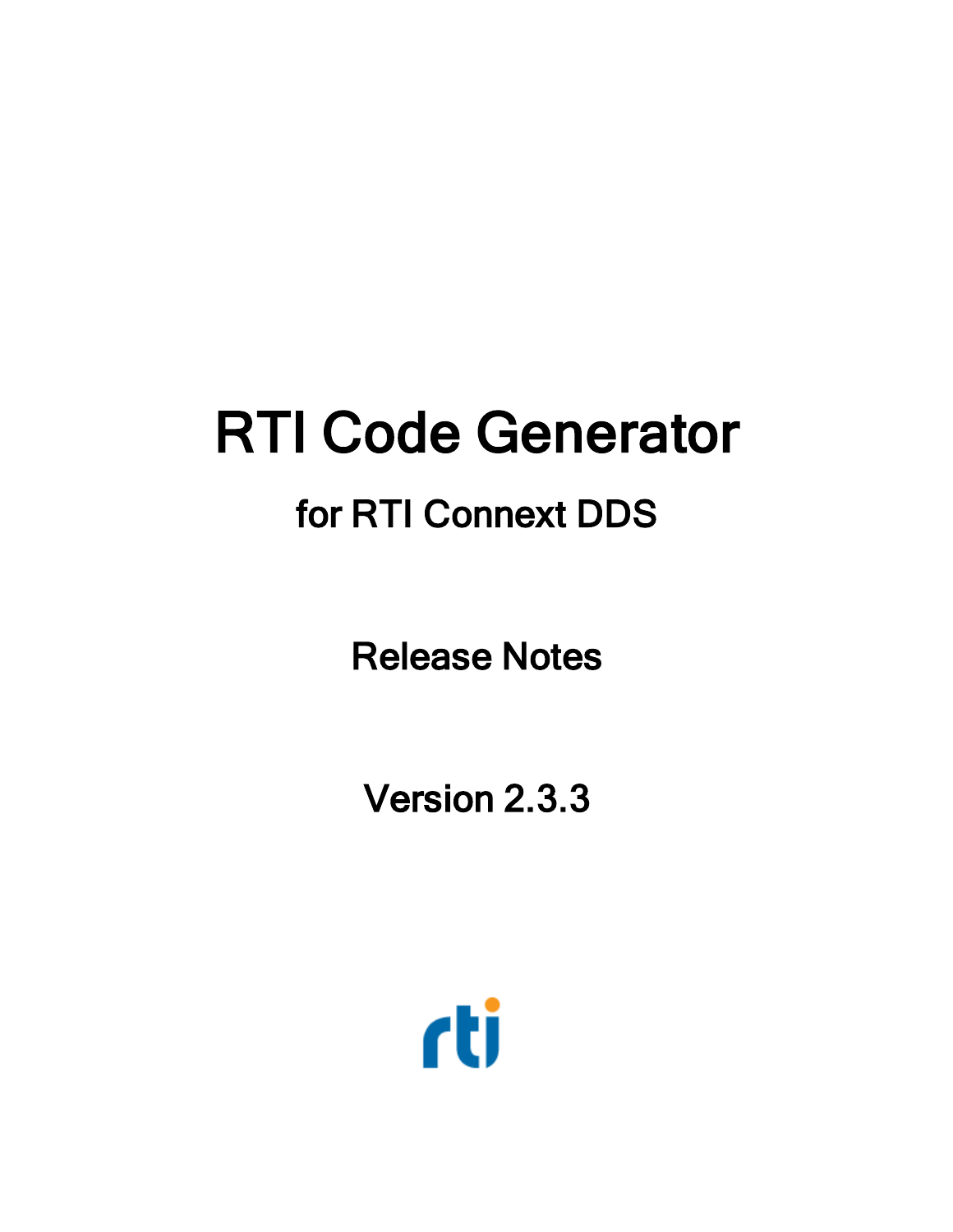## **Copyrights**

© 2016 Real-Time Innovations, Inc. All rights reserved. Printed in U.S.A. First printing. April 2016.

#### **Trademarks**

Real-Time Innovations, RTI, NDDS, RTI Data Distribution Service, DataBus, Connext, Micro DDS, the RTI logo, 1RTI and the phrase, "Your Systems. Working as one," are registered trademarks, trademarks or service marks of Real-Time Innovations, Inc. All other trademarks belong to their respective owners.

#### **Copy and Use Restrictions**

No part of this publication may be reproduced, stored in a retrieval system, or transmitted in any form (including electronic, mechanical, photocopy, and facsimile) without the prior written permission of Real-Time Innovations, Inc. The software described in this document is furnished under and subject to the RTI software license agreement. The software may be used or copied only under the terms of the license agreement.

#### **Technical Support**

Real-Time Innovations, Inc. 232 E. Java Drive Sunnyvale, CA 94089 Phone: (408) 990-7444 Email: [support@rti.com](mailto:support@rti.com) Website: <https://support.rti.com/>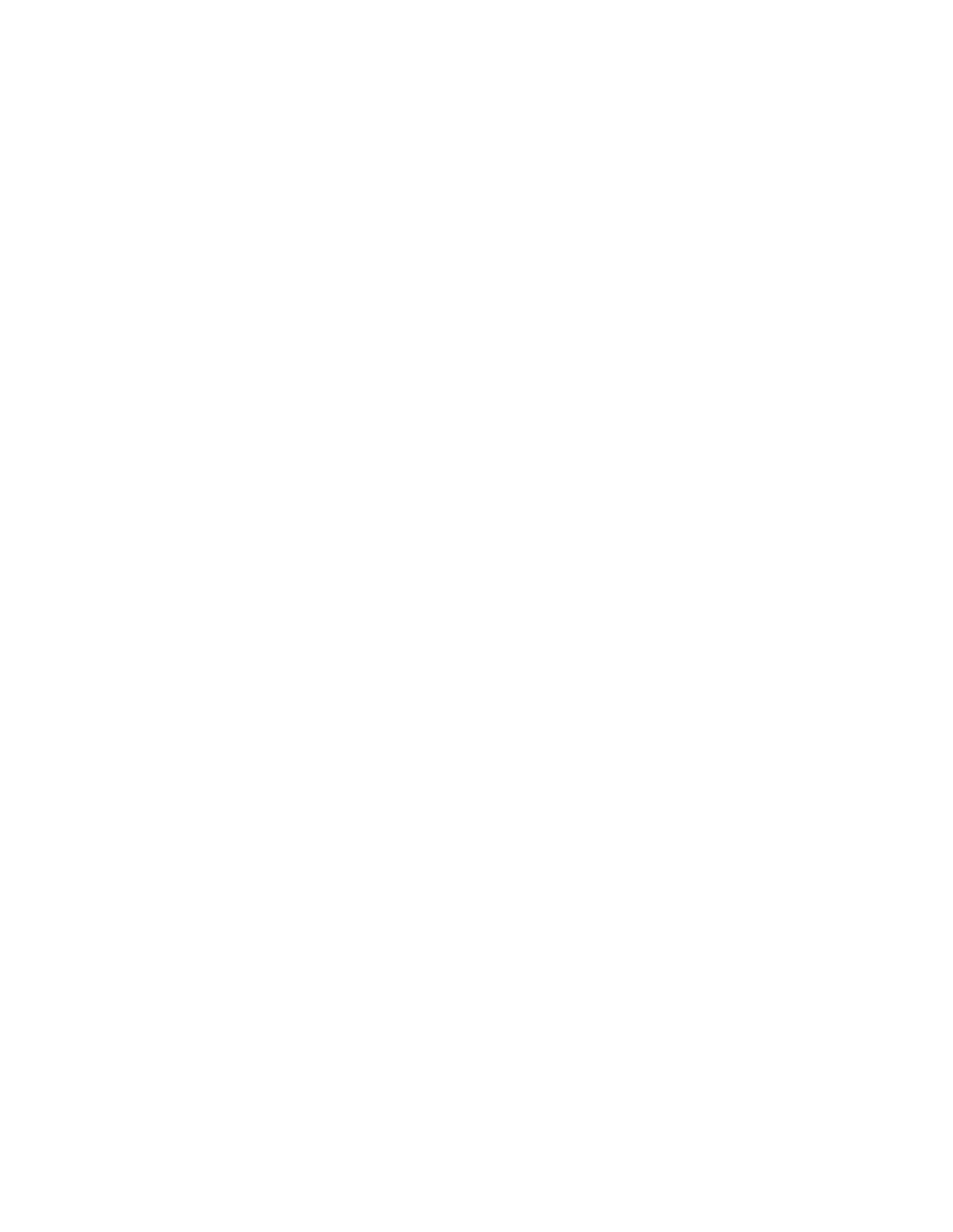| Chapter 2 What's New in 2.3.3                                                                        |                |
|------------------------------------------------------------------------------------------------------|----------------|
| 2.1 New Option for Compatibility with Older Releases when using Keyed Mutable Types (-               |                |
|                                                                                                      |                |
|                                                                                                      |                |
| Chapter 3 What's Fixed in 2.3.3                                                                      |                |
|                                                                                                      |                |
| 3.1.1 Code Generator threw Error when Parsing IDLs with Unsupported Custom Annotations  4            |                |
|                                                                                                      |                |
|                                                                                                      | $\overline{5}$ |
|                                                                                                      | $\overline{5}$ |
|                                                                                                      |                |
| 3.2.1 Velocity Engine Error when Generating Code for a Mutable Enum in .NET                          | 5              |
| 3.2.2 Interoperability Problem between C/C++ and Java/.NET Applications when Using Keyed Mutable     |                |
|                                                                                                      |                |
|                                                                                                      |                |
| 3.3.2 Memory Leak when Reusing Sample with Optional Members in deserialize from cdr buffer() API . 6 |                |
|                                                                                                      |                |
| 3.4.1 Incorrect .NET Code Generated for Typedef of Unbounded String when using -unboundedSupport     |                |
| 3.4.2 Incorrect Allocation when Copying Unbounded, Optional Strings or Sequences may have Caused     | 7              |
|                                                                                                      | 7              |
|                                                                                                      |                |
|                                                                                                      |                |
| 3.5.3 Code Generator Failed if XSD File Contained Schema Namespace not Named 'xsd'                   | 8              |
|                                                                                                      |                |
|                                                                                                      |                |
|                                                                                                      |                |
|                                                                                                      |                |
|                                                                                                      | 9              |
|                                                                                                      | 9              |
|                                                                                                      |                |
|                                                                                                      |                |
|                                                                                                      |                |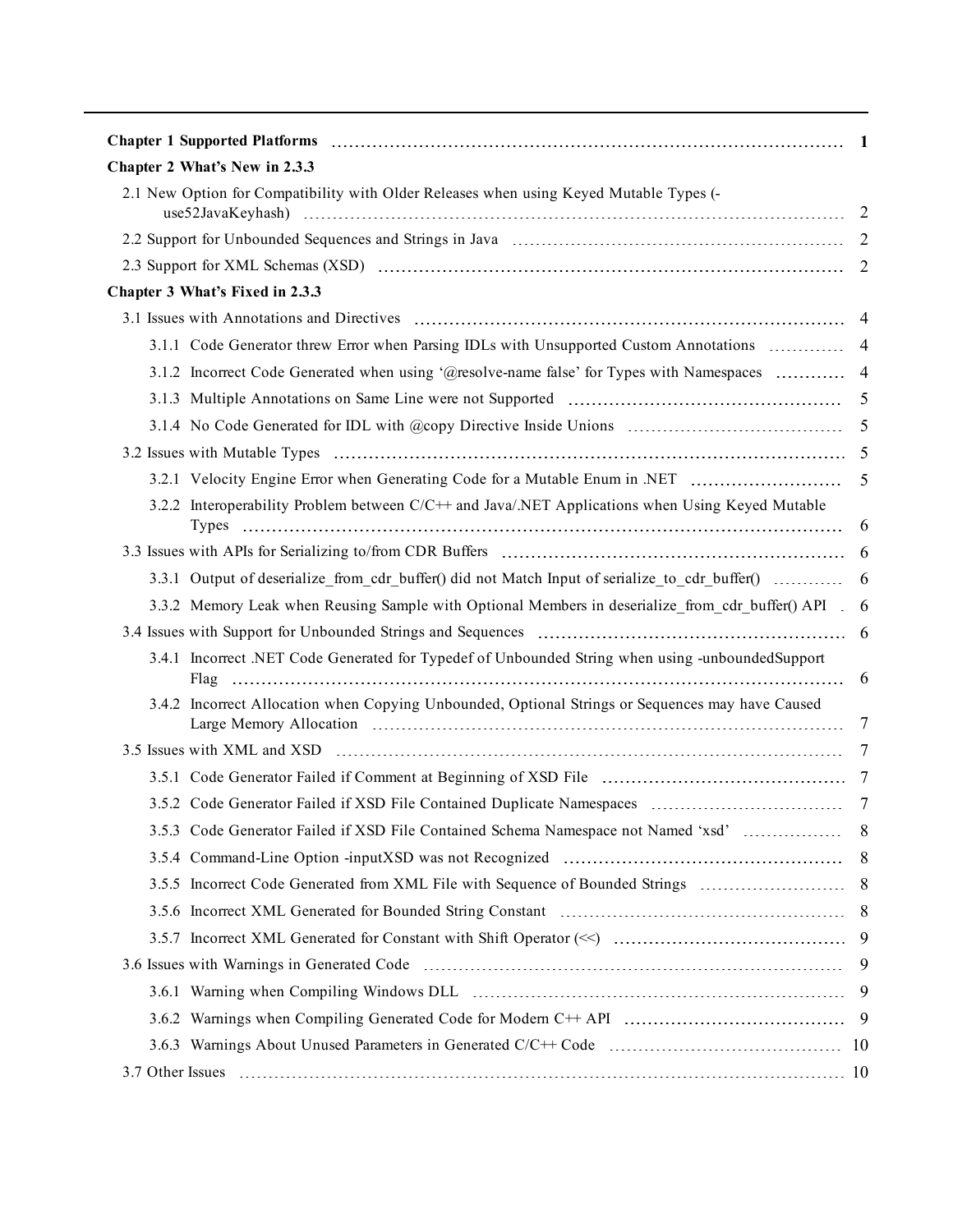| 3.7.1 (De)Serialization Functions in Generated TypePlugin not Exported in Some Cases — Windows               |  |
|--------------------------------------------------------------------------------------------------------------|--|
|                                                                                                              |  |
| 3.7.3 Incorrect Code Generated for Enumerator with Hexadecimal Ordinal Values  10                            |  |
|                                                                                                              |  |
| 3.7.5 Incorrect get serialized sample max size() Code Generated for Unions — Java API Only  11               |  |
| 3.7.6 Incorrect Version in Generated USER QOS PROFILES.xml File when Using Patched Version of<br>Connext DDS |  |
|                                                                                                              |  |
| <b>Chapter 4 Previous Releases</b>                                                                           |  |
|                                                                                                              |  |
|                                                                                                              |  |
| 4.1.2 Option to Configure Name of Macro for Exporting Symbols when Building Windows DLL  13                  |  |
|                                                                                                              |  |
|                                                                                                              |  |
| 4.1.5 New -express Flag for Compatibility with Microsoft® Visual Studio® Express 2008 and 2010  14           |  |
| 4.1.6 Support for Unbounded Sequences and Strings in .NET, C, and C++ Code Generation  14                    |  |
|                                                                                                              |  |
|                                                                                                              |  |
| 4.1.9 TypeSupport Operations to Serialize Sample into Buffer and Deserialize Sample from Buffer  16          |  |
|                                                                                                              |  |
|                                                                                                              |  |
|                                                                                                              |  |
| 4.2.2 Memory Leak when Finalizing Pointer to Typedef Pointer of Strings in C  18                             |  |
| 4.2.3 Incorrect Suffix in Generated Code for 'long long' and 'unsigned long long' Constant Definitions in    |  |
|                                                                                                              |  |
| 4.2.5 Directive '@resolve-name false' not Applied to Base Type when used in Derived Type  19                 |  |
| 4.2.6 Invalid Java Code Generated for Types Containing Primitive Optional Members  19                        |  |
| 4.2.7 Finalize Methods with NULL Samples may have Caused Segmentation Fault—C/C++ APIs Only  20              |  |
| 4.2.8 Java NullPointerException when using Foo.copy_from() on Data Type with Optional Members  20            |  |
|                                                                                                              |  |
|                                                                                                              |  |
| 4.2.11 Creating/Updating Examples or Makefiles Depended on Also Creating/Updating Type Files  21             |  |
|                                                                                                              |  |
| 4.2.13 C++ Examples Generated with -namespace Option did not Compile if IDL Contained Modules  21            |  |
|                                                                                                              |  |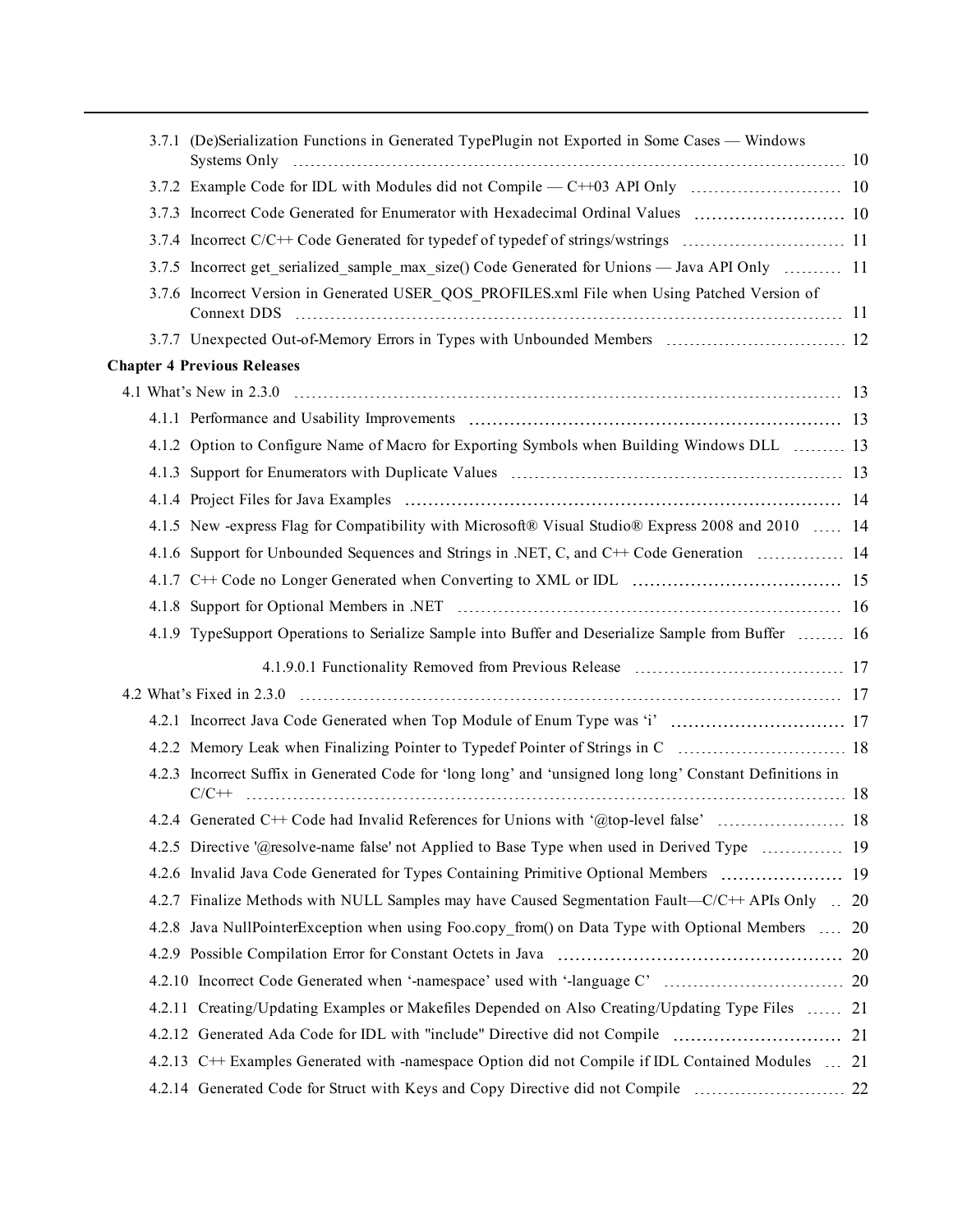|                               | 4.2.15 Getting Default Member of a Union may have Caused Error-Java API Only  22                      |  |
|-------------------------------|-------------------------------------------------------------------------------------------------------|--|
|                               |                                                                                                       |  |
|                               |                                                                                                       |  |
|                               | 4.2.18 Java Code Generated for Mutable Unions with 'Fall-through' Case Statements did not Compile  23 |  |
|                               |                                                                                                       |  |
|                               |                                                                                                       |  |
|                               |                                                                                                       |  |
|                               |                                                                                                       |  |
|                               |                                                                                                       |  |
|                               |                                                                                                       |  |
|                               |                                                                                                       |  |
|                               |                                                                                                       |  |
|                               |                                                                                                       |  |
|                               |                                                                                                       |  |
|                               |                                                                                                       |  |
|                               |                                                                                                       |  |
|                               |                                                                                                       |  |
|                               |                                                                                                       |  |
|                               |                                                                                                       |  |
|                               |                                                                                                       |  |
|                               |                                                                                                       |  |
|                               |                                                                                                       |  |
|                               |                                                                                                       |  |
|                               |                                                                                                       |  |
|                               |                                                                                                       |  |
|                               | 4.2.40 Invalid Java Code Generated when Optional Member Immediately Followed Key Member  30           |  |
|                               |                                                                                                       |  |
|                               | 4.2.42 Invalid XSD Generated for Typedef of Type with Sequences or Arrays in a Module  31             |  |
|                               |                                                                                                       |  |
|                               |                                                                                                       |  |
|                               |                                                                                                       |  |
| <b>Chapter 5 Known Issues</b> |                                                                                                       |  |
|                               |                                                                                                       |  |
|                               | 5.2 Classes and Types Defined in Some .NET Namespaces Cannot be used to Define User Data Types  33    |  |
|                               |                                                                                                       |  |
|                               |                                                                                                       |  |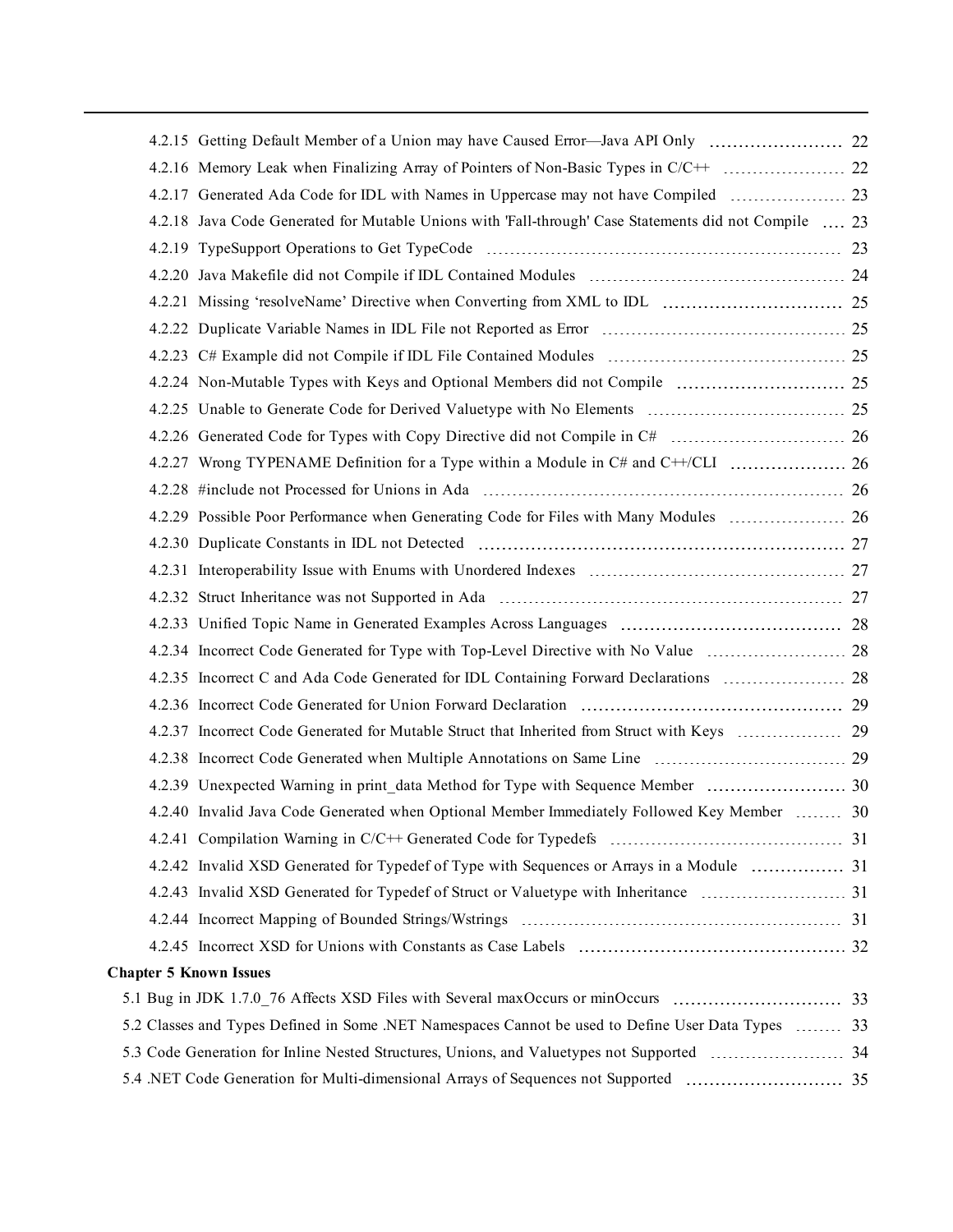| 5.5 Request and Reply Topics Must be Created with Types Generated by Code Generator—C API Only  35     |  |
|--------------------------------------------------------------------------------------------------------|--|
|                                                                                                        |  |
|                                                                                                        |  |
|                                                                                                        |  |
| <b>Chapter 6 Limitations</b>                                                                           |  |
| 6.1 XSD Limitation: Struct with Inheritance can't have Member with Same Name as a Member in Parent  37 |  |
| <b>Chapter 7 Third-Party Licenses</b>                                                                  |  |
|                                                                                                        |  |
|                                                                                                        |  |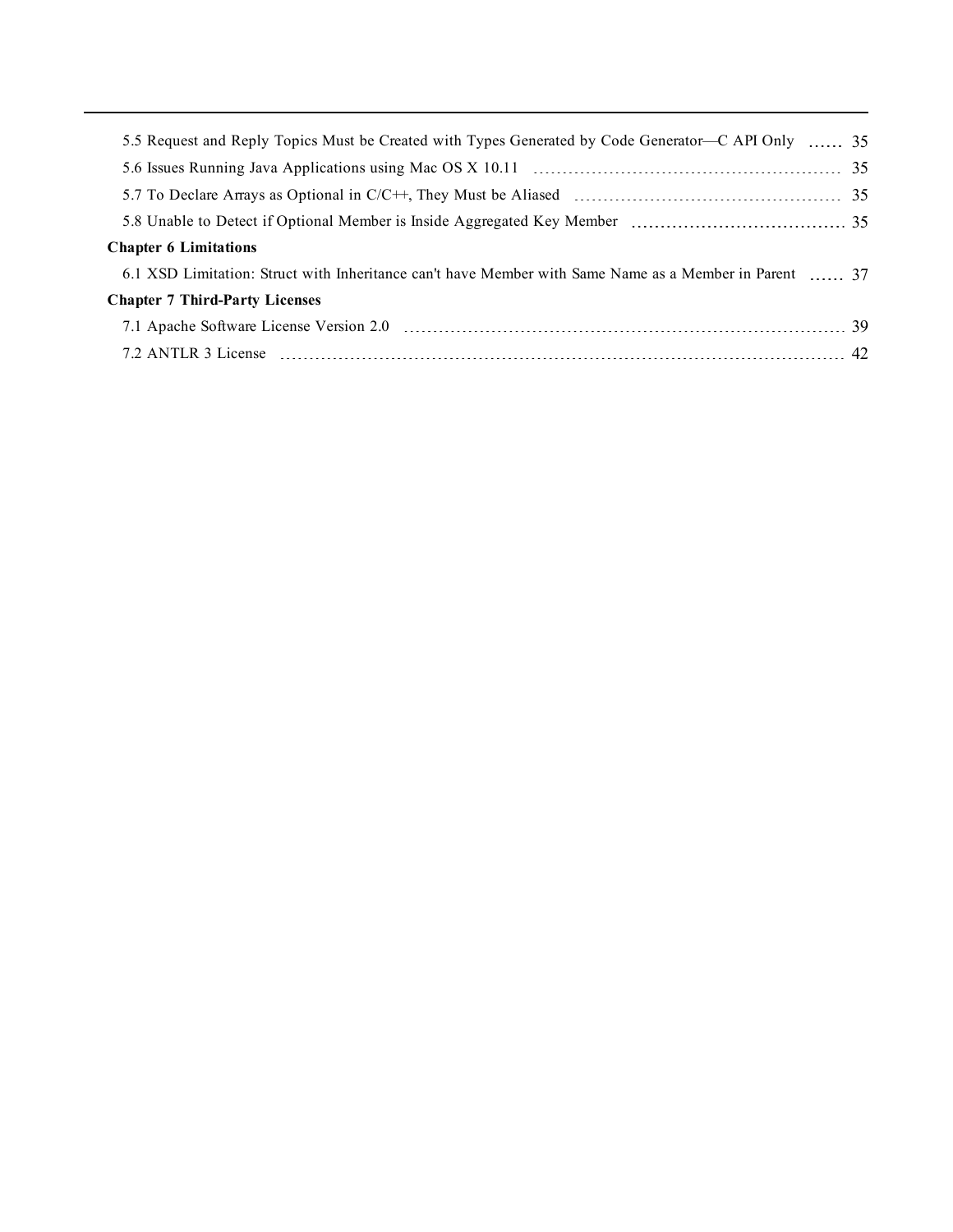## <span id="page-7-0"></span>Chapter 1 Supported Platforms

You can run *RTI® Code Generator* as a Java application or, for performance reasons, as a native application that invokes Java. See the *RTI Code Generator User's Manual*.

- <sup>l</sup> As a Java application, Connext DDS is supported on all host platforms listed in the *RTI Connext DDS Core Libraries Release Notes* (available from the RTI [Community's](http://community.rti.com/documentation) [Documentation](http://community.rti.com/documentation) page) by using the script *rtiddsgen*.
- As a native application, Code Generator is supported on the following platforms by using the script *rtiddsgen\_server*:
	- CentOS 5.4, 5.5, 6.0, 6.2 6.4, 7.0
	- Red Hat® Enterprise Linux 5.0-5.2, 5.4, 5.5, 6.0  $-6.5, 6.7, 7.0$
	- Red Hat Enterprise Linux 5.2 with Real-Time Extensions
	- SUSE® Linux Enterprise Server 11 SP2, SP3
	- Ubuntu® Server 12.04 LTS, Ubuntu 14.04 LTS
	- <sup>l</sup> All Windows® platforms listed in the *RTI Connext DDS Core Libraries Platform Notes*

For details on these platforms, see the *RTI Connext DDS Core Libraries Release Notes*.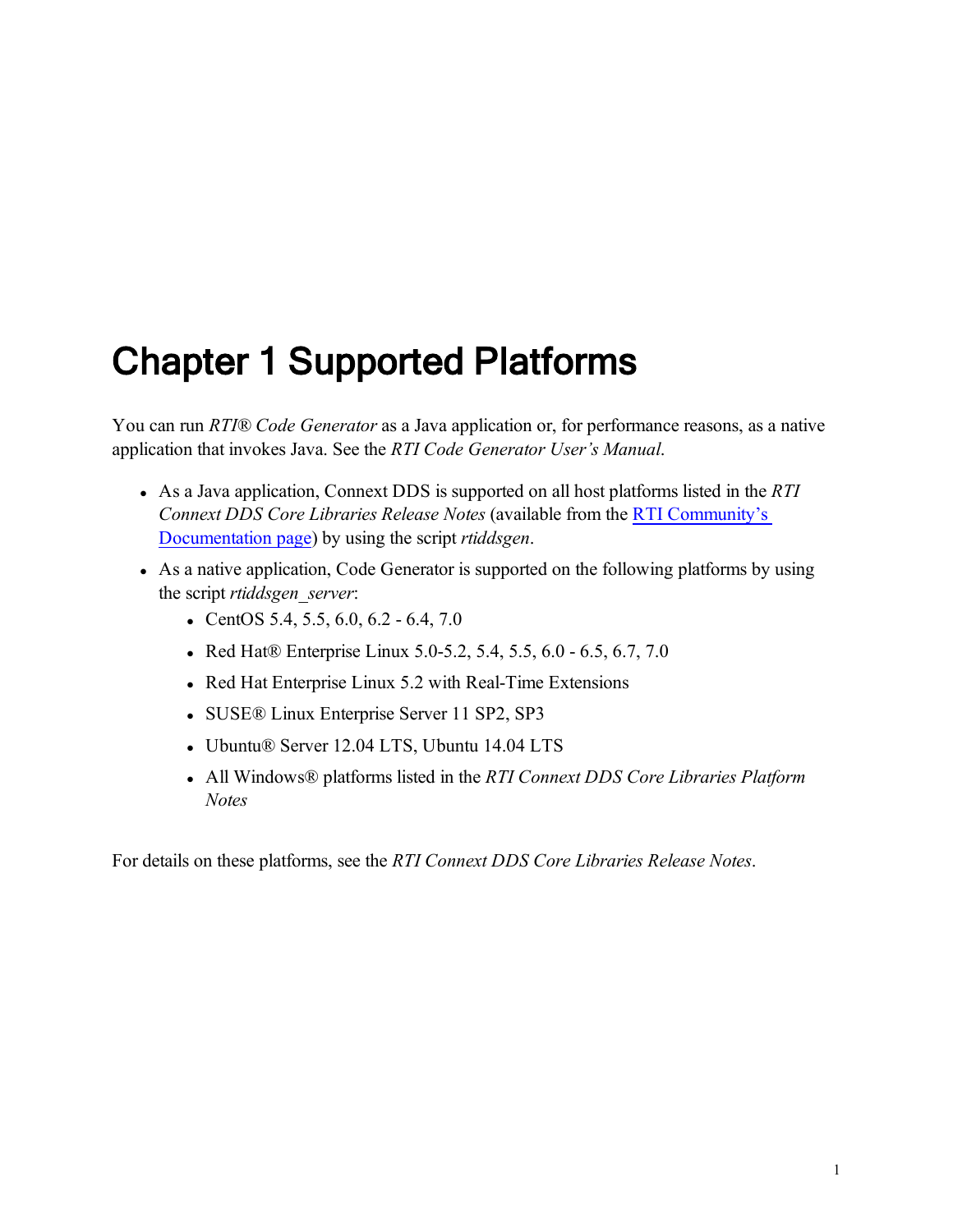## <span id="page-8-0"></span>Chapter 2 What's New in 2.3.3

## <span id="page-8-1"></span>2.1 New Option for Compatibility with Older Releases when using Keyed Mutable Types (-use52JavaKeyhash)

Starting with *Connext DDS* 5.2.2, the Keyhash calculation for a keyed mutable type in Java and .NET has changed in order to fix a language interoperability issue. (This is related to RTI Issue ID CODEGENII-501. See [Interoperability](#page-12-0) Problem between C/C++ and Java/.NET Applications when Using Keyed [Mutable](#page-12-0) Types (Section 3.2.2 on page 6) in What's Fixed.)

If you have a Java/.NET application that uses 5.2.2 or higher, to communicate with a Java/.NET application of a prior version of *Connext DDS*, use the new **-use52JavaKeyhash** flag when running *rtiddsgen* to generate the code for your application. This flag is described in the *Code Generator User's Manual*.

## <span id="page-8-2"></span>2.2 Support for Unbounded Sequences and Strings in Java

To support unbounded sequences and strings, Code Generator has a command-line option: **-unboundedSupport**. Previously this option could only be used to generate code for C, C++, and .NET. Now this option can also be used to generate Java code (**-language** Java).

For additional information on using the **-unboundedSupport**, including some required QoS settings, see these sections in the *RTI Connext DDS Core Libraries User's Manual*:

- Section 20.1.3, Writer-Side Memory Management when Using Java
- <span id="page-8-3"></span>• Section 20.2.2, Reader-Side Memory Management when Using Java

## 2.3 Support for XML Schemas (XSD)

This release introduces support for input files in XSD format. For more information about the supported mappings, see the *RTI Connext DDS Core Libraries User's Manual*, Section 3.5.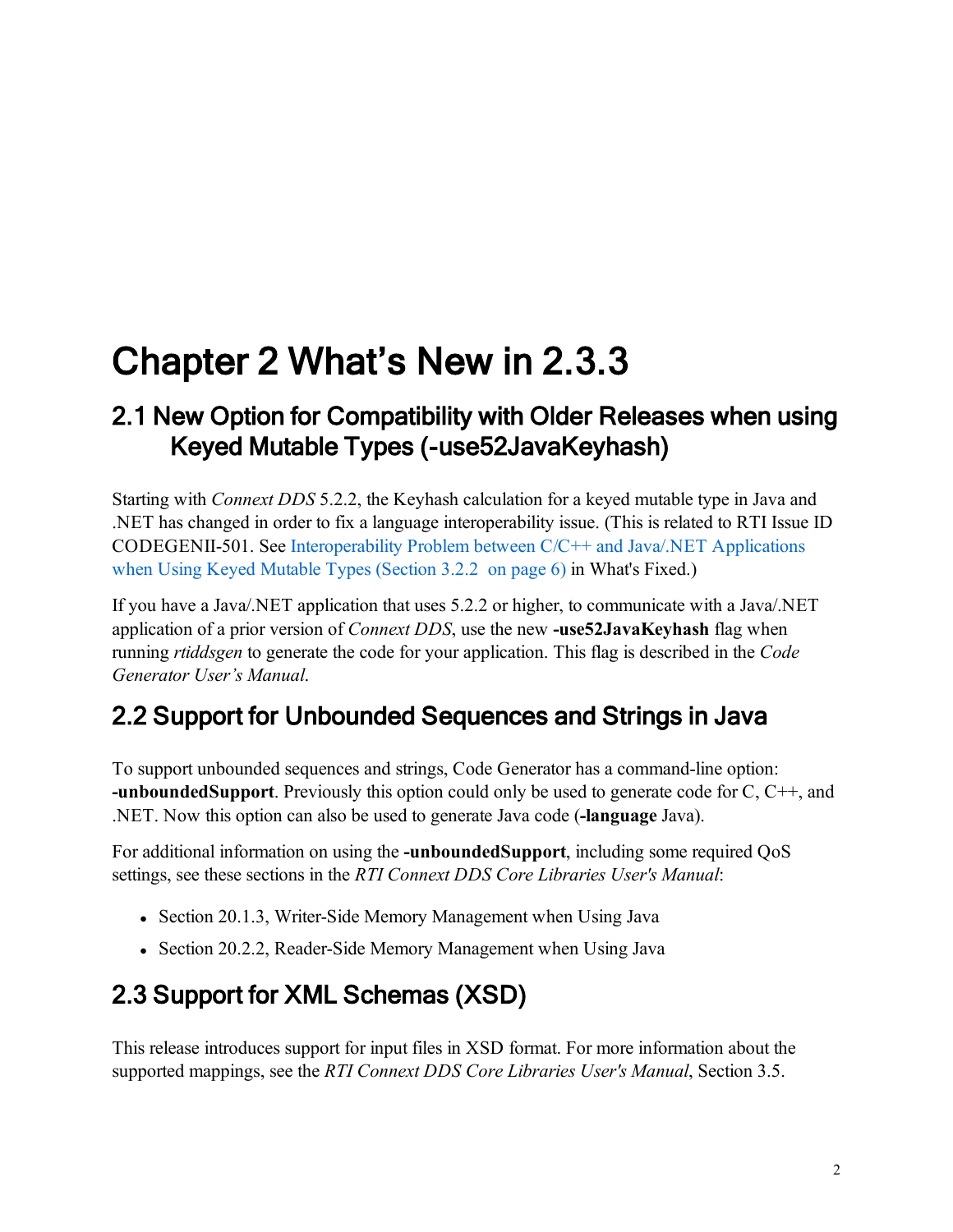This release also introduces the option to transform IDL files into XSD files: **-convertToXsd**. Input XSD files are validated in order to check that they are well-formed.

There is a new option, **-disableXSDValidation**, that can be used to avoid that validation. However, using this option is not recommended in general, as Code Generator may receive invalid inputs.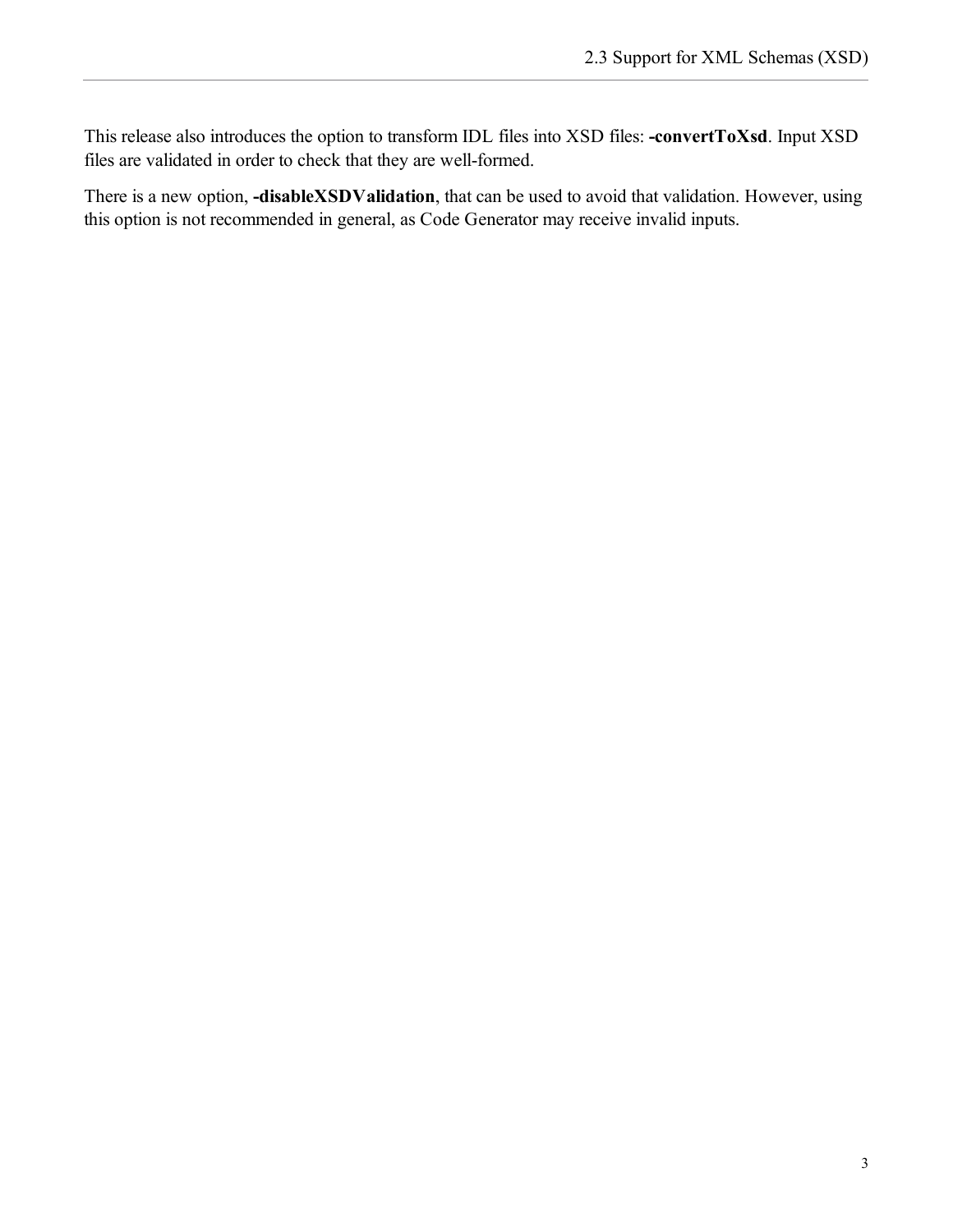## <span id="page-10-0"></span>Chapter 3 What's Fixed in 2.3.3

This section includes:

- Issues with [Annotations](#page-10-1) and Directives (Section 3.1 below)
- Issues with [Mutable](#page-11-2) Types (Section  $3.2$  on the next page)
- Issues with APIs for Serializing to/from [CDR Buffers](#page-12-1) (Section 3.3 on page  $6$ )
- Issues with Support for [Unbounded](#page-12-4) Strings and Sequences (Section 3.4 on page 6)
- Issues with XML and XSD [\(Section](#page-13-1)  $3.5$  on page 7)
- Issues with Warnings in [Generated](#page-15-1) Code (Section  $3.6$  on page 9)
- Other Issues [\(Section](#page-16-1) 3.7 on page 10)

### <span id="page-10-2"></span><span id="page-10-1"></span>3.1 Issues with Annotations and Directives

#### 3.1.1 Code Generator threw Error when Parsing IDLs with Unsupported Custom Annotations

Code Generator used to throw an error while parsing an unsupported custom annotation and did not generate code. This problem has been resolved. Now Code Generator will report a warning that the annotation is not supported and the generated code will ignore it.

<span id="page-10-3"></span>[RTI Issue ID CODEGENII-551]

#### 3.1.2 Incorrect Code Generated when using '@resolve-name false' for Types with Namespaces

When using the **@resolve-name** false directive, the generated Java/C/C++ code for a type that contained members with namespaces was incorrect. The code included references using the **::** notation and therefore did not compile. For example, see "a::b::c::myType" in the following struct: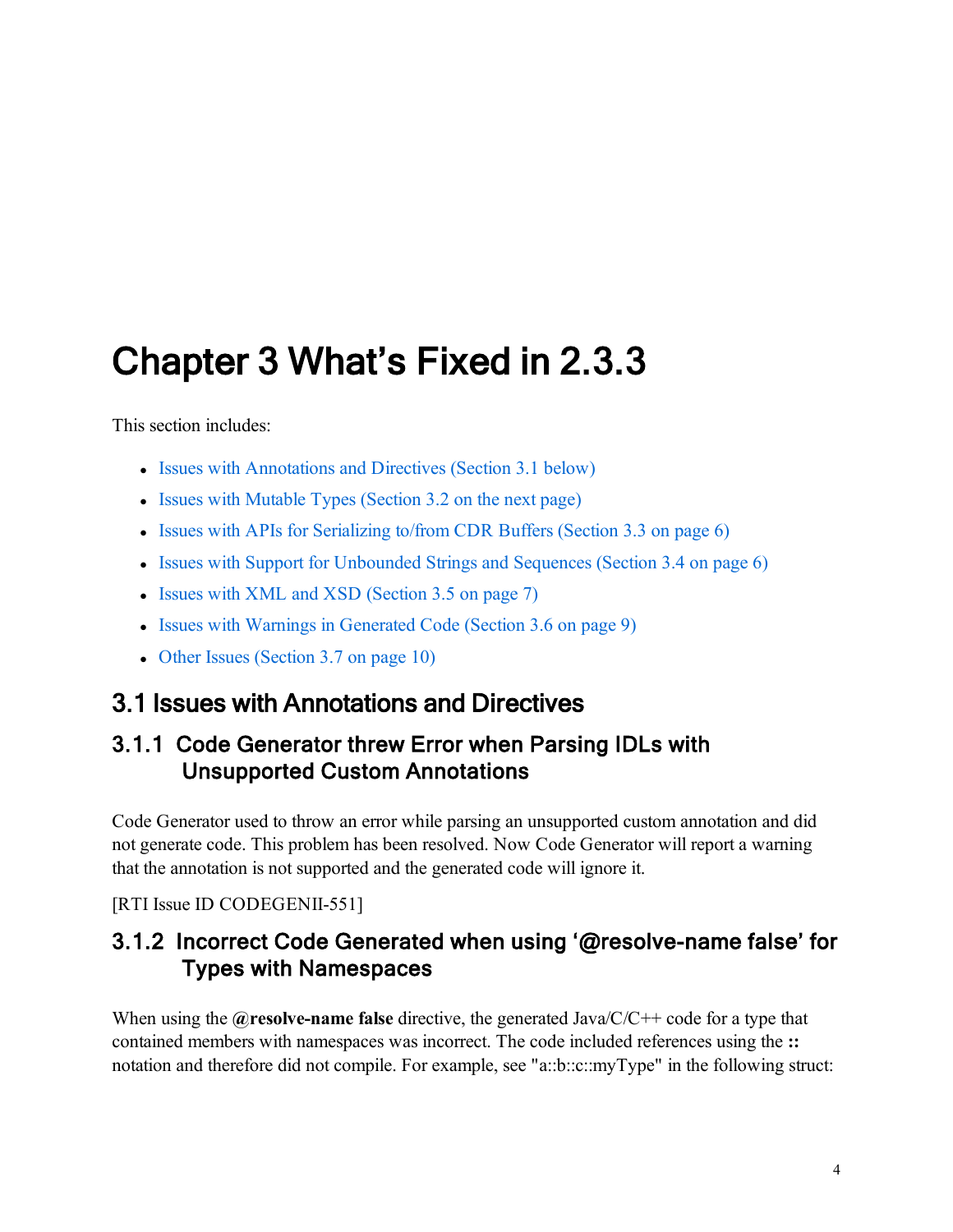```
struct myStruct {
 a::b::c::myType m1;
};//@resolve-name false
```
This problem has been resolved.

<span id="page-11-0"></span>[RTI Issue ID CODEGENII-511]

#### 3.1.3 Multiple Annotations on Same Line were not Supported

Having multiple annotations on the same line was not supported. This caused an error to be thrown (in 5.2.0 version), or the second annotation to be ignored (in versions prior to 5.2.0). For example:

```
struct MyStruct{
   long m1; //@Key //@ID 17
};
```
This issue has been resolved. Now you can have multiple annotations on the same line.

#### <span id="page-11-1"></span>[RTI Issue ID CODEGENII-435]

#### 3.1.4 No Code Generated for IDL with @copy Directive Inside Unions

When trying to generate code from an IDL type with  $@copy$  directives inside a union, no code was generated and the following error appeared:

```
INFO com.rti.ndds.nddsgen.Main Running rtiddsgen version 2.3.0, please wait ...
ERROR com.rti.ndds.nddsgen.Main Fail: com.rti.ndds.nddsgen.antlr.IdlDirectiveTree cannot be
cast to com.rti.ndds.nddsgen.antlr.IdlMemberTree
INFO com.rti.ndds.nddsgen.Main Done (failures)
```
This problem has been resolved.

<span id="page-11-2"></span>[RTI Issue ID CODEGENII-499]

#### <span id="page-11-3"></span>3.2 Issues with Mutable Types

#### 3.2.1 Velocity Engine Error when Generating Code for a Mutable Enum in .NET

When generating code for a mutable enum in .NET, you may have seen this error message:

```
ERROR velocityEngine Left side ($member.id) of '>' operation has null value at
cppcli\utils.vm
```
The error was not harmful but the problem has been resolved and the error should no longer appear.

[RTI Issue ID CODEGENII-502]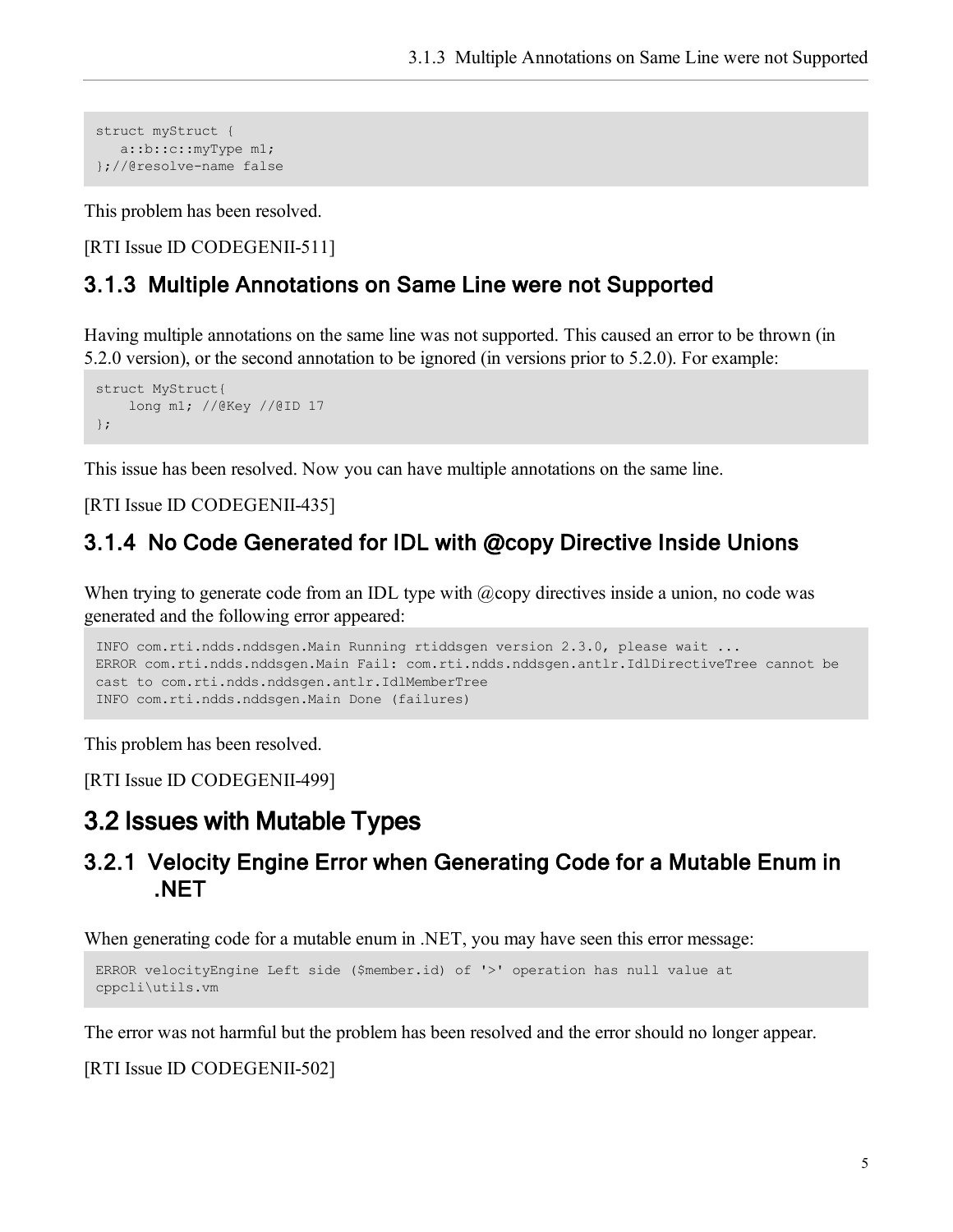#### <span id="page-12-0"></span>3.2.2 Interoperability Problem between C/C++ and Java/.NET Applications when Using Keyed Mutable Types

The instance keyhash for keyed mutable types was calculated differently in the C/C++ and Java/.NET languages. As a result, the subscribing application might have observed some unexpected behavior related to instances.

Specifically, the call to **DataReader::lookup\_instance()** might have failed and returned HANDLE NIL, even if the instance was received. Because of this failure, *RTI Spreadsheet Add-In for Microsoft ® Excel ®* may have failed to show the values for this instance.

This problem has been resolved. This release introduces a new command-line option, **-use52CKeyhash**, which can be used to make Java/.NET instance keyhash generation compatible with  $C/C++$ .

<span id="page-12-1"></span>[RTI Issue IDs CODEGENII-501, CODEGENII-536]

## <span id="page-12-2"></span>3.3 Issues with APIs for Serializing to/from CDR Buffers

### 3.3.1 Output of deserialize\_from\_cdr\_buffer() did not Match Input of serialize\_to\_cdr\_buffer()

When a sample with a sequence of complex elements was serialized with **serialize to cdr buffer()**, the operation **deserialize\_from\_cdr\_buffer ()** may not have retrieved the original sample. Fields that were non-NULL before serialization may have become NULL after deserialization. This problem has been resolved.

<span id="page-12-3"></span>[RTI Issue ID CODEGENII-464]

#### 3.3.2 Memory Leak when Reusing Sample with Optional Members in deserialize\_from\_cdr\_buffer() API

When using the **deserialize from cdr** buffer() API, if the sample to be deserialized into was reused and the type had optional members that were set in previous calls to **deserialize\_from\_cdr\_buffer()**, the memory allocated for the optional members was leaked. This problem has been resolved.

<span id="page-12-4"></span>[RTI Issue ID CODEGENII-506]

## <span id="page-12-5"></span>3.4 Issues with Support for Unbounded Strings and Sequences

#### 3.4.1 Incorrect .NET Code Generated for Typedef of Unbounded String when using -unboundedSupport Flag

If the input IDL included a typedef of unbounded string and you used the **-unboundedSupport** flag, the generated .NET code was incorrect. For example: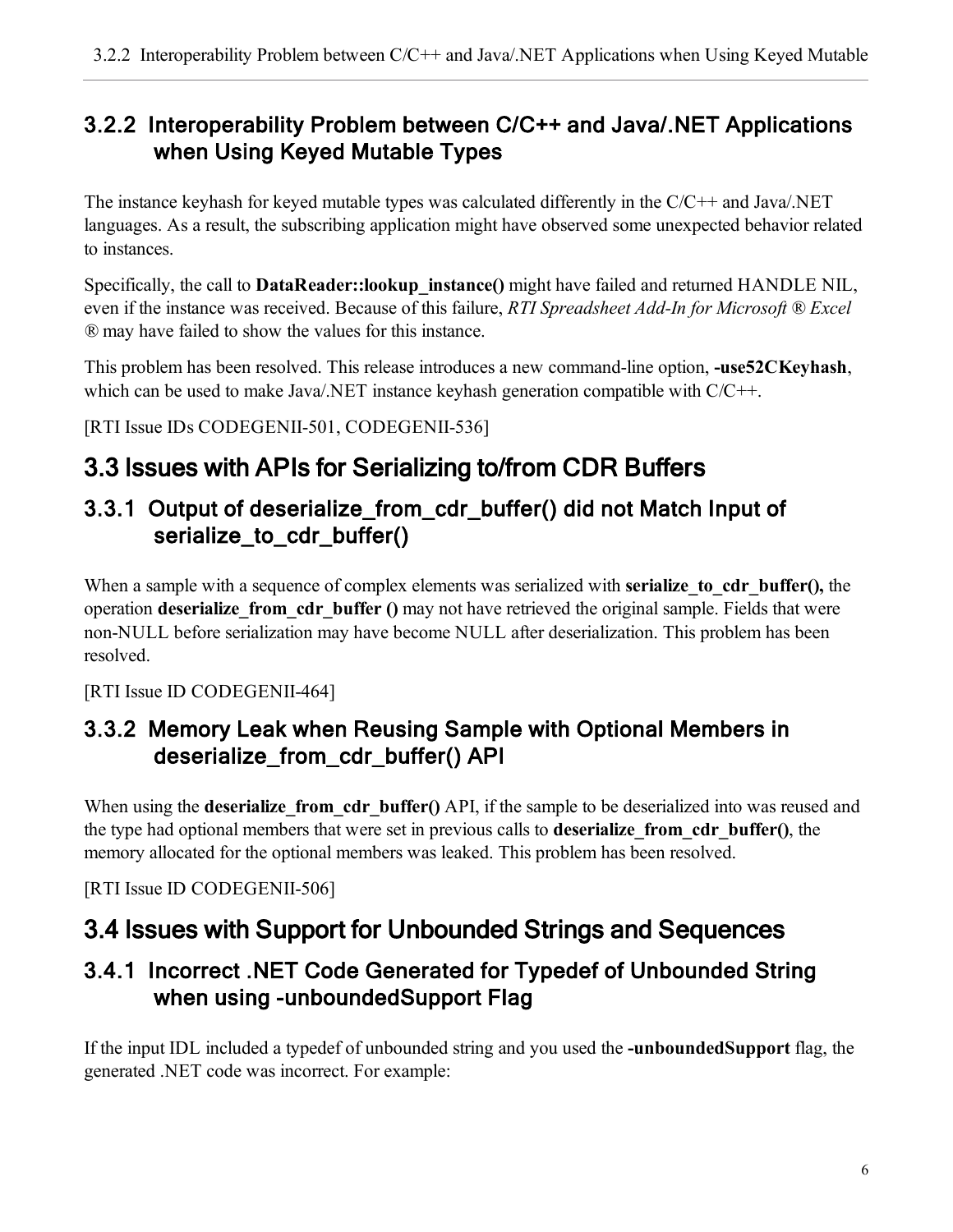rtiddsgen -unboundedSupport -language .NET mytypes.idl

The above command would generate .NET code that considered the typedef to be bounded:

```
typedef string myString;
struct MyStruct { 
  myString str;
};
```
This may have caused serialization errors when running an application like this:

```
PRESWriterHistoryDriver_initializeSample:!serialize
WriterHistoryMemoryPlugin_addEntryToSessions:!initialize sample
...
```
This problem has been resolved.

<span id="page-13-0"></span>[RTI Issue ID CODEGENII-485]

#### 3.4.2 Incorrect Allocation when Copying Unbounded, Optional Strings or Sequences may have Caused Large Memory Allocation

When using the **-unboundedSupport** flag and C, C<sup>++</sup>, C<sup>++</sup>03, or C<sup>++11</sup>, the generated code for the copy method for an unbounded, optional string or sequence was incorrect. It caused a large memory allocation, which could result in running out of memory. This problem has been resolved.

<span id="page-13-1"></span>[RTI Issue IDs CODEGENII-478, CODEGENII-566]

#### <span id="page-13-2"></span>3.5 Issues with XML and XSD

#### 3.5.1 Code Generator Failed if Comment at Beginning of XSD File

When generating code from an XSD file that contained a comment before the  $\le$ xsd:schema> tag, an error like the following one was thrown and no code was generated.

```
INFO com.rti.ndds.nddsgen.Main Running rtiddsgen version 2.3.0, please wait ...
ERROR com.rti.ndds.nddsgen.Main Error generating the rawTreenul
```
This problem has been resolved.

<span id="page-13-3"></span>[RTI Issue ID CODEGENII-518]

#### 3.5.2 Code Generator Failed if XSD File Contained Duplicate Namespaces

Generating code from an XSD file that contained duplicate namespaces may have caused an error. For example:

```
<xsd:schema xmlns:xsd="http://www.w3.org/2001/XMLSchema"
 xmlns:xs="http://www.w3.org/2001/XMLSchema">
```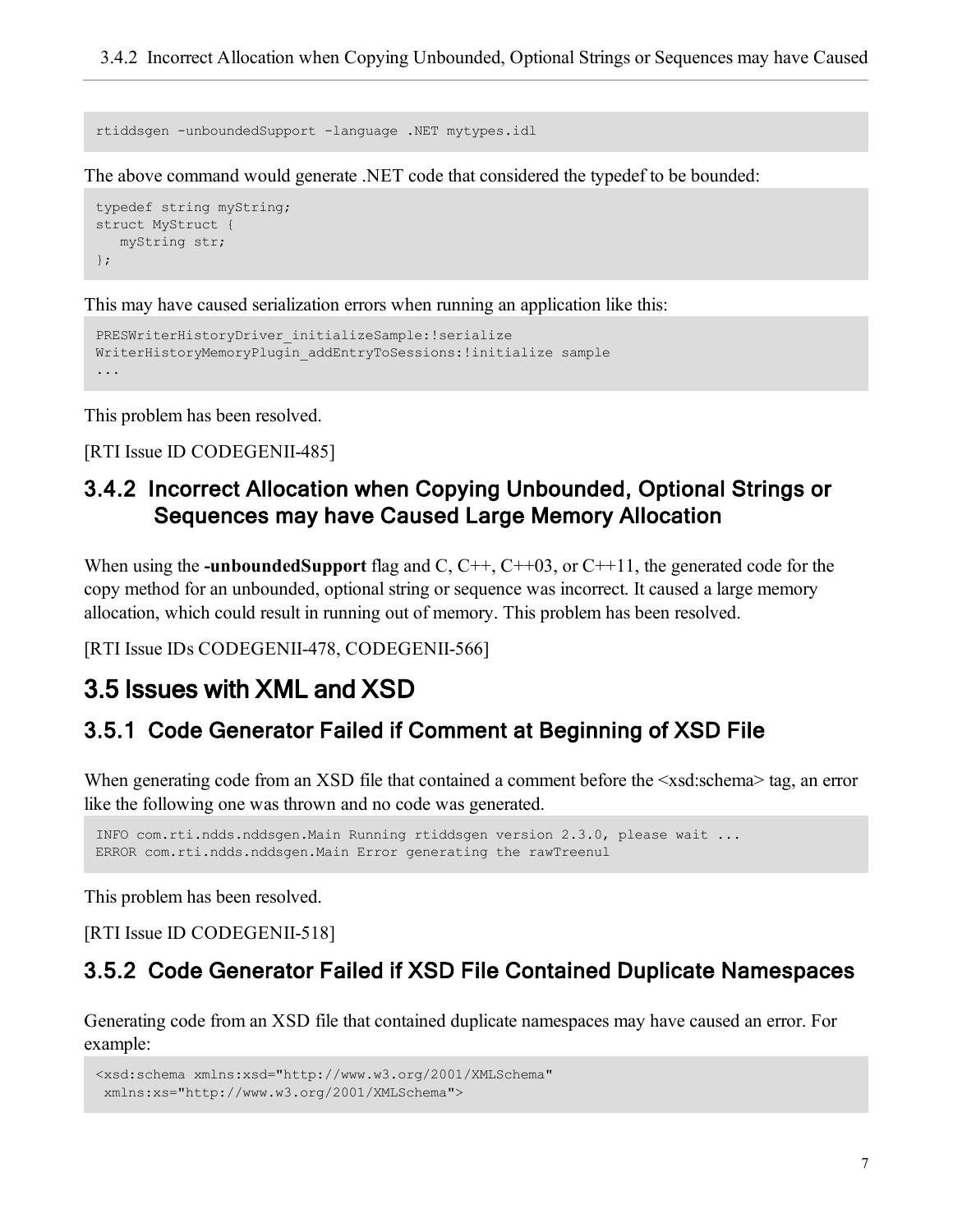You may have seen an error such as:

ERROR com.rti.ndds.nddsgen.Main Error generating the rawTreeIndex:0, Size:0

This problem has been resolved.

<span id="page-14-0"></span>[RTI Issue ID CODEGENII-519]

#### 3.5.3 Code Generator Failed if XSD File Contained Schema Namespace not Named 'xsd'

An error occurred when generating code from an XSD file that had float or string members with a namespace schema that was not named "xsd." For example, this uses "xs":

```
<xs:schema xmlns:xs="http://www.w3.org/2001/XMLSchema">
<xs:element name="color" minOccurs="1" maxOccurs="1" type="xs:string"/>
<xs:element name="angle" minOccurs="1" maxOccurs="1" type="xs:float"/>
```
This caused an error similar to:

```
ERROR com.rti.ndds.nddsgen.Main ShapeTypeXsNamespace.xsd line 33:80 member type 'xs:string'
not found
ERROR com.rti.ndds.nddsgen.Main Fail: The file couldn't be parsed and the rawTree wasn't
generated
```
This problem has been resolved; now you can use any schema namespace name.

<span id="page-14-1"></span>[RTI Issue ID CODEGENII-522]

#### 3.5.4 Command-Line Option -inputXSD was not Recognized

Code Generator reported an error when using the flag **-inputXSD**. This problem has been resolved.

<span id="page-14-2"></span>[RTI Issue ID CODEGENII-546]

#### 3.5.5 Incorrect Code Generated from XML File with Sequence of Bounded **Strings**

The code generated from an XML file that contained a sequence of bounded strings was incorrect. Because *Code Generator* ignored the **stringMaxLength** attribute, the generated code was for a sequence of unbounded strings instead of a sequence of bounded strings. This problem has been resolved.

<span id="page-14-3"></span>[RTI Issue ID CODEGENII-473]

#### 3.5.6 Incorrect XML Generated for Bounded String Constant

The generated XML code for a bounded string constant was incorrect. It was missing a space between the name and the stringMaxLength attribute, as in this example: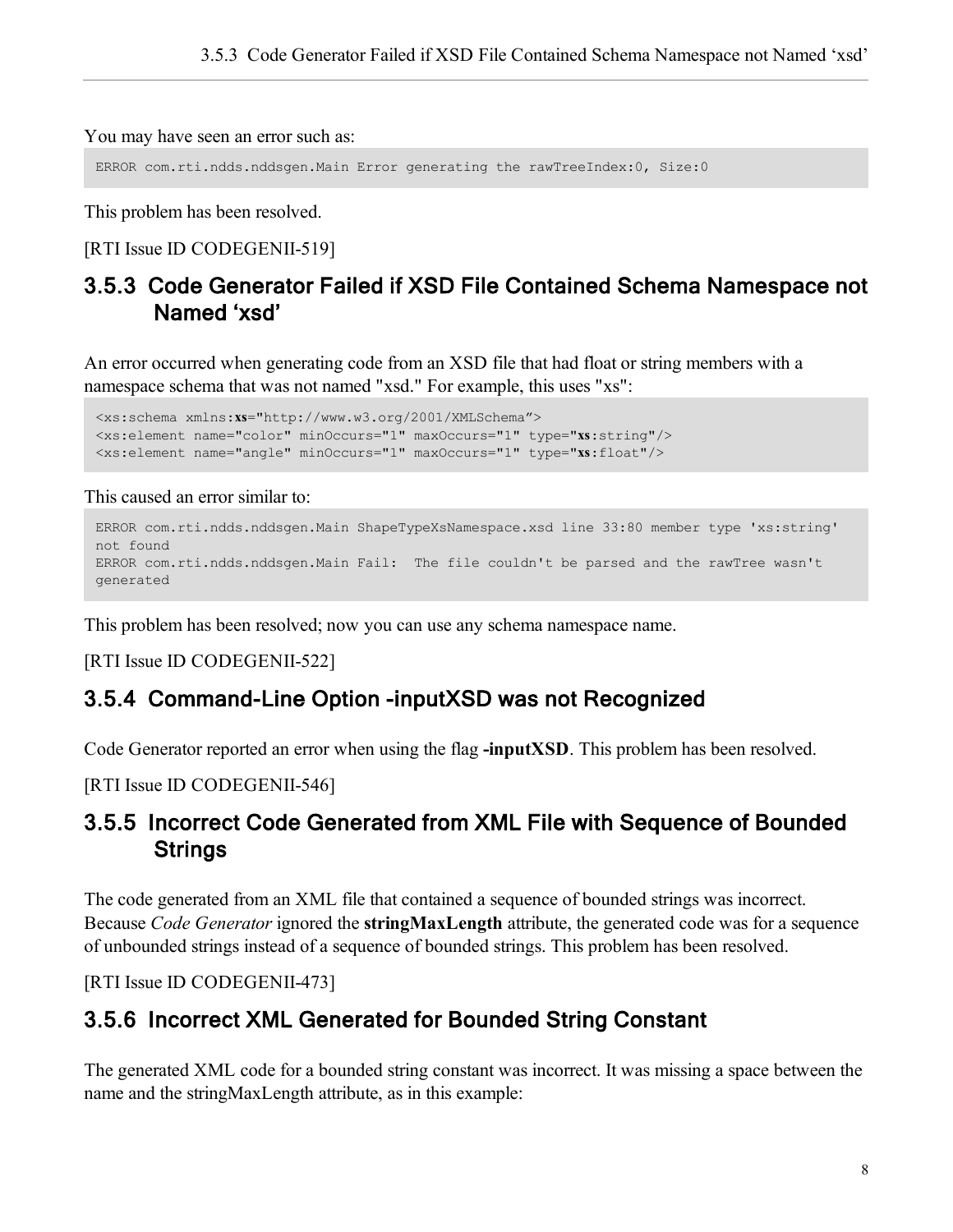```
const string<100> MSG = "Hello World";
<const name="MSG"stringMaxLength="100" type="string"
value="" Hello World" "/>
```
This problem has been resolved.

#### <span id="page-15-0"></span>[RTI Issue ID CODEGENII-549]

### 3.5.7 Incorrect XML Generated for Constant with Shift Operator (<<)

Code Generator produced incorrect XML if the input IDL included a constant that contained a shift operator. For example:

const octet CONSTANT WITH SHIFT OPERATOR =  $0x0001 \ll 0;$ 

The constant value was written literally in the XML file, but XML format does not accept the **<** symbol within a value. The problem has been resolved and the **<** symbol is now replaced by its equivalent in XML **(&lt ; )**.

<span id="page-15-1"></span>[RTI Issue ID CODEGENII-428]

## <span id="page-15-2"></span>3.6 Issues with Warnings in Generated Code

#### 3.6.1 Warning when Compiling Windows DLL

When compiling a Windows DLL that used generated  $C++$  code, the compiler printed warning C4275, similar to this:

```
warning C4275: non dll-interface class 'DDSDomainEntity' used as base for dll-interface class
'DDSDataWriter'
```
This problem has been resolved.

<span id="page-15-3"></span>[RTI Issue ID CODEGENII-538]

#### 3.6.2 Warnings when Compiling Generated Code for Modern C++ API

When compiling generated code for the Modern  $C++$  API, you may have seen this warning:

```
warning C4267: 'argument' : conversion from 'size t' to 'unsigned int', possible loss of data
warning C4101: 'state' : unreferenced local variable
```
This problem has been resolved and these warnings should no longer appear.

[RTI Issue ID CODEGENII-480]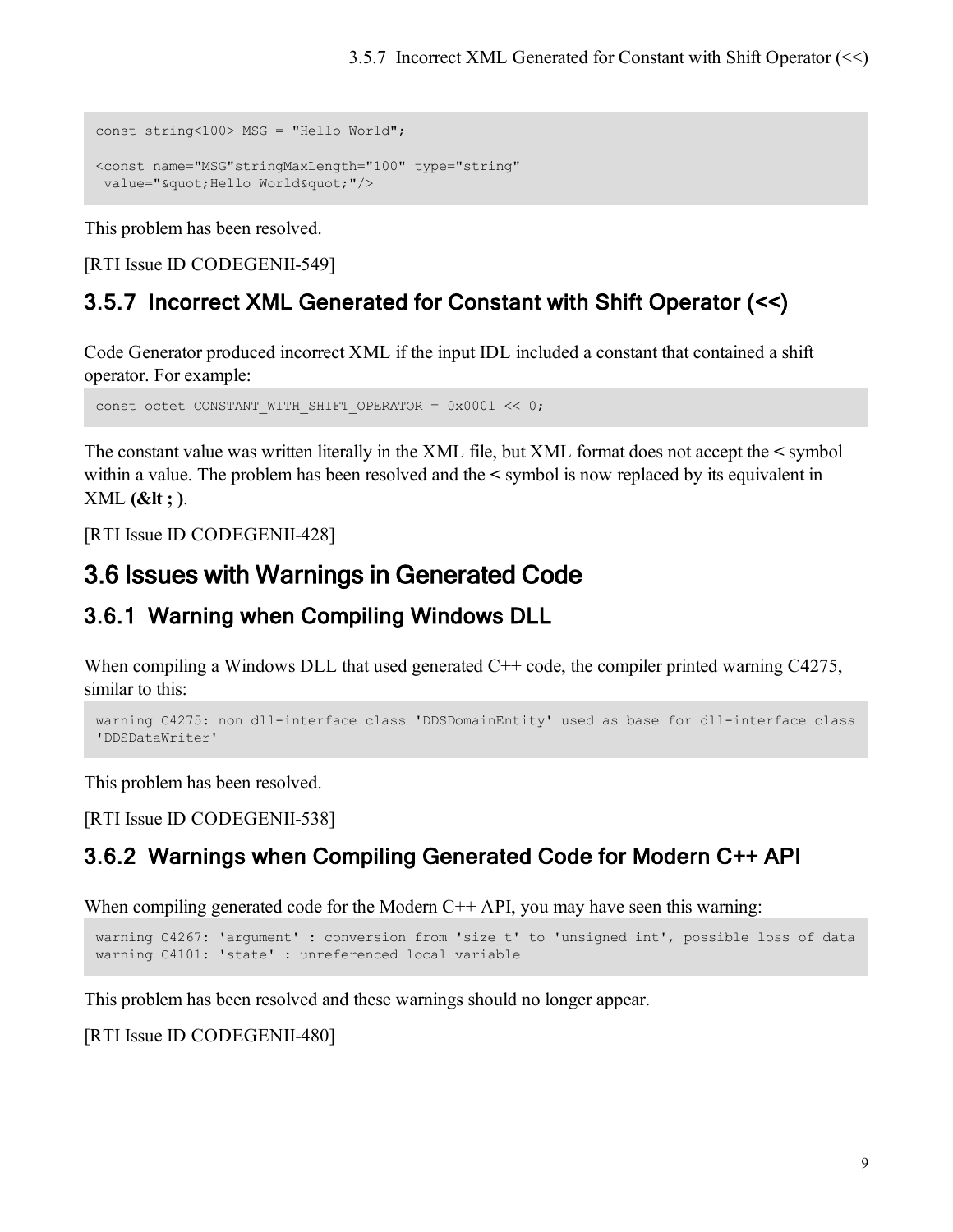#### <span id="page-16-0"></span>3.6.3 Warnings About Unused Parameters in Generated C/C++ Code

When compiling generated  $C/C++$  code with the **-Wunused-parameter** flag, you may have seen warnings about unused parameters in the **serialize** data to cdr buffer(), deserialize data to cdr **buffer()**, **get\_serialized\_sample\_max\_size\_ex()**, or **get\_serialized\_key\_max\_size\_ex()** APIs. This problem has been resolved.

<span id="page-16-1"></span>[RTI Issue IDs CODEGENII-462, CODEGENII-463]

### <span id="page-16-2"></span>3.7 Other Issues

#### 3.7.1 (De)Serialization Functions in Generated TypePlugin not Exported in Some Cases — Windows Systems Only

If you built a DLL containing the TypePlugin code generated by *rtiddsgen* and tried to use the (de) serialization functions from an application on a Windows system, the compiler generated linker errors.

The problem was that the (de)serialization functions for a type 'MyType' were not exported if the IDL containing the type 'MyType' referenced other IDL files using the include statement. For example, this would have caused a linker error:

```
#include "MyType2.idl"
struct MyType
{
   MyType2 a_value;
   long b value;
};
```
This problem has been resolved.

<span id="page-16-3"></span>[RTI Issue ID CODEGENII-492]

#### 3.7.2 Example Code for IDL with Modules did not Compile — C++03 API Only

The generated C++03 subscriber code for an IDL file in which the last top-level type was within a module was incorrect and did not compile. This problem has been resolved.

<span id="page-16-4"></span>[RTI Issue ID CODEGENII-505]

#### 3.7.3 Incorrect Code Generated for Enumerator with Hexadecimal Ordinal Values

The code generated for an IDL data type containing an enum with an hexadecimal ordinal value was incorrect. For example: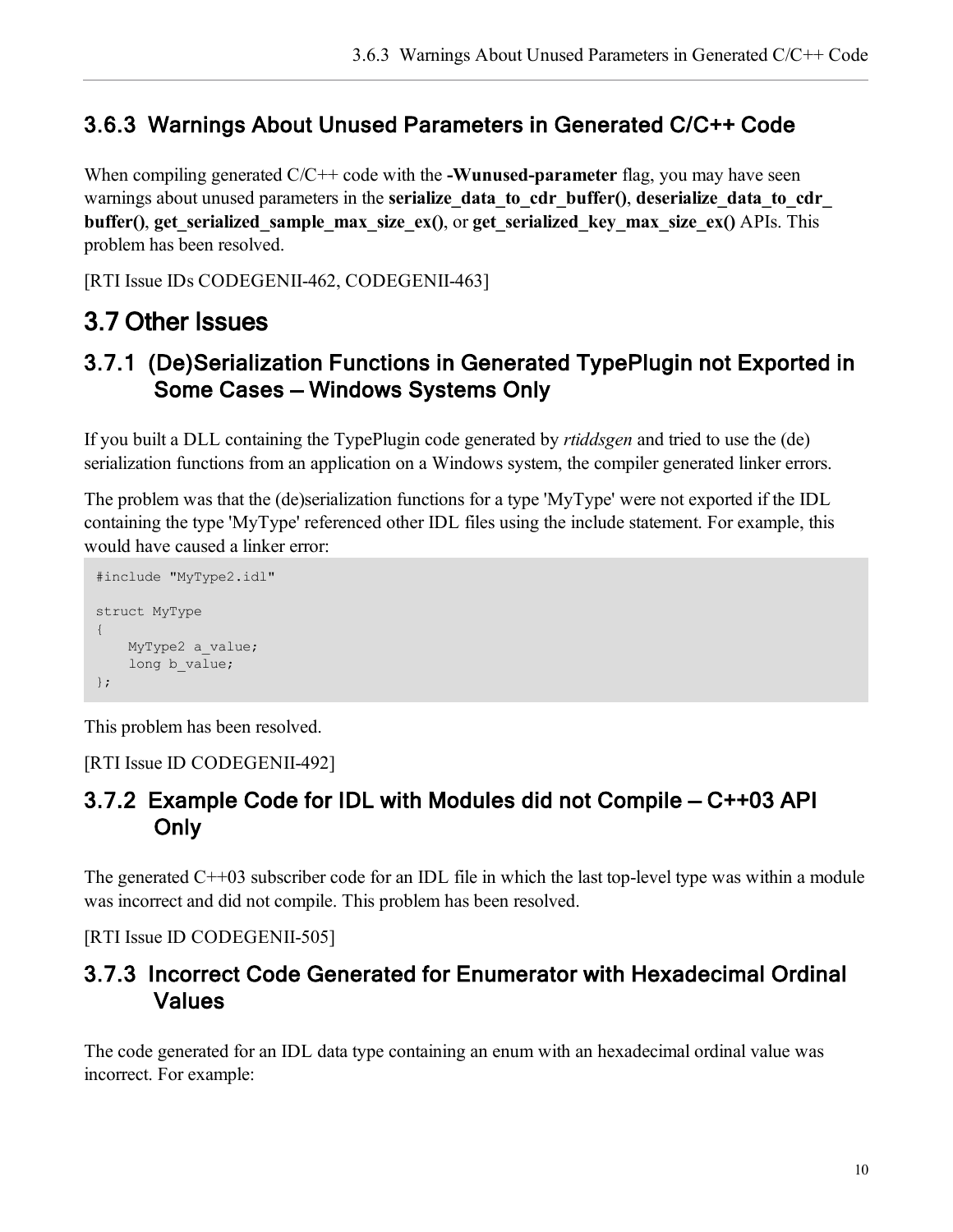```
enum TestEnum { 
   ONE= 1,TWO,
   THREE= 0xffffffff
};
```
*Code Generator* incorrectly parsed the value as a long. This resulted in generated Java code that did not compile. This problem has been resolved; now the value is parsed into an integer value (-1 in the example).

<span id="page-17-0"></span>[RTI Issue ID CODEGENII-520]

#### 3.7.4 Incorrect C/C++ Code Generated for typedef of typedef of strings/wstrings

The generated code in C/C++ for a typedef of a typedef of strings/wstrings was incorrect and did not compile.

Example IDL:

```
typedef string str;
typedef str str2;
struct myStruct {
    str2 m1;
};
```
This problem has been resolved.

<span id="page-17-1"></span>[RTI Issue ID CODEGENII-488]

#### 3.7.5 Incorrect get\_serialized\_sample\_max\_size() Code Generated for Unions — Java API Only

The generated Java code for the **get serialized sample max size()** method for a union type was incorrect. As a result, it allocated more space than necessary to store the serialized data. This issue did not affect correctness, but you may have seen more memory consumption than expected. This problem has been resolved.

<span id="page-17-2"></span>[RTI Issue ID CODEGENII-512]

#### 3.7.6 Incorrect Version in Generated USER\_QOS\_PROFILES.xml File when Using Patched Version of Connext DDS

The **USER** OOS PROFILES.xml file generated with a patched version of Connext DDS had an incorrect version number. It included all 4 digits of the version number when it should have only shown the first 3. As a result, some XML validators may have issued an error. This problem has been resolved.

[RTI Issue ID CODEGENII-529]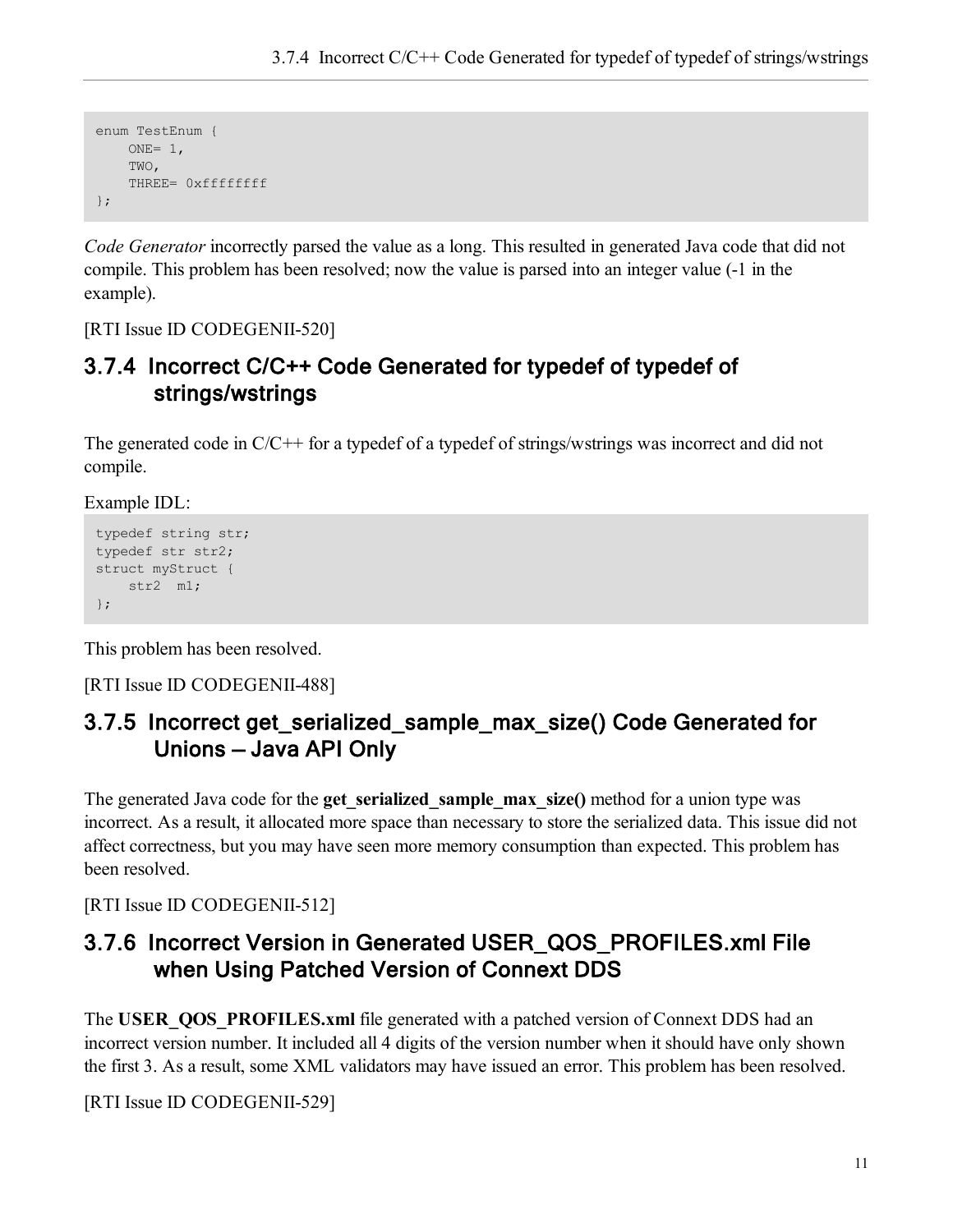#### <span id="page-18-0"></span>3.7.7 Unexpected Out-of-Memory Errors in Types with Unbounded Members

The property **dds.data\_reader.history.memory\_manager.fast\_pool.pool\_buffer\_max\_size** controls how to allocate the memory for the buffer that will be used to serialize a key value on a *DataReader* the first time an instance is received (see

Section 20.4, Instance-Data Memory Management for DataReaders, in the *RTI Connext DDSCore Libraries User's Manual*).

This property must be set to a finite value when the data type has unbounded keys and you generated code with the command-line option **-unboundedSupport**. For example:

```
struct MyType {
    string myKey; //@key
};
```
However, for keys that are not unbounded, setting the property should be optional—even if the type has other non-key members that are unbounded. For example:

```
struct MyType {
    string<128> myKey; //@key
    string myNonKey;
};
```
Due to a bug in the generated code (for all languages), in previous releases, you were forced to set this property to a finite value when a type had unbounded members, even if the key was not unbounded.

This problem has been resolved.

[RTI Issue ID CODEGENII-576]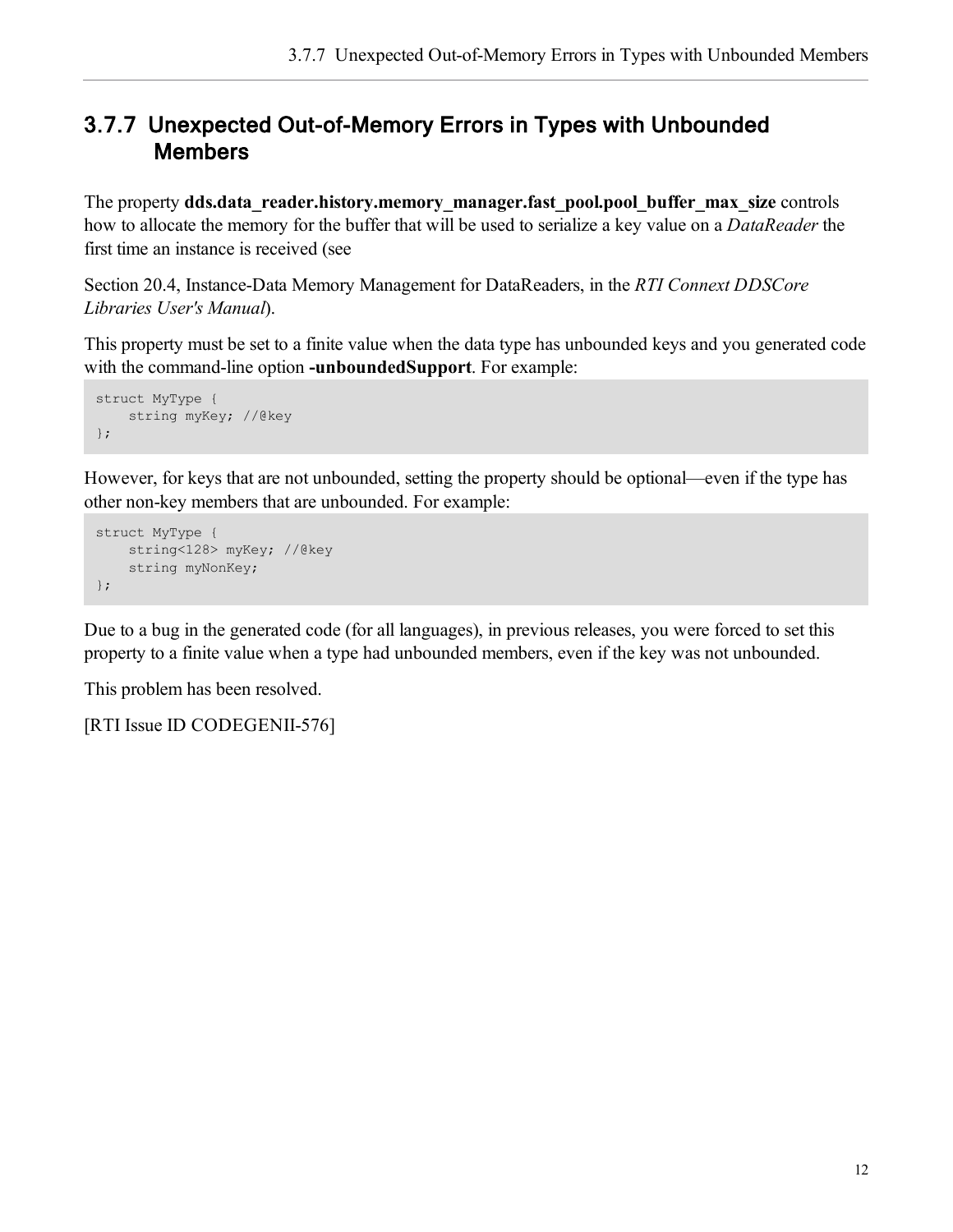## <span id="page-19-0"></span>Chapter 4 Previous Releases

This section includes:

- What's New in  $2.3.0$  [\(Section](#page-19-1) 4.1 below)
- What's Fixed in  $2.3.0$  [\(Section](#page-23-1) 4.2 on page 17)

## <span id="page-19-2"></span><span id="page-19-1"></span>4.1 What's New in 2.3.0

#### 4.1.1 Performance and Usability Improvements

This implementation of Code Generator significantly improves the performance of the original implementation and makes it easier to customize the generated output.

#### <span id="page-19-3"></span>4.1.2 Option to Configure Name of Macro for Exporting Symbols when Building Windows DLL

This release introduces a new command-line option, **-dllExportMacroSuffix**, which allows you to configure the suffix of the macro used to export type-plugin symbols when building a Windows DLL.This option works for C, C+, C+/CLI and .NET languages.

If you run *rtiddsgen* without this option, the macro is named **NDDS\_USER\_DLL\_EXPORT**. With this option, the macro is named **NDDS** USER DLL EXPORT *suffix*, where *suffix* is provided after the option (**-dllExportMacroSuffix suffix**).

### <span id="page-19-4"></span>4.1.3 Support for Enumerators with Duplicate Values

Although the Extensible Types specification does not support enumerators with duplicate values, Code Generator now generates compatible code with them in C, C++, .NET, and Java. Please note that unions based on an enumerator with duplicate values are not supported.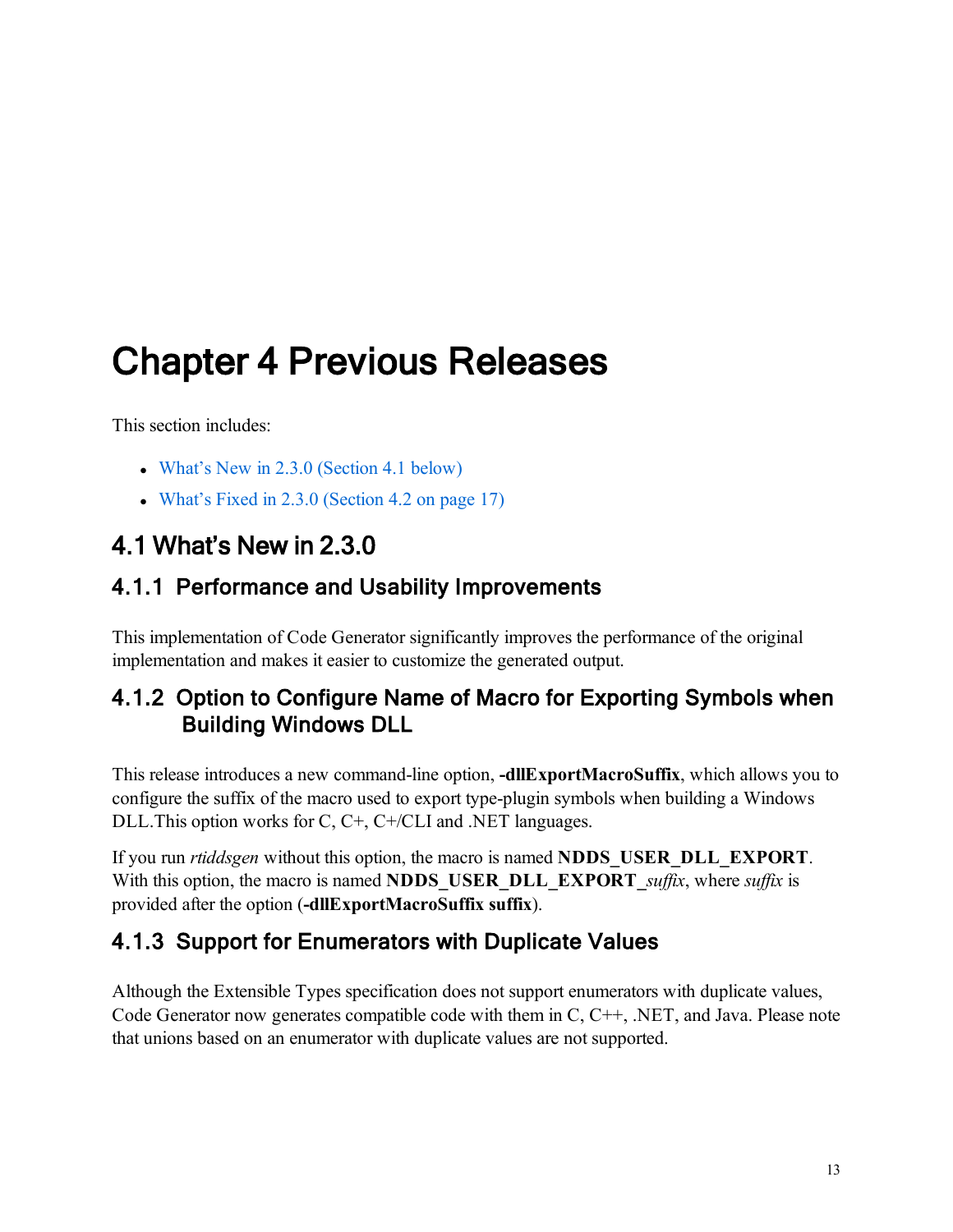### <span id="page-20-0"></span>4.1.4 Project Files for Java Examples

Code Generator can now generate an Ant file (**build.xml**) and an Eclipse project for Java examples (in addition to the makefile generated in previous releases).

#### <span id="page-20-1"></span>4.1.5 New -express Flag for Compatibility with Microsoft® Visual Studio® Express 2008 and 2010

In the previous release, the default project files generated for a  $C#$  example could not be built with Microsoft Visual Studio Express versions 2008 and 2010.

Now you can generate project files that can be built with Microsoft Visual Studio Express 2008 and 2010 by using the new **-express** flag.

With this flag, Code Generator will create two solutions:

- <fileName> type-dotnet<version>.sln Build this first with the C++ Microsoft Visual Studio Express
- $\leq$ Foo $\geq$  example-chsarp.sln Build this one after the previous one, with C# Microsoft Visual Studio Express

**Note:** The **-express** flag is only compatible with i86Win32VS2008 and i86Win32VS2010 architectures; newer versions of Microsoft Visual Studio Express do not need this flag.

#### <span id="page-20-2"></span>4.1.6 Support for Unbounded Sequences and Strings in .NET, C, and C++ Code Generation

In previous releases, RTI assigned a default bound to sequences and strings of unspecified bound. The default bound for sequences is 100 elements; the default bound for strings is 255 characters. You can override these default values by using Code Generator*'s* command-line options, **-sequenceSize** and  **stringSize**, respectively.

To support unbounded sequences and strings, Code Generator has a new command-line option: **-unboundedSupport**. This new option may only be used when generating code for .NET, C, and C++ (that is, the **-language** option must be specified for C++/CLI, C#, C, or C++).

For sequences: The generated code will deserialize incoming samples by dynamically allocating and deallocating memory to accommodate the actual size of sequences. Specifically, if a sequence is being received into a sample from the *DataReader's* cache, the old memory for the sequence will be deallocated and memory of sufficient size to hold the deserialized data will be allocated. When initially constructed, sequences will not pre-allocate any elements, thus having a maximum of zero elements. Dynamic memory allocation will be applied only to unbounded sequences.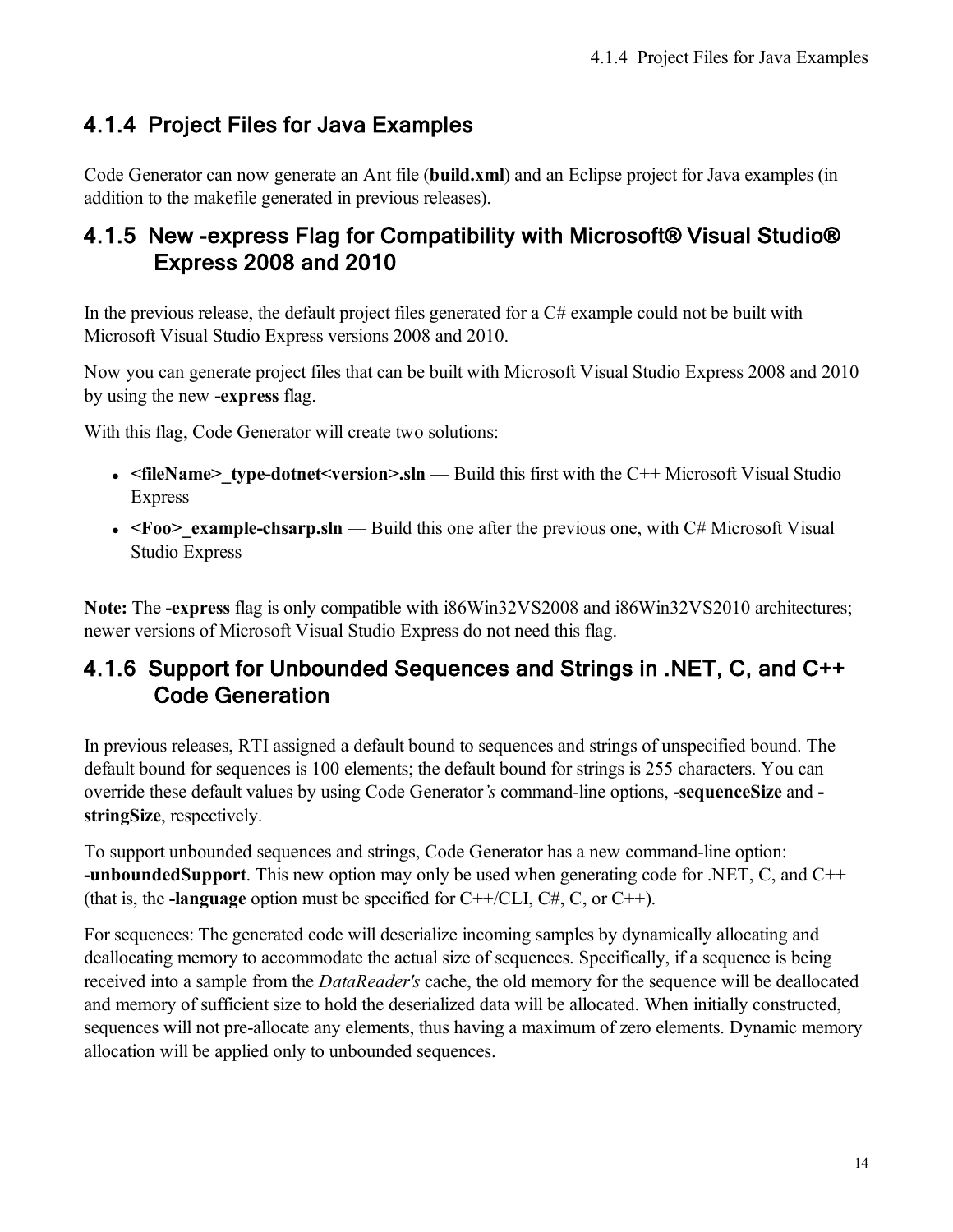To use the command-line option **-unboundedSupport**, you must also use the threshold QoS properties **dds.data\_writer.history.memory\_manager.fast\_pool.pool\_buffer\_max\_size** on the *DataWriter* and **dds.data\_reader.history.memory\_manager.fast\_pool.pool\_buffer\_max\_size** on the *DataReader*. In addition, the QoS value **reader** resource limits.dynamically allocate fragmented samples on the *DataReader* must be set to true.

```
Example XML file:
```

```
<qos_profile name="Unbounded_Profile">
   <datawriter_qos>
       <property>
           <value>
                <element>
                    <name>dds.data writer.history.memory manager.fast pool.pool buffer max size
                    </name>
                    <value>4096</value>
                  </element>
            </value>
        </property>
    </datawriter_qos>
    <datareader_qos>
        <reader resource limits>
            <dynamically_allocate_fragmented_samples>
                true
            </dynamically_allocate_fragmented_samples>
        </reader_resource_limits>
        <property>
            <value>
                <element>
                    <name>dds.data_reader.history.memory_manager.fast_pool.pool_buffer_max_size
                   </name>
                    <value>4096</value>
                  </element>
           </value>
        </property>
    </datareader_qos>
</qos_profile>
```
<span id="page-21-0"></span>For additional information on these QoS values, see the *RTI Connext DDS Core Libraries User's Manual*.

#### 4.1.7 C++ Code no Longer Generated when Converting to XML or IDL

In previous releases when Code Generator was used with the options **-convertToXML** or  **convertToIDL**, it generated  $C++$  files in addition to the requested XML or IDL file. In this release,  $C++$ files will be not generated when you use the options **-convertToXML** or **-convertToIDL**.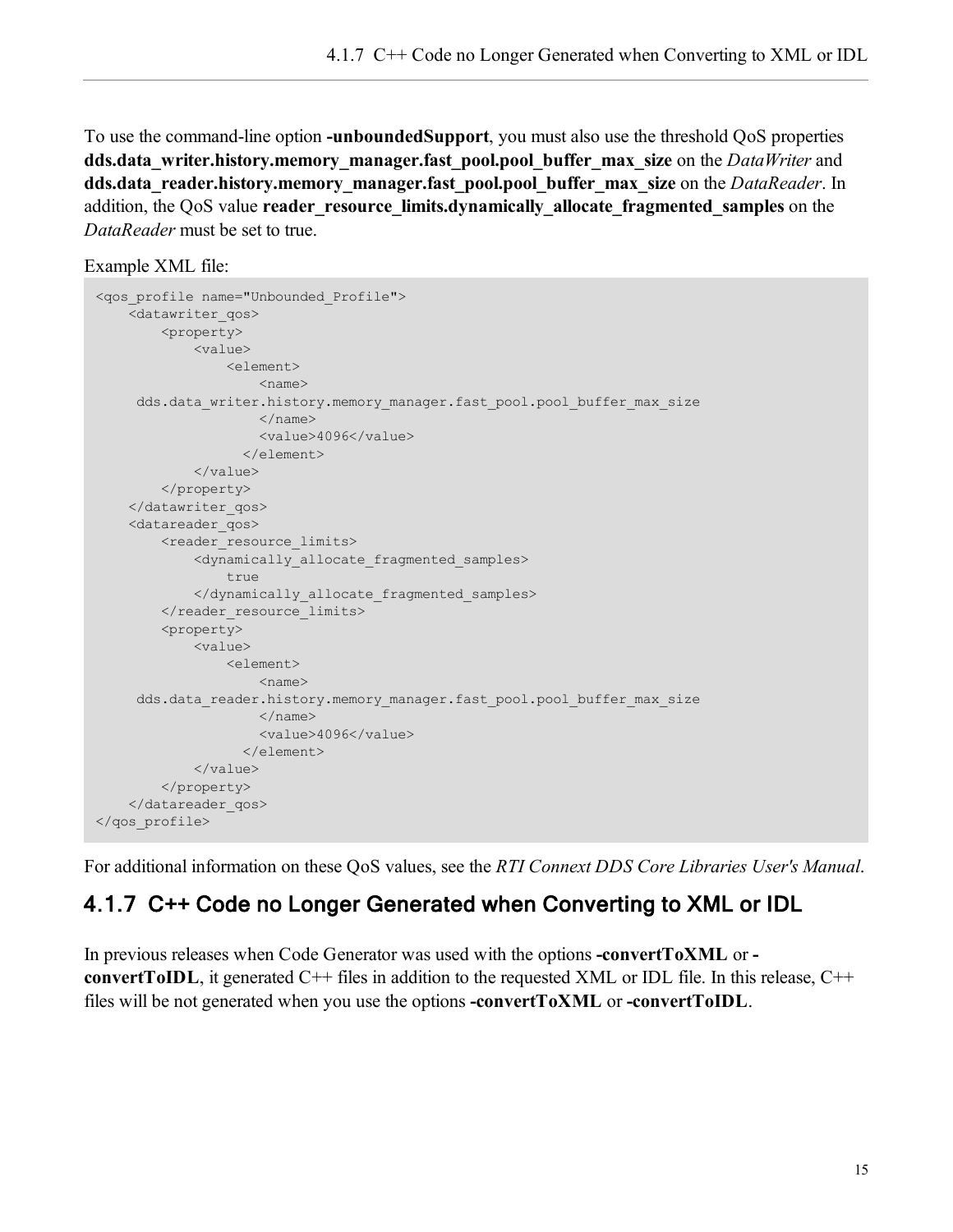#### <span id="page-22-0"></span>4.1.8 Support for Optional Members in .NET

This release adds support for optional members in .NET, as defined in the "Extensible and Dynamic Topic Types for DDS" (DDS-XTypes) specification from the Object Management Group (OMG). Optional members were already supported in C, C<sup>++</sup> and Java.

In a structure type, an optional member is a member that an application can decide to send or omit as part of every published sample. Specifically, these features are now supported:

- Declaring struct members as optional in IDL and XML
- Generating code for types with optional members in C,  $C++$ ,  $C#$ , and Java
- Accessing and setting optional members in the existing DynamicData API using the member name. Accessing or setting by member ID is not supported at this time.
- Using content filters for types with optional members

For more information on using optional members, see the updated *RTI Connext DDS Core Libraries Getting Started Guide Addendum for Extensible Types.*

#### <span id="page-22-1"></span>4.1.9 TypeSupport Operations to Serialize Sample into Buffer and Deserialize Sample from Buffer

This release provides two new TypeSupport operations to serialize a sample into a buffer and deserialize a sample from a buffer. The sample serialization/deserialization uses CDR representation.

The feature is supported in the following languages: C, C++, Java, and .NET.

**C:**

```
#include "FooSupport.h"
FooTypeSupport serialize data to cdr buffer(...)
FooTypeSupport deserialize data from cdr buffer(...)
```
#### **C++:**

```
#include "FooSupport.h"
FooTypeSupport::serialize data to cdr buffer(...)
FooTypeSupport::deserialize_data_from_cdr_buffer(...)
```
#### **Java:**

```
FooTypeSupport.get_instance().serialize_to_cdr_buffer(...)
FooTypeSupport.get_instance().deserialize_from_cdr_buffer(...)
```
#### **C++/CLI:**

```
FooTypeSupport::serialize data to cdr buffer(...)
FooTypeSupport::deserialize_data_from_cdr_buffer(...)
```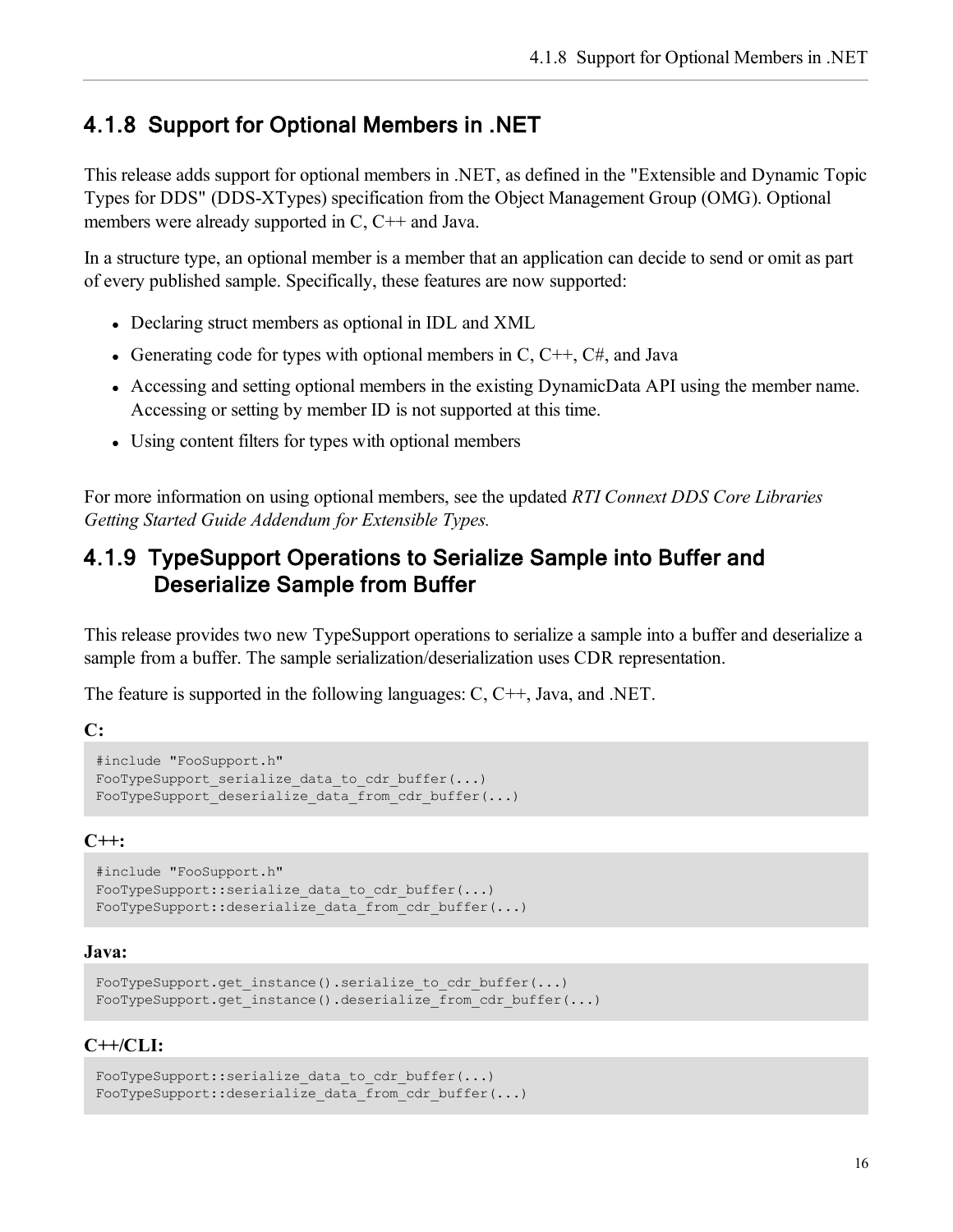#### **C#:**

```
FooTypeSupport.serialize_data_to_cdr_buffer(...)
FooTypeSupport.deserialize_data_from_cdr_buffer(...)
```
#### <span id="page-23-0"></span>4.1.9.0.1 Functionality Removed from Previous Release

The following command-line options have been removed:

- <sup>l</sup> -convertToCcl, -convertToCcs, -convertToWsdl, -convertToXsd
- $\bullet$  -debug
- - expandCharSeq, -expandOctetSeq
- -inputWsdl, -inputXsd
- - optimization

The following IDL type is not supported:

<span id="page-23-1"></span>• bitfields

### <span id="page-23-2"></span>4.2 What's Fixed in 2.3.0

#### 4.2.1 Incorrect Java Code Generated when Top Module of Enum Type was 'i'

Incorrect Java code was generated if the IDL contained an enum type inside a top module named '**i**'. For example:

```
module i {
    enum MyEnum{
       e1,
        e2
    };
    struct MyStruct {
       MyEnum my_enum;
   };
};
```
The generated Java code did not compile and reported this error:

```
sm[i]=new StructMember("my_enum", false, (short)-1, false,(TypeCode) i.MyEnum.VALUE,0,
false);i++;^ error int cannot be dereferenced
```
This problem has been resolved.

[RTI Issue ID CODEGENII-152]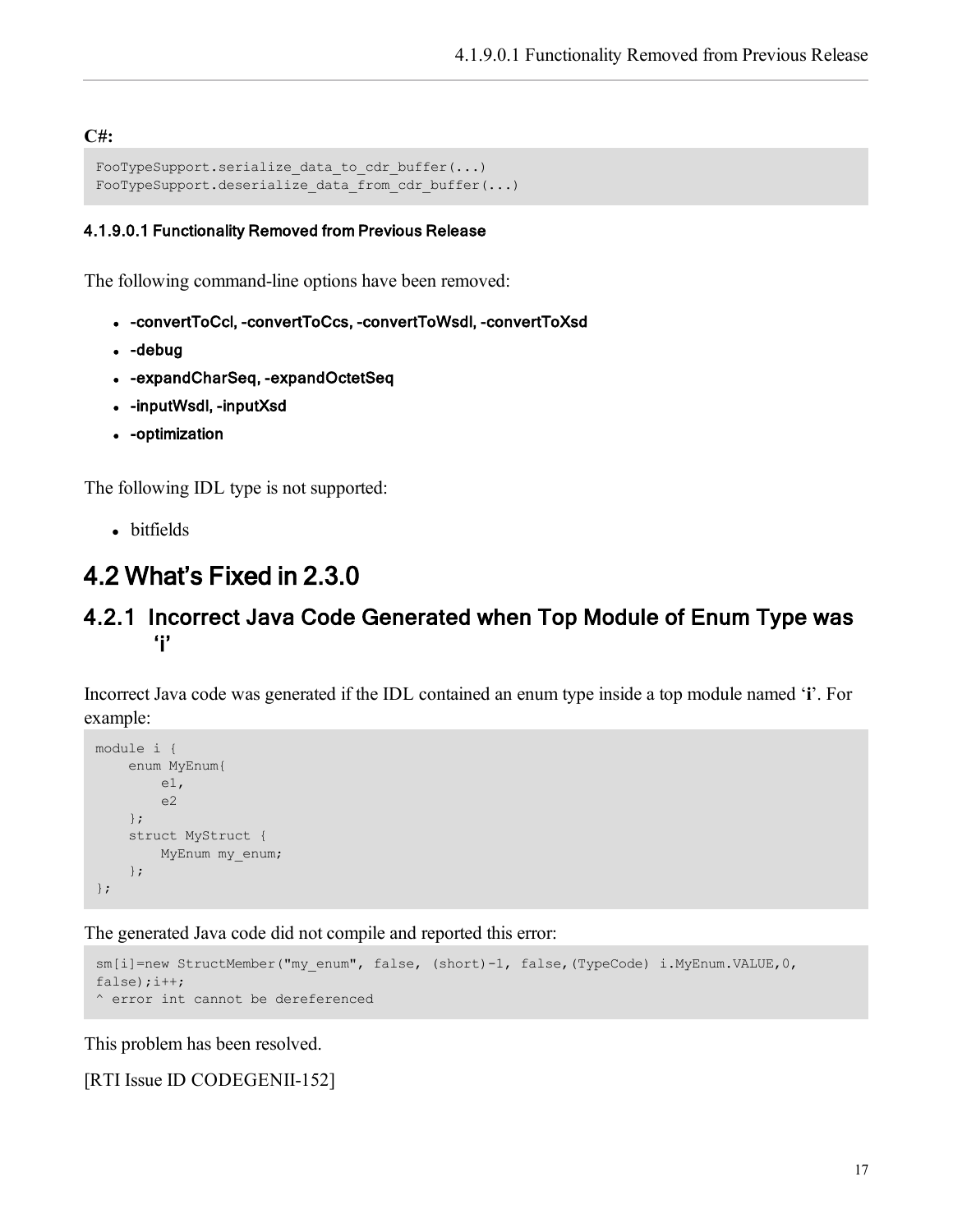#### <span id="page-24-0"></span>4.2.2 Memory Leak when Finalizing Pointer to Typedef Pointer of Strings in C

If a data type in IDL included a pointer to a typedef of a string pointer, like in this example:

```
typedef string<100> * StringPointer;
struct PointerStruct{
      StringPointer * ppStrData;
};
```
The C code generated for the finalize method of the type containing that member (PointerStruct in the example) was incorrect and caused a memory leak. This issue has been resolved.

<span id="page-24-1"></span>[RTI Issue ID CODEGENII-154]

#### 4.2.3 Incorrect Suffix in Generated Code for 'long long' and 'unsigned long long' Constant Definitions in C/C++

When generating code for a 'long long' or an 'unsigned long long' constant in C, the generated code was missing the corresponding suffix in the value (LL or ULL, respectively). In the case of C++, the generated code was missing the suffix for 'unsigned long long' (ULL). This issue has been resolved and the constants are defined as in the following example:

**Constants in C:**

```
#define LONG_LONG_CONST (2147483648LL)
#define ULONG_LONG_CONST (2147483648ULL)
```
**Constant in C++:**

```
static const DDS LongLong LONG LONG CONST= 2147483648LL;
static const DDS UnsignedLongLong ULONG LONG CONST= 2147483648ULL;
```
#### <span id="page-24-2"></span>[RTI Issue ID CODEGENII-157]

#### 4.2.4 Generated C++ Code had Invalid References for Unions with '@toplevel false'

When generating C++ code for a Foo union type defined with **//@ top-level false**, the following invalid typedef references were included in the generated **Foo.h** file:

```
#ifndef NDDS_STANDALONE_TYPE
typedef FooTypeSupport TypeSupport;
typedef FooDataWriter DataWriter;
typedef FooDataReader DataReader;
#endif
```
The above lines caused compilation errors. This problem has been resolved.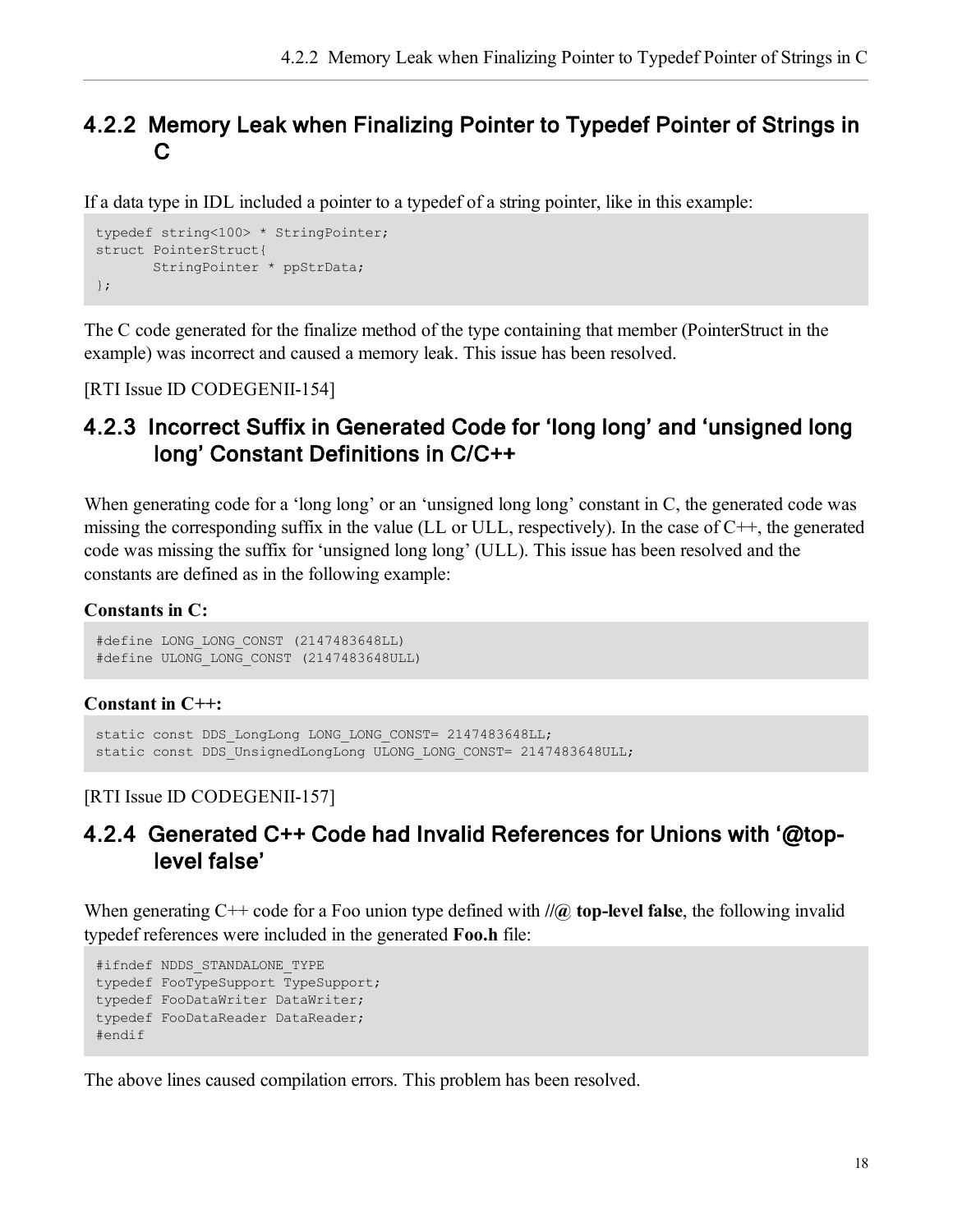<span id="page-25-0"></span>[RTI Issue ID CODEGENII-158]

#### 4.2.5 Directive '@resolve-name false' not Applied to Base Type when used in Derived Type

The directive '//@resolve-name false' was not applied correctly to a base type when used in the derived type. For example:

```
struct A: B {
   C m1;
}; //@resolve-name false
```
Consequently, the generated code for B was wrong, although it may have compiled. This problem has been resolved.

<span id="page-25-1"></span>[RTI Issue ID CODEGENII-206]

#### 4.2.6 Invalid Java Code Generated for Types Containing Primitive Optional Members

In previous releases, Java code generated for an IDL type containing optional members with any the following types primitive types did not compile:

- boolean
- $\bullet$  long long
- $\bullet$  unsigned long long
- float
- double
- long double

For example:

```
struct MyType {
    double m1; //@Optional
};
```
This problem has been resolved.

[RTI Issue ID CODEGENII-182, CODEGEN-646]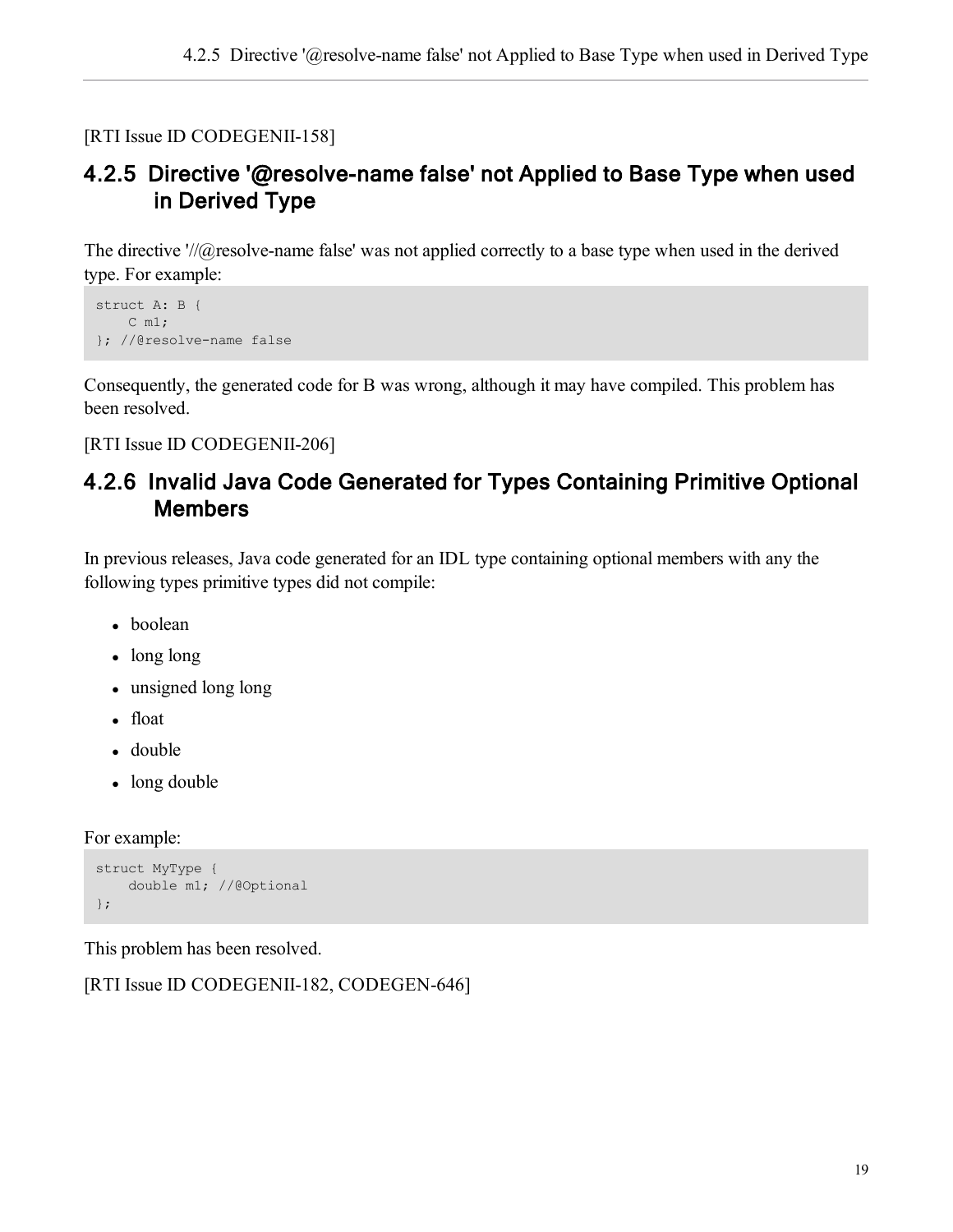#### <span id="page-26-0"></span>4.2.7 Finalize Methods with NULL Samples may have Caused Segmentation Fault—C/C++ APIs Only

The generated methods to finalize samples in  $C/C++$  did not check to see if the sample was NULL. If the sample was NULL, this may have caused a segmentation fault. The problem has been resolved.

<span id="page-26-1"></span>[RTI Issue ID CODEGENII-185]

#### 4.2.8 Java NullPointerException when using Foo.copy\_from() on Data Type with Optional Members

The **copy** from() method generated for an IDL type in Java may have thrown a NullPointerException if the type contained optional members. For example:

```
struct InnerStr{
   long m1;
};
struct OuterStr{
    InnerStr opt_m1; //@Optional
};
```
In the above example, invoking **copy\_from()** on an OuterStr object, **dst**, would cause a NullPointerException if the **opt\_m1** member was set to null in the other OuterStr object, **src**.

This problem has been resolved

<span id="page-26-2"></span>[RTI Issue IDs CODEGENII-190, CODEGEN-655]

#### 4.2.9 Possible Compilation Error for Constant Octets in Java

The value of a constant octet in a Java declaration should have been cast to a byte but it was not. The generated Java code did not compile, for example, if the value was a hexadecimal value. This problem has been resolved.

<span id="page-26-3"></span>[RTI Issue ID CODEGENII-191]

#### 4.2.10 Incorrect Code Generated when '-namespace' used with '-language C'

The option **-namespace** is intended to be used only with **-language C++**. In the previous release, specifying both **-namespace** and **-language C** resulted in incorrect code. The problem has been resolved; -namespace will be ignored when used with -language C.

[RTI Issue ID CODEGENII-192]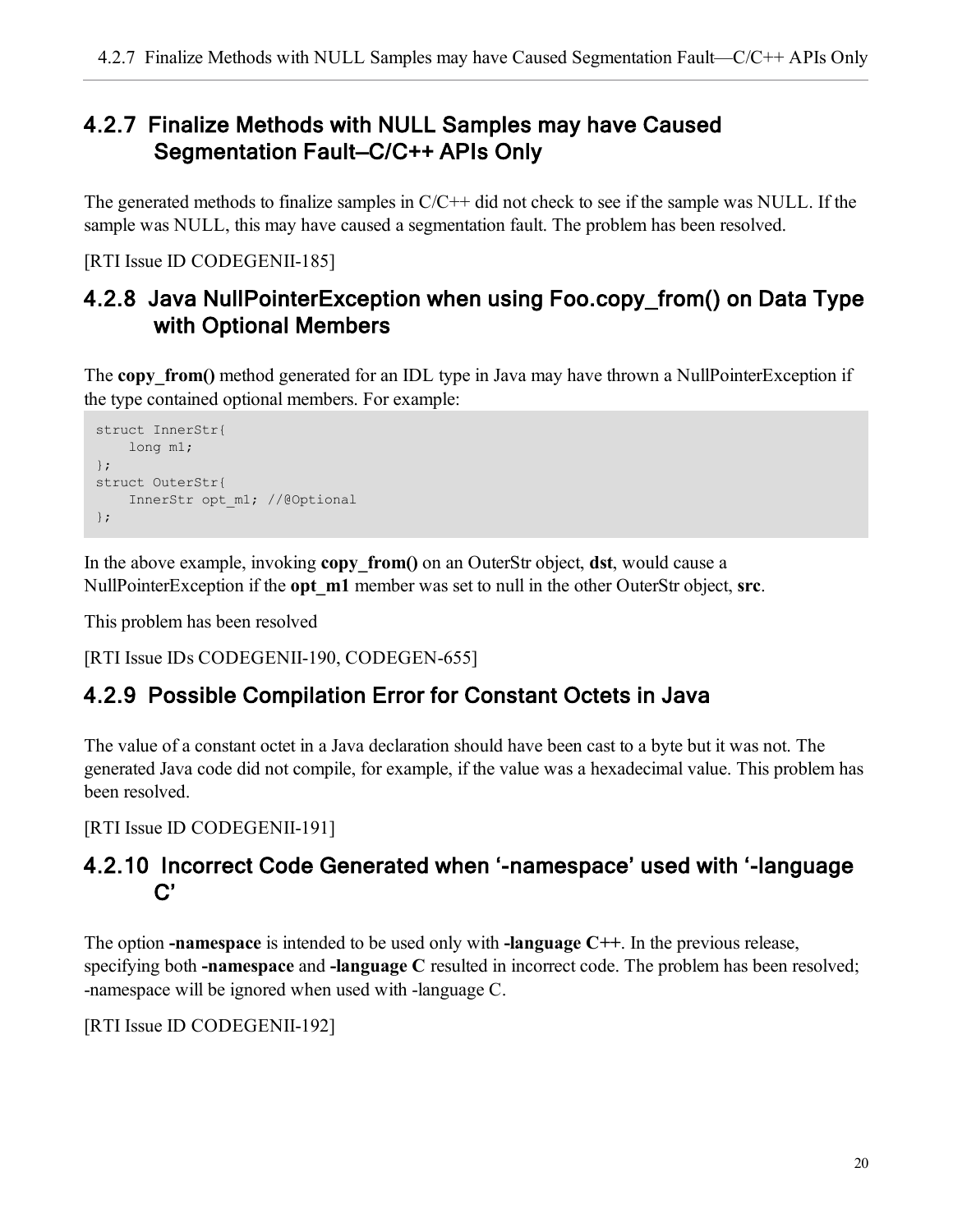#### <span id="page-27-0"></span>4.2.11 Creating/Updating Examples or Makefiles Depended on Also Creating/Updating Type Files

If you used the -create/update <exampleFiles|makefiles> options without also specifying **-create/update typeFiles**, this caused the following error:

```
"ERROR com.rti.ndds.nddsgen.emitters.CSourceEmitter The last top-level type variables weren't
initialized. Example files wouldn't be generated"
```
The expected files were not generated.

In addition, trying to create/update a makefile resulted in the creation/update of example files instead of makefiles.

These problems have been resolved.

<span id="page-27-1"></span>[RTI Issue ID CODEGENII-193]

### 4.2.12 Generated Ada Code for IDL with "include" Directive did not Compile

The Ada generated code for an IDL file with the "include" directive did not compile. For example, suppose the file **A.idl** contained this:

```
#include "B.idl";
struct myStruct{
   includedStruct m1;
};
```
And **B.idl** contained:

```
struct includedStruct {
   long m2;
}
```
The generated Ada code incorrectly specified **A\_IDL\_File** as the package for **includedStruct** while its package should be **B\_IDL\_File**.

It was also missing the corresponding with clause to include the **B\_IDL\_File** package.

These problems have been resolved.

<span id="page-27-2"></span>[RTI Issue ID CODEGENII-195]

#### 4.2.13 C++ Examples Generated with -namespace Option did not Compile if IDL Contained Modules

When generating a C++ example using the **-namespac**e option and an IDL data type that contained modules, the generated example did not compile. Variables inside a namespace were not properly generated in the publisher and subscriber code. This problem has been resolved.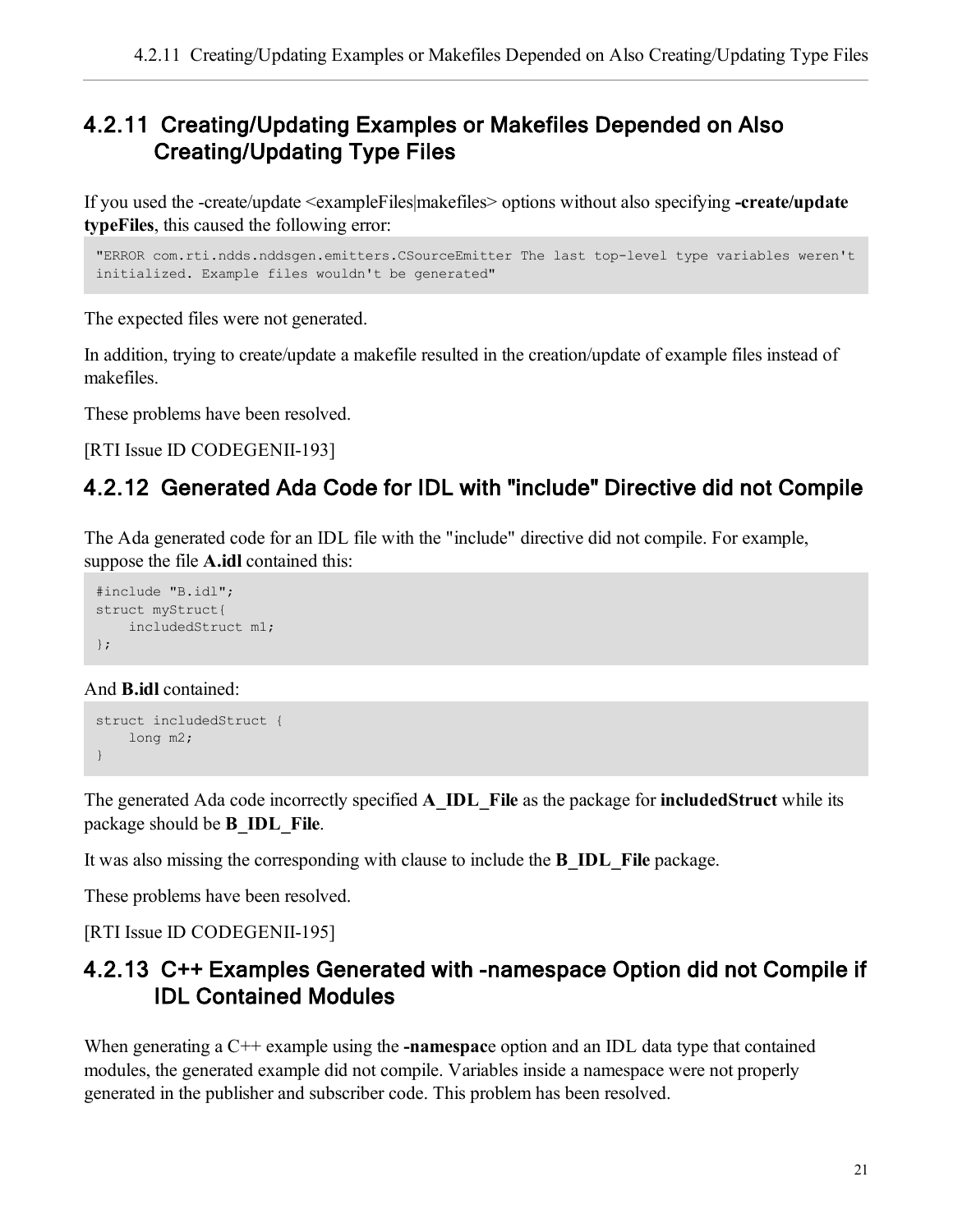#### <span id="page-28-0"></span>[RTI Issue ID CODEGENII-200]

#### 4.2.14 Generated Code for Struct with Keys and Copy Directive did not Compile

The generated code for a struct with key members and a **@copy** directive did not compile. For example:

```
struct MyStruct{
   //@copy /*Information about foo*/
   short foo; //@key
};
```
Specifically, the generated C, C++, C#, or Java code was wrong and did not compile. This problem has been resolved.

<span id="page-28-1"></span>[RTI Issue ID CODEGENII-204]

#### 4.2.15 Getting Default Member of a Union may have Caused Error—Java API Only

For a union type with a default member that had a case label, such as this one:

```
union UnionType switch(short) {
   case 1: short m1;
   case 2: float m2;
   case 3:
   default: long m3;
};
```
The generated Java code may have thrown an error if the default discriminator was set to a case value that shared the default member (3 in the above example) and you tried to get that default member (m3 in the above example). This problem has been resolved.

<span id="page-28-2"></span>[RTI Issue ID CODEGENII-205]

#### 4.2.16 Memory Leak when Finalizing Array of Pointers of Non-Basic Types in C/C++

If a data type in IDL included an array of pointers of non-basic types, the generated  $C/C++$  code may have caused a memory leak. For example:

```
struct PrimitiveType{
   long m1;
}
struct ArrayOfPointers{
  PrimitiveType * ptrMember [2];
}
```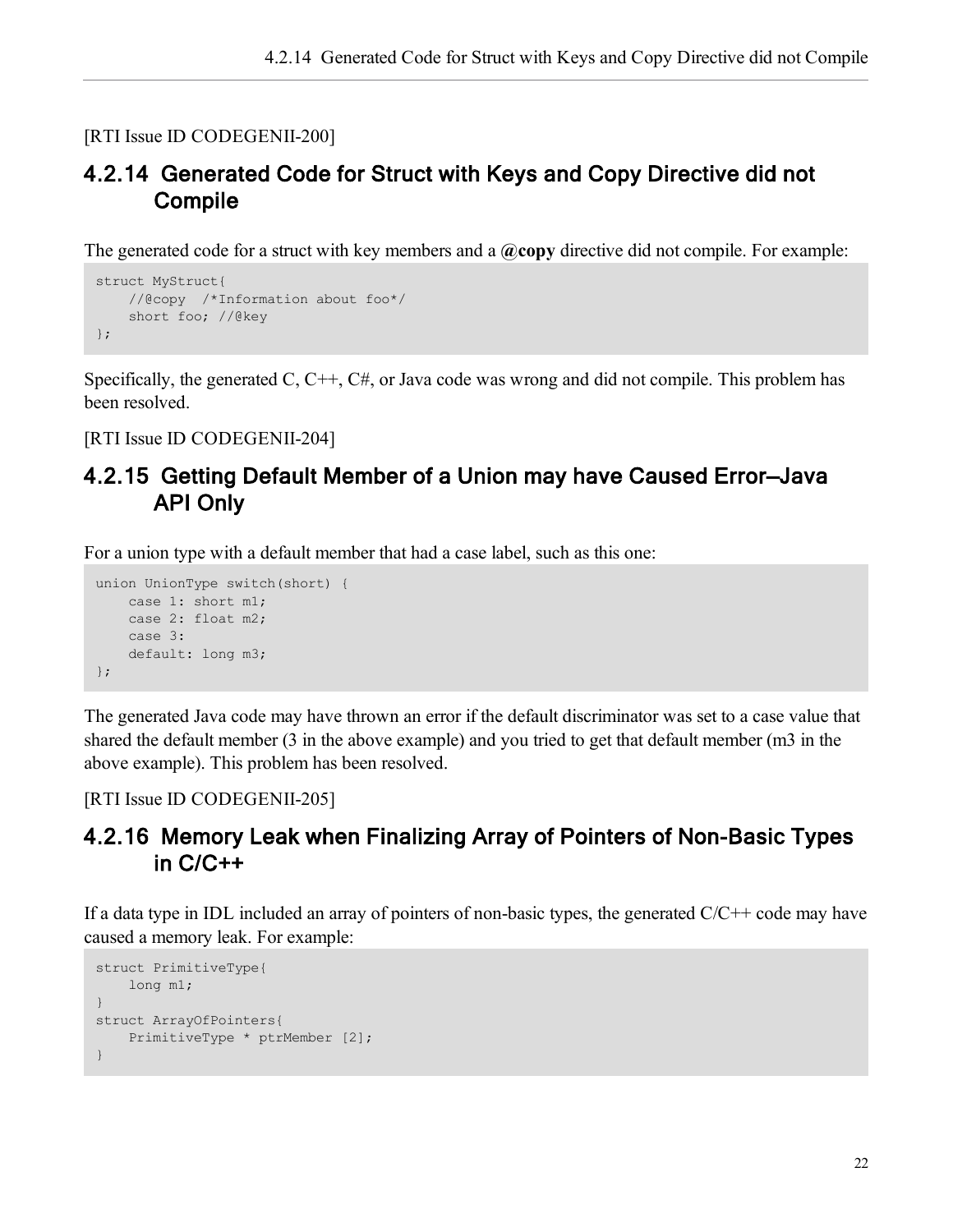The generated C/C++ code for the finalize method of the type containing that member (**ptrMember** in the above example) was incorrect and caused a memory leak. This problem has been resolved.

<span id="page-29-0"></span>[RTI Issue ID CODEGENII-213]

#### 4.2.17 Generated Ada Code for IDL with Names in Uppercase may not have Compiled

When not using modules, the generated Ada filenames used the IDL filename as a prefix. If the IDL filename contained uppercase letters, this caused a compilation error for compilers in which the default setting is to use lowercase filenames.

The problem has been resolved; now all generated Ada filenames are lowercase.

<span id="page-29-1"></span>[RTI Issue ID CODEGENII-222]

#### 4.2.18 Java Code Generated for Mutable Unions with 'Fall-through' Case Statements did not Compile

The Java code generated for a union with mutable extensibility that contained a fall-through case did not compile. An example of this kind of union is the following:

```
union MyUnionLongMutable switch (long){
       case 0:
       case 1:
          long m1;
      case 2:
         long m2;
}; //@Extensibility MUTABLE_EXTENSIBILITY
```
This problem has been resolved.

<span id="page-29-2"></span>[RTI Issue ID CODEGENII-235]

#### 4.2.19 TypeSupport Operations to Get TypeCode

The previous release was missing TypeSupport operations to get the TypeCode. The feature is supported now in the following languages: C, C++, Java, and .NET.

**C:**

```
#include "FooSupport.h"
FooTypeSupport_get_typecode()
```
**C++**

```
#include "FooSupport.h"
FooTypeSupport::get_typecode()
```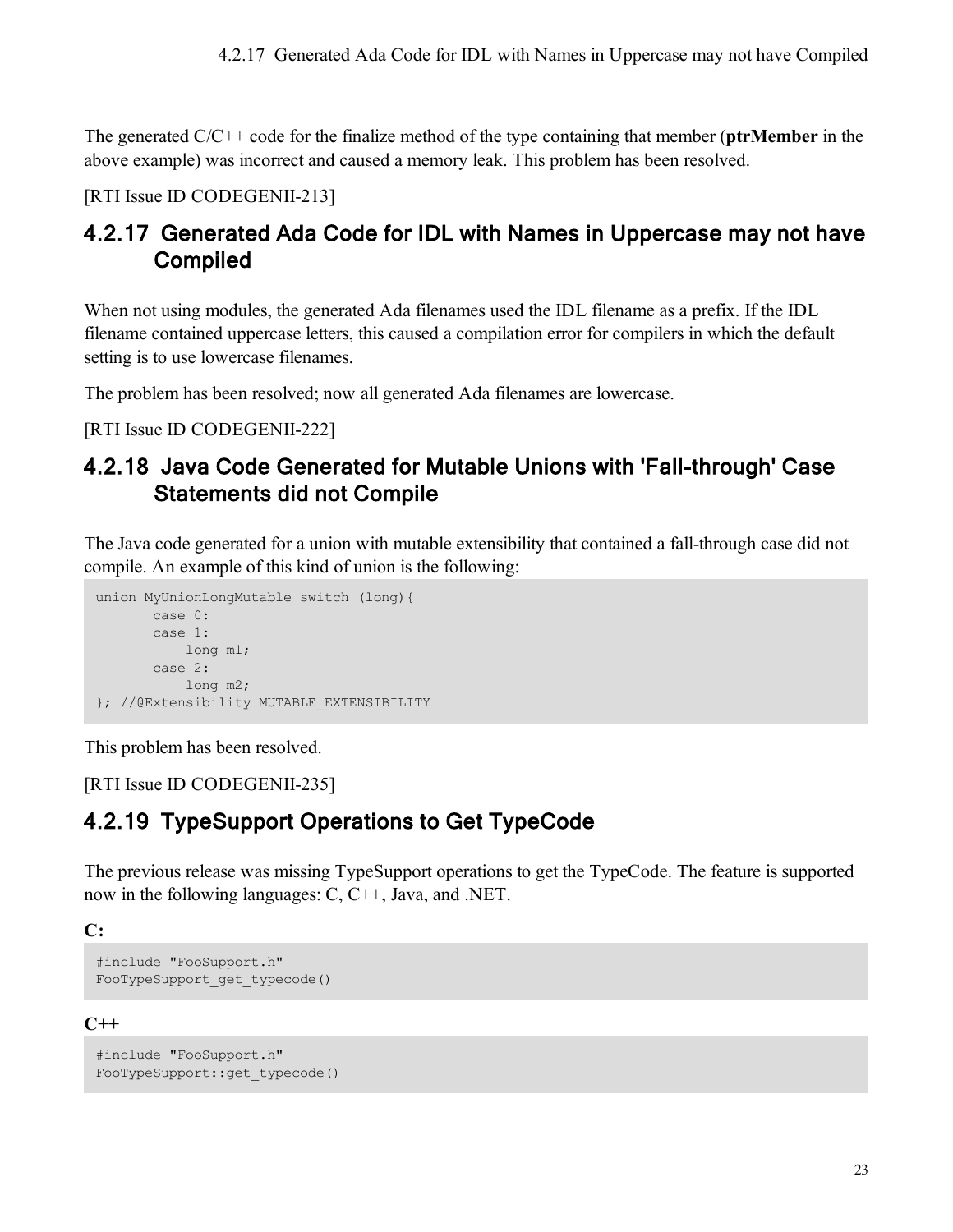#### **Java:**

FooTypeSupport.getTypeCode()

#### **C++/CLI:**

```
FooTypeSupport::get_typecode()
```
#### **C#:**

```
FooTypeSupport.get_typecode()
```
This feature is also supported for the Built-in Types. For example, for the Octets built-in type the operations are:

#### **C:**

```
DDS_OctetsTypeSupport_get_typecode()
```
#### **C++**

```
DDS::OctetsTypeSupport::get_typecode()
```
#### **Java:**

```
import com.rti.dds.type.builtin.BytesTypeSupport;
BytesTypeSupport.getTypeCode()
```
#### **C++/CLI:**

```
DDS::BytesTypeSupport::get_typecode()
```
#### **C#:**

```
using DDS;
BytesTypeSupport.get_typecode()
```
<span id="page-30-0"></span>[RTI Issue ID CODEGENII-245, CODEGEN-540]

#### 4.2.20 Java Makefile did not Compile if IDL Contained Modules

The generated makefiles for Java examples were incorrect if the IDL contained modules. The compilation rules for the example did not work correctly and the *Publisher/Subscriber* were not compiled. This problem has been resolved.

[RTI Issue ID CODEGENII-269]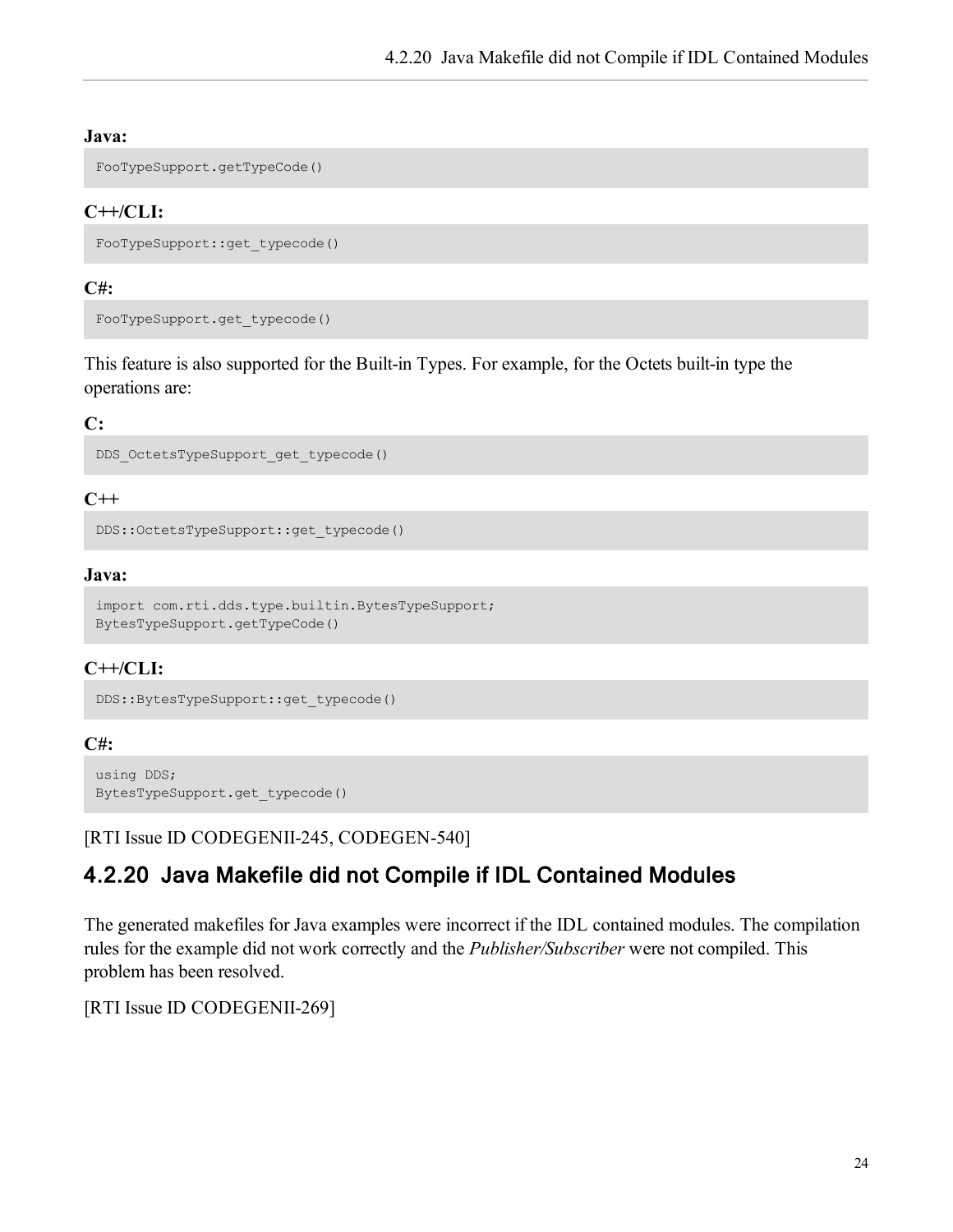#### <span id="page-31-0"></span>4.2.21 Missing 'resolveName' Directive when Converting from XML to IDL

When converting an XML file with a type that specified the 'resolveName' directive, the generated IDL file was missing the corresponding 'resolveName' annotation. For example:

```
<struct name="MyStruct" resolveName="false">
    <member name="m1" type="nonBasic" nonBasicTypeName="MyStruct2" />
</struct>
```
This issue has been resolved.

<span id="page-31-1"></span>[RTI Issue ID CODEGENII-270]

#### 4.2.22 Duplicate Variable Names in IDL File not Reported as Error

Code Generator generated code for an IDL type containing duplicate member names without reporting any error. For example:

```
struct MyTestStruct
{
   octet myOctet_;
   octet myOctet_; // PROBLEM #1: duplicate field name
};
```
The generated code wouldn't compile. This problem has been resolved. Now Code Generator will report an error and won't generate any code for that kind of IDL type.

<span id="page-31-2"></span>[RTI Issue ID CODEGENII-275, CODEGEN-324]

#### 4.2.23 C# Example did not Compile if IDL File Contained Modules

The generated C# example code for an IDL file that contained modules did not compile. The example was missing the corresponding namespace definition for the modules. This problem has been resolved.

<span id="page-31-3"></span>[RTI Issue ID CODEGENII-309]

#### 4.2.24 Non-Mutable Types with Keys and Optional Members did not Compile

The generated  $C/C++$  code for non-mutable types (such as final or extensible) that contained both key and optional members did not compile. This problem has been resolved.

<span id="page-31-4"></span>[RTI Issue ID CODEGENII-375]

#### 4.2.25 Unable to Generate Code for Derived Valuetype with No Elements

Code Generator reported an error when trying to generate code for a derived valuetype that did not contain elements. No code was generated. This problem has been resolved.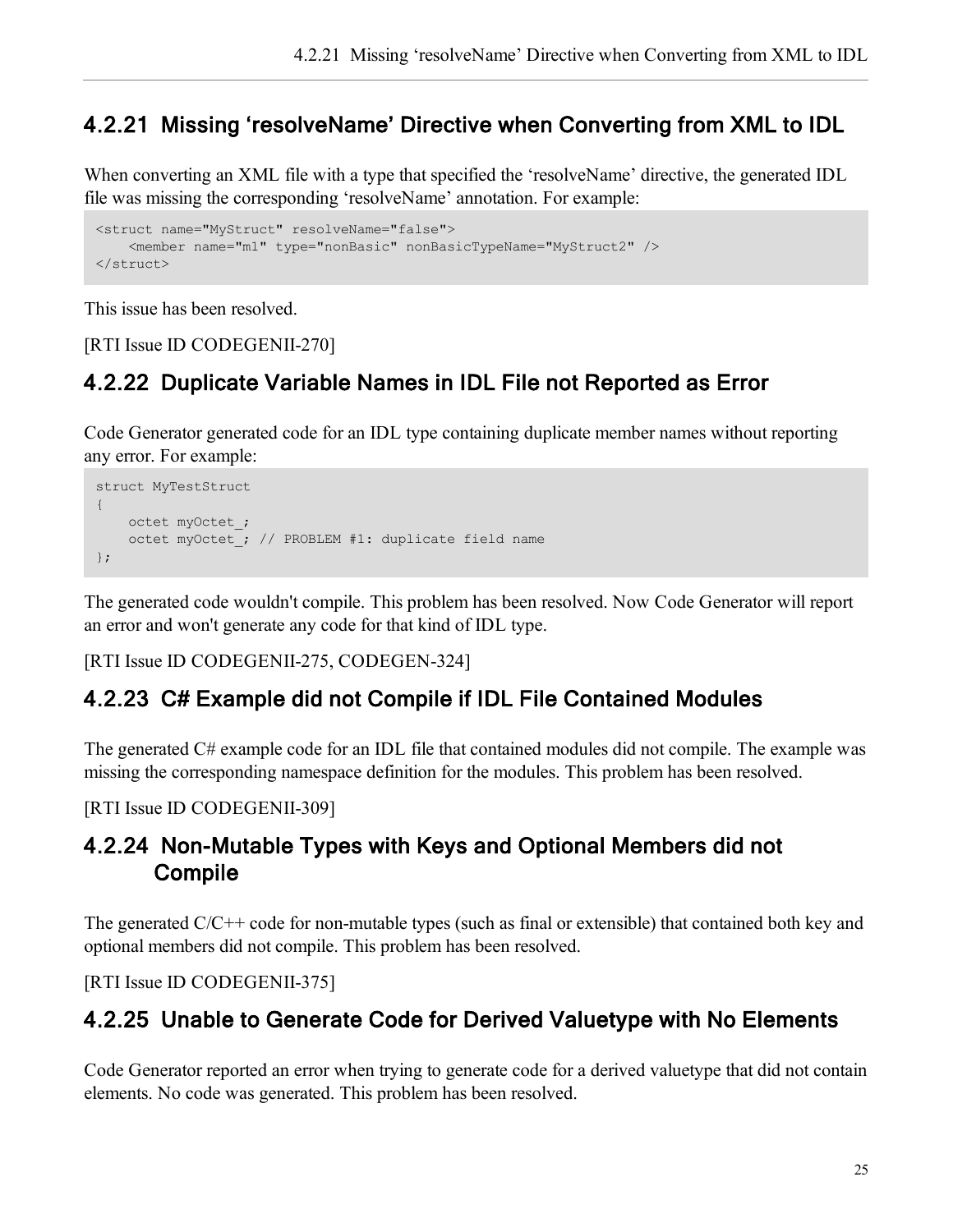<span id="page-32-0"></span>[RTI Issue ID CODEGENII-378]

#### 4.2.26 Generated Code for Types with Copy Directive did not Compile in C#

The generated code in C# for a type that contained an **@copy** directive did not compile. This problem has been resolved.

<span id="page-32-1"></span>[RTI Issue ID CODEGENII-382]

#### 4.2.27 Wrong TYPENAME Definition for a Type within a Module in C# and C++/CLI

The generated TYPENAME definition in the  $C#$  or  $C++/CLI$  code for a type within a module was missing the namespace prefix corresponding to the module. This problem has been resolved.

<span id="page-32-2"></span>[RTI Issue ID CODEGENII-383]

#### 4.2.28 #include not Processed for Unions in Ada

If an IDL type contained a **#include** directive, but the elements in the included IDL were only referenced within a union, the **#include** directive was not correctly processed and no **with** clause was added to the Ada code. The resulting code failed to compile. This problem has been resolved.

<span id="page-32-3"></span>[RTI Issue ID CODEGENII-384]

#### 4.2.29 Possible Poor Performance when Generating Code for Files with Many Modules

If the IDL file being compiled contained a lot of modules, including modules that are reopened multiple times, code generation may have been slow (regardless of whether or not you use fully qualified names for the type references within the IDL file). In this release, the problem has been resolved for the case in which you primarily use fully qualified names to refer to types or constant or enumerator.

As a best practice, RTI recommends that you use fully qualified names to refer to types.

For example, you should use a fully qualified name for a C type, such as this:

```
module A{
   module B{
        struct C {
           long m1;
        };
        struct D{
            ::A::B::C m2;
        };
  };
};
```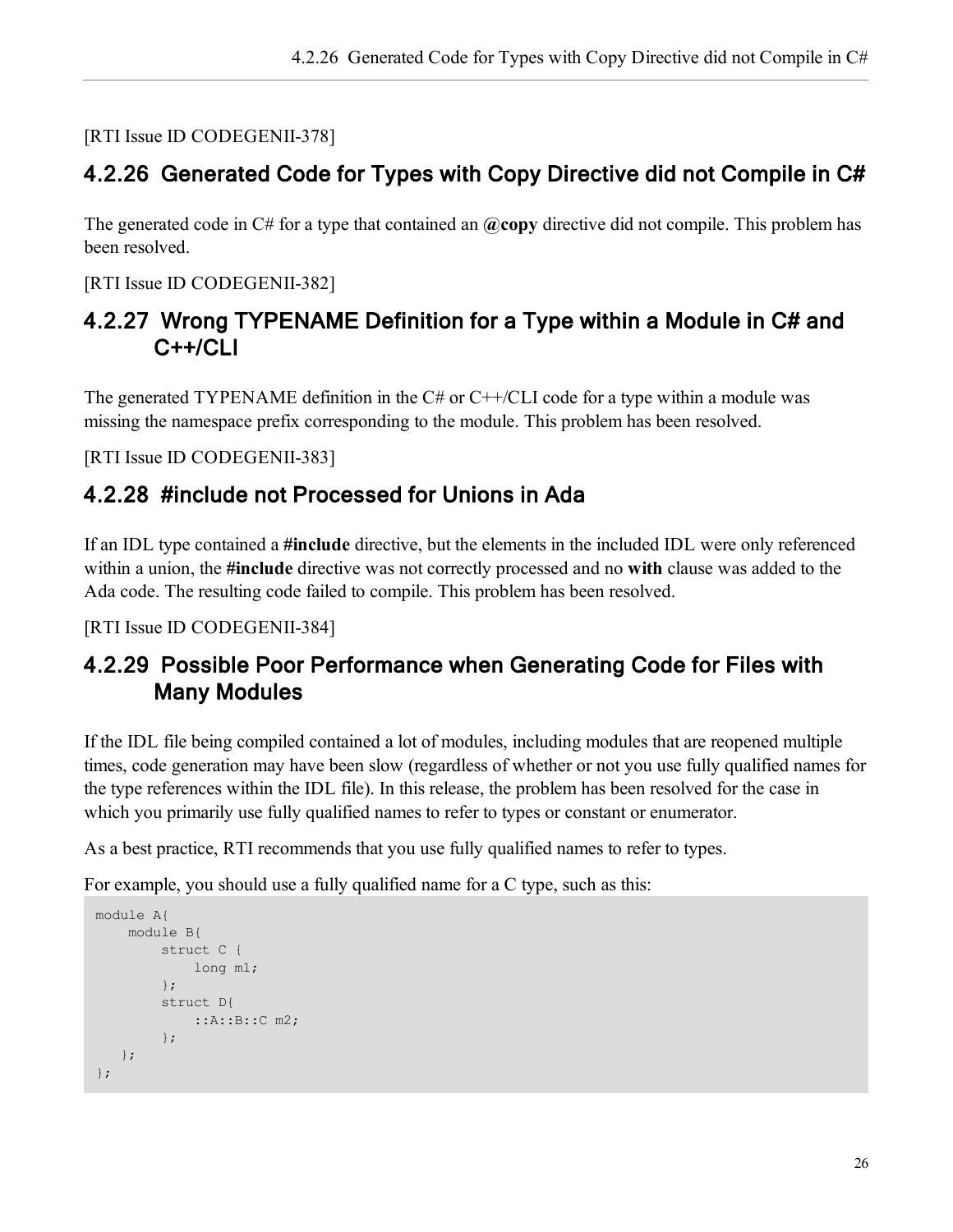Use the above, instead of using a relative name for the C type like this:

```
module A{
  module B{
      struct C {
            long m1;
         };
         struct D{
             C m2;
         };
   };
};
```
<span id="page-33-0"></span>[RTI Issue ID CODEGENII-387]

#### 4.2.30 Duplicate Constants in IDL not Detected

Code Generator did not detect if there were two defined constants with the same name in an IDL type and it generated code without showing an error. The generated code would not compile. This problem has been resolved.

<span id="page-33-1"></span>[RTI Issue ID CODEGENII-389]

#### 4.2.31 Interoperability Issue with Enums with Unordered Indexes

In previous releases of Code Generator, the type-code generated in Java for an enum with unordered indexes was reordering them. Because this reordering did not occur for other languages, this caused interoperability problems between a Java application and a non-Java application using an enum with unordered indexes.

This problem has been resolved. In this release of Code Generator, the Java type-code for an enum with unordered indexes will no longer be reordered.

<span id="page-33-2"></span>[RTI Issue ID CODEGENII-397]

#### 4.2.32 Struct Inheritance was not Supported in Ada

When trying to generate Ada code for a struct that inherits from another struct, Code Generator threw the following error and didn't generate code.

```
ERROR com.rti.ndds.nddsgen.Main Fail: com.rti.ndds.nddsgen.antlr.IdlStructTree cannot be
cast to com.rti.ndds.nddsgen.antlr.IdlValueTree
```
This problem has been resolved.

[RTI Issue ID CODEGENII-399]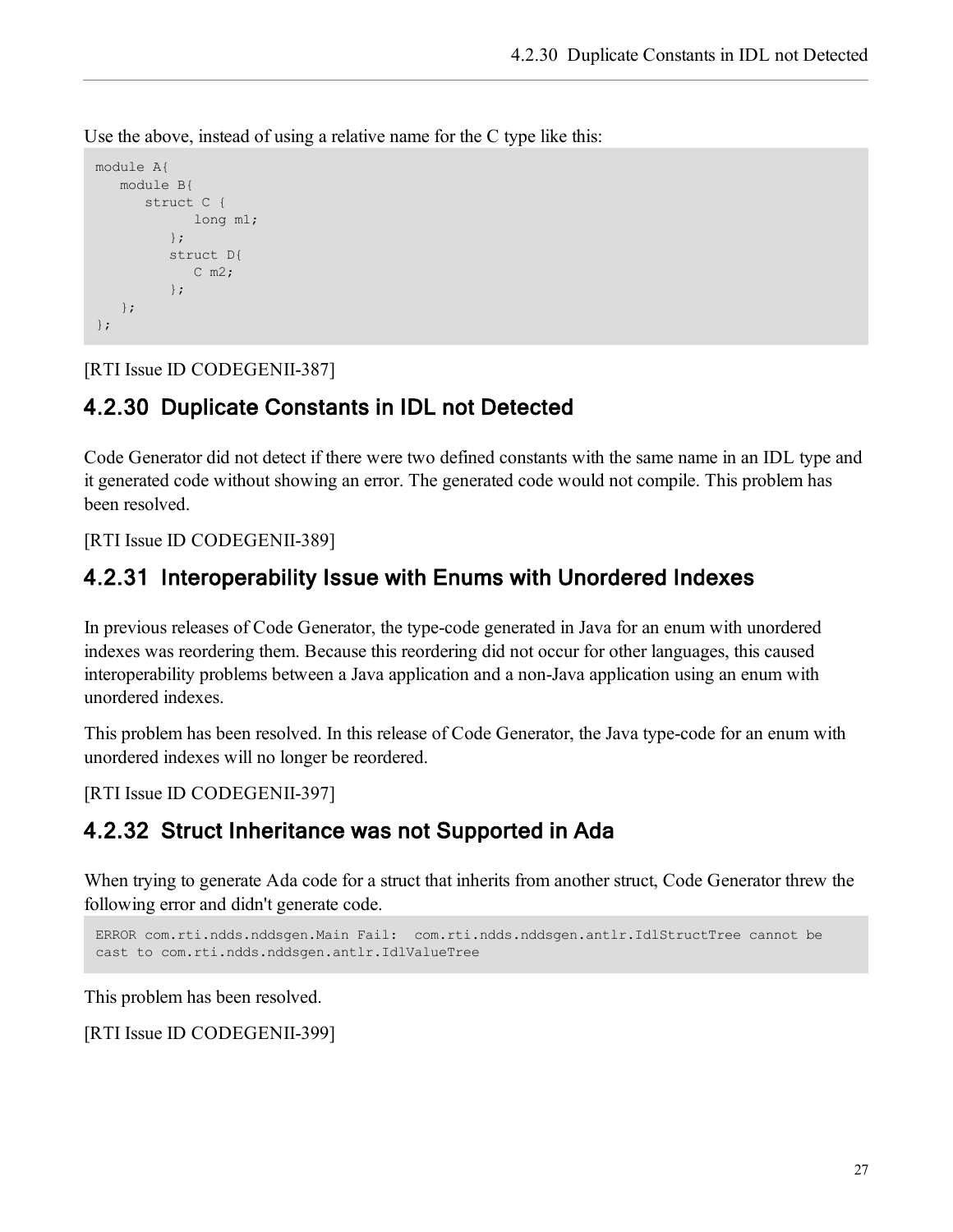#### <span id="page-34-0"></span>4.2.33 Unified Topic Name in Generated Examples Across Languages

In previous versions of Code Generator, the topic name for types within a module was not the same in all the languages. For example, consider this IDL:

```
module myModule {
 struct Hello{
       long m1;
 };
};
```
The generated topic name in C and C++ was "Example myModule Hello", while in Java, .NET, and Ada, it was "Example Hello".

This caused interoperability problems in communication between applications of different languages. This problem has been resolved. Now the generated topic in all languages is the fully qualified name with underscore, in the example, "Example myModule\_Hello".

<span id="page-34-1"></span>[RTI Issue ID CODEGENII-403]

#### 4.2.34 Incorrect Code Generated for Type with Top-Level Directive with No Value

For an IDL type in which the **top-level** directive had no value, Code Generator incorrectly assumed that meant 'top-level false'. For example:

```
struct Foo {
   short myShort;
};//@top-level
```
Therefore, Code Generator did not generate any *DataWriter* or *DataReader* methods.

This issue has been resolved. For the above example, Code Generator will generate all the *DataWriter* and *DataReader* methods as if the type was declared with a //@top-level true directive.

<span id="page-34-2"></span>[RTI Issue ID CODEGENII-410]

#### 4.2.35 Incorrect C and Ada Code Generated for IDL Containing Forward **Declarations**

The generated C and Ada code for an IDL type that contained a forward declaration was incorrect and did not compile.

For example, in C:

```
struct MyStruct
struct MyStruct2 {
   MyStruct m1; //@Optional
};
```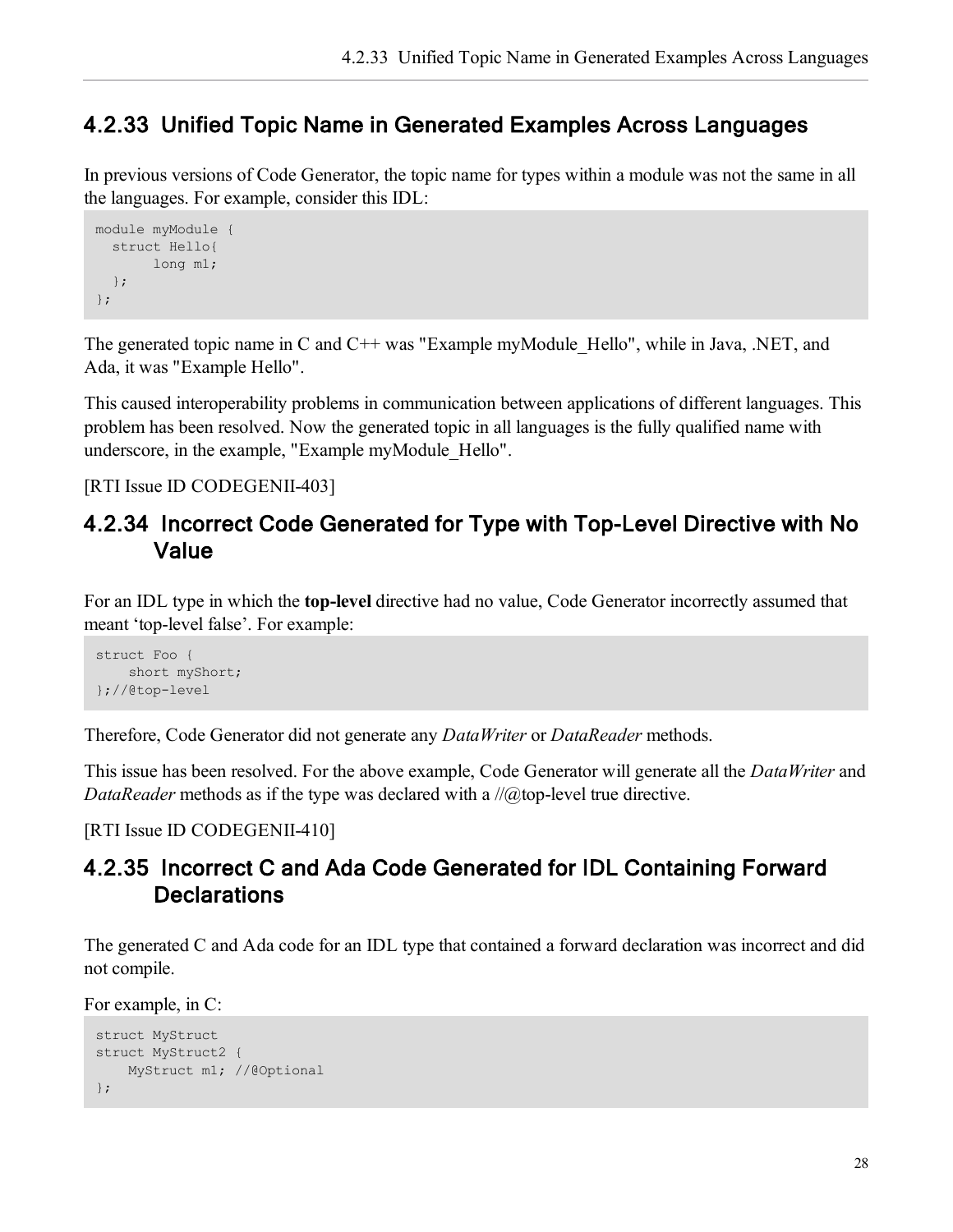```
struct MyStruct {
 long m1;
};
```
For Ada, the generated code was missing the type forward declaration in the corresponding specification file.

This problem has been resolved.

<span id="page-35-0"></span>[RTI Issue ID CODEGENII-415/417]

#### 4.2.36 Incorrect Code Generated for Union Forward Declaration

*Code Generator* was generating code in C, C++, and .NET for a union forward declaration as if it was an actual union declaration. This caused duplicated code when the actual union code was generated and the code would not compile. This problem has been resolved.

<span id="page-35-1"></span>[RTI Issue ID CODEGENII-416]

#### 4.2.37 Incorrect Code Generated for Mutable Struct that Inherited from Struct with Keys

For IDL containing a mutable struct inheriting from a keyed struct, like in this example:

```
struct MutableStruct : BaseStruct {
 float m2;
}; //@Extensibility MUTABLE_EXTENSIBILITY
struct BaseStruct{
 string<128> color; //@Key
 long x;
 long y;
}; //@Extensibility MUTABLE_EXTENSIBILITY
```
The generated code in C, C++, .Net, and Java was incorrect and did not compile. This problem has been resolved.

<span id="page-35-2"></span>[RTI Issue ID CODEGENII-433]

#### 4.2.38 Incorrect Code Generated when Multiple Annotations on Same Line

Code Generator does not support multiple annotations on the same line in an IDL struct, like in this example:

```
struct Shape1MutableExplicitID {
 string<STR_LEN_MAX> color; //@Key //@ID 10
 long x; //@ID 20
 long y; long shapesize; //@ID 30
}; //@Extensibility MUTABLE_EXTENSIBILITY
```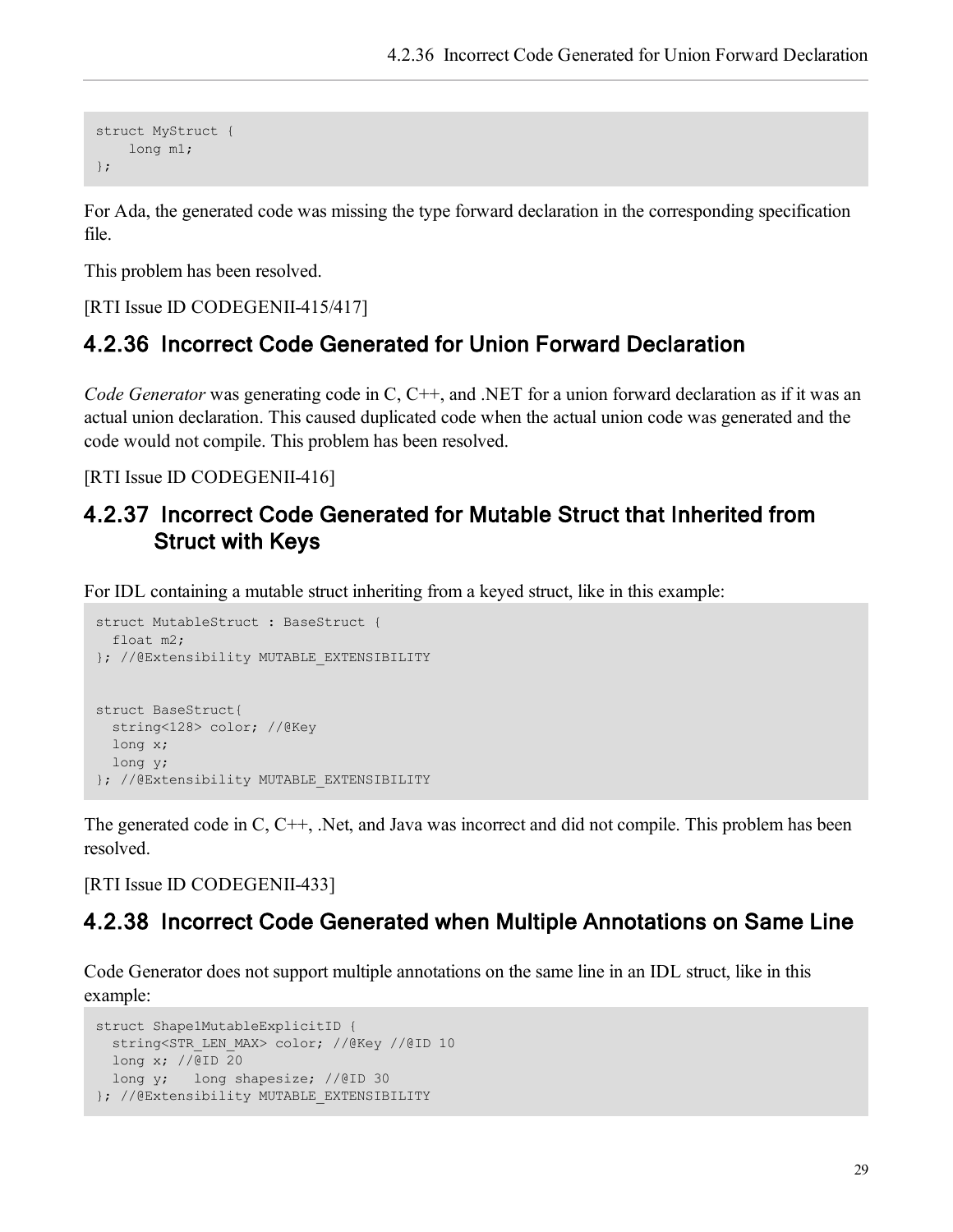This generated incorrect code because it only used the first annotation on the line.

Now Code Generator will show a warning when it finds multiple annotation on the same line and it will not generate code.

If you need multiple annotations, write them on separate lines, like in this example:

```
struct Shape1MutableExplicitID {
  string<STR_LEN_MAX> color; //@Key
                             //@ID 10
 long x; //@ID 20
 long y;
 long shapesize; //@ID 30
}; //@Extensibility MUTABLE_EXTENSIBILITY
```
<span id="page-36-0"></span>[RTI Issue ID CODEGENII-434]

#### 4.2.39 Unexpected Warning in print\_data Method for Type with Sequence Member

When compiling the generated C or  $C++$  code for IDL with a type containing a sequence member, you may have seen the following warning:

```
warning: comparison of address of 'sample->sequenceMember' equal to a null pointer is always
false [-Wtautological-pointer-compare]
```
The generated code for that method has been fixed and the warning no longer appears when compiling the method.

<span id="page-36-1"></span>[RTI Issue ID CODEGENII-438]

#### 4.2.40 Invalid Java Code Generated when Optional Member Immediately Followed Key Member

The Java code generated for types in which the last key member was followed by an optional member was wrong and did not compile. For example:

```
struct Message {
       long messageId; //@key
       string<255> assetManagerId; //@Optional
};
```
This problem has been resolved.

[RTI Issue ID CODEGENII-447]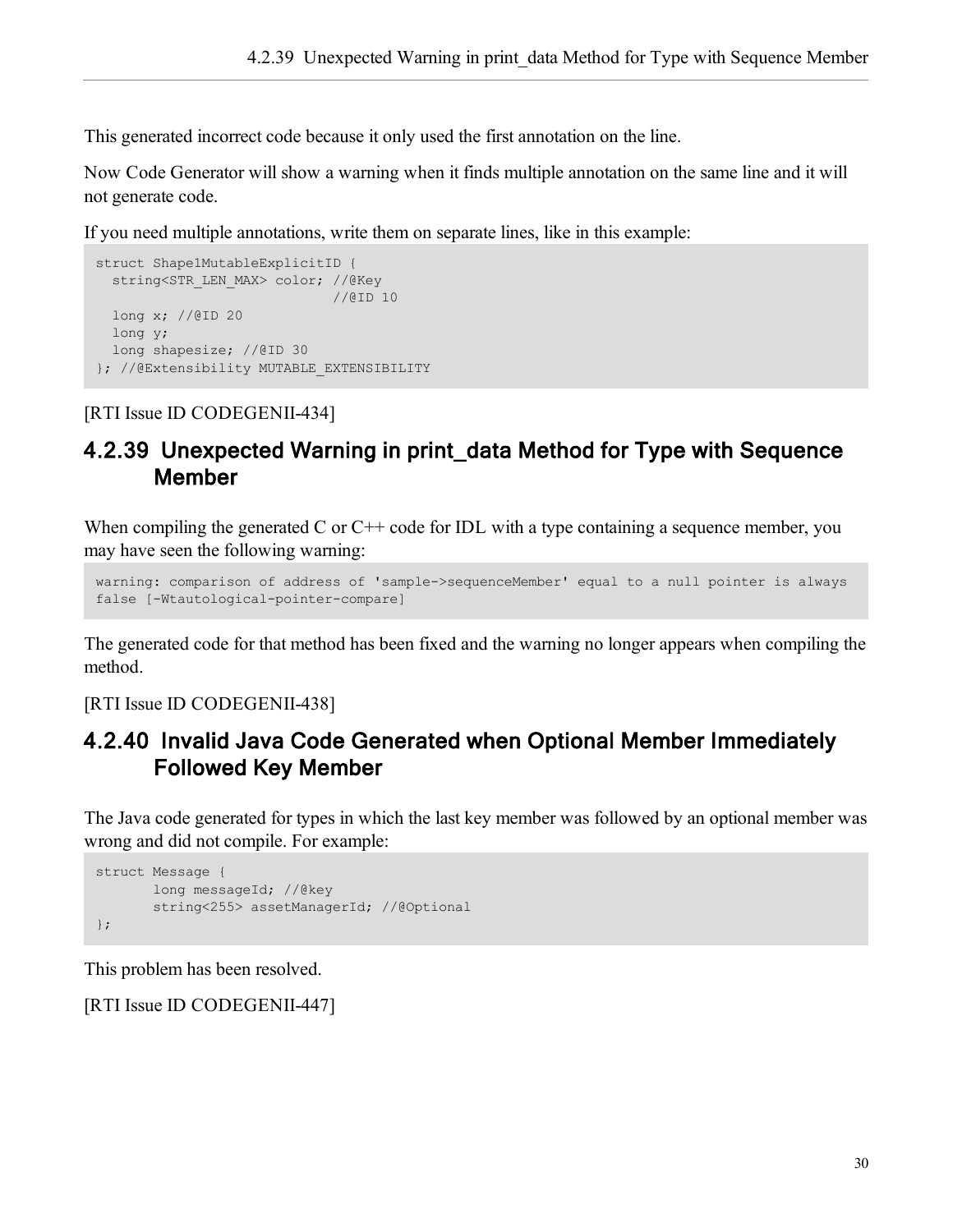#### <span id="page-37-0"></span>4.2.41 Compilation Warning in C/C++ Generated Code for Typedefs

When generating code for a typedef type, users compiling with the **-Wunused-variable** (or **-W**) option may have seen this warning message:

warning: unused variable deallocParams

This warning is now avoided.

<span id="page-37-1"></span>[RTI Issue ID CODEGEN-665]

#### 4.2.42 Invalid XSD Generated for Typedef of Type with Sequences or Arrays in a Module

If an input IDL had a typedef of a type that contained sequences or arrays, and that typedef was within a module, the generated XSD file was incorrect. The members within the typedef were missing the module name and the generated XSD was not well formed. This problem has been resolved.

<span id="page-37-2"></span>[RTI Issue ID CODEGEN-791]

#### 4.2.43 Invalid XSD Generated for Typedef of Struct or Valuetype with **Inheritance**

If an input IDL file had a typedef of a struct or valuetype with inheritance, the generated XSD file was incorrect. The typedef was missing the members of the derived type and the generated XSD was not well formed. This problem has been resolved.

<span id="page-37-3"></span>[RTI Issue ID CODEGEN-792]

#### 4.2.44 Incorrect Mapping of Bounded Strings/Wstrings

The generated mapping for a bounded string/wstring was incorrect. As a consequence, the XSD file generated for a typedef of a type containing a bounded string/wstring was not well formed and could not be validated.

In this release, *Code Generator* will generate the following mapping for a string/wstring:

```
struct PrimitiveStruct {
    string<20> string member;
};
<xsd:complexType name="PrimitiveStruct_string_member_BoundedString">
    <xsd:sequence>
        <xsd:element name="item" minOccurs="1" maxOccurs="1">
           <xsd:simpleType>
                <xsd:restriction base="xsd:string">
                    <xsd:maxLength value="20" fixed="true"/>
               </xsd:restriction>
            </xsd:simpleType>
        </xsd:element>
```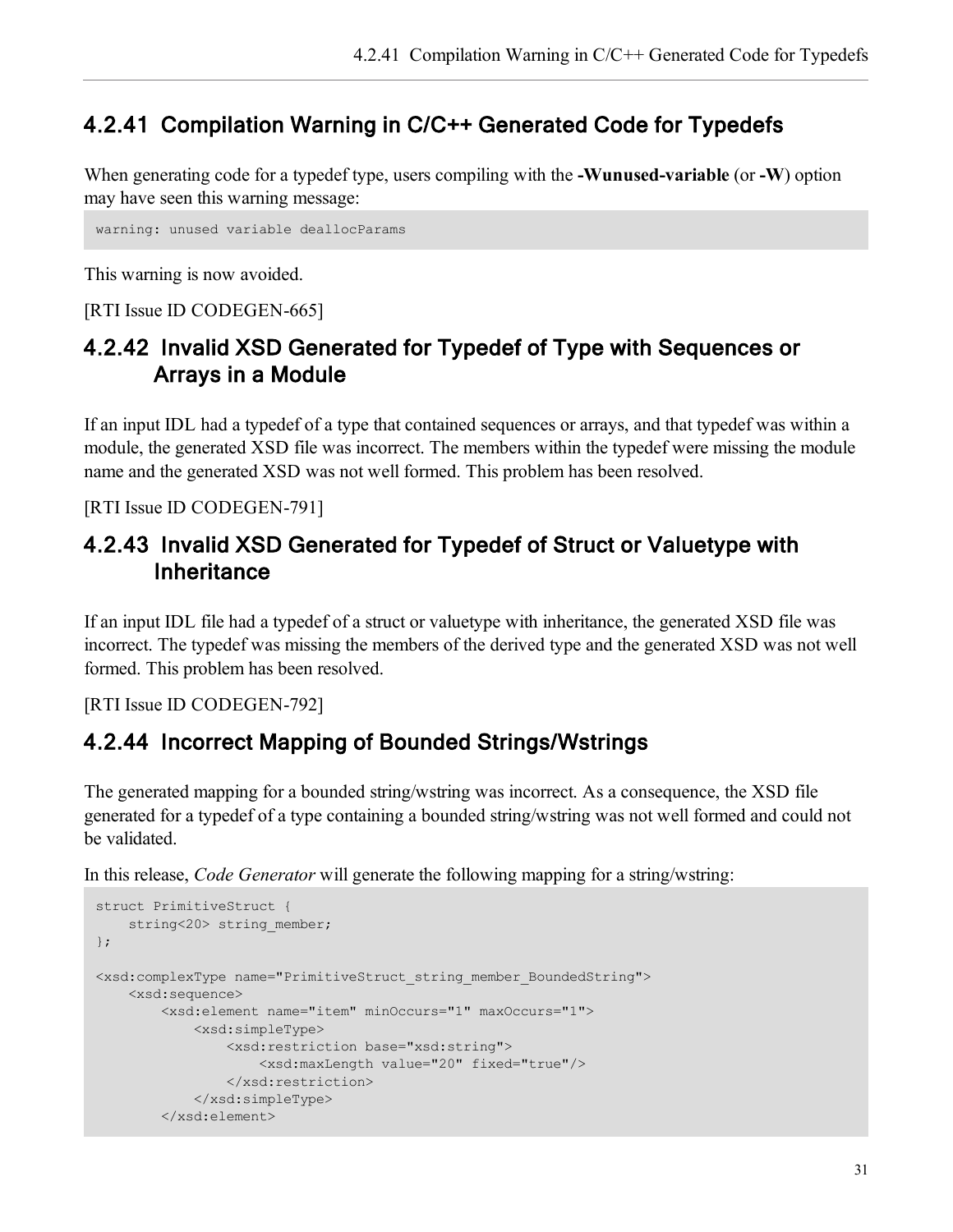```
</xsd:sequence>
</xsd:complexType>
<xsd:complexType name= "PrimitiveStruct">
    <xsd:sequence>
        <xsd:element name="string_member" minOccurs="1" maxOccurs="1"
         type="tns:PrimitiveStruct_string_member_BoundedString"/>
    </xsd:sequence>
</xsd:complexType>
```
Although it is not recommended, this release accepts the previous mapping of bounded strings/wstrings. If the XSD file with that previous mapping is not valid, you can use the **-disableXSDValidation** option to cause this version of *Code Generator* to skip validation of the file and to generate code.

<span id="page-38-0"></span>[RTI Issue ID CODEGEN-793]

#### 4.2.45 Incorrect XSD for Unions with Constants as Case Labels

The XSD file generated from IDL with a union containing constants as cases labels was incorrect. This issue has been resolved; constants are now resolved for case labels.

[RTI Issue ID CODEGEN-794]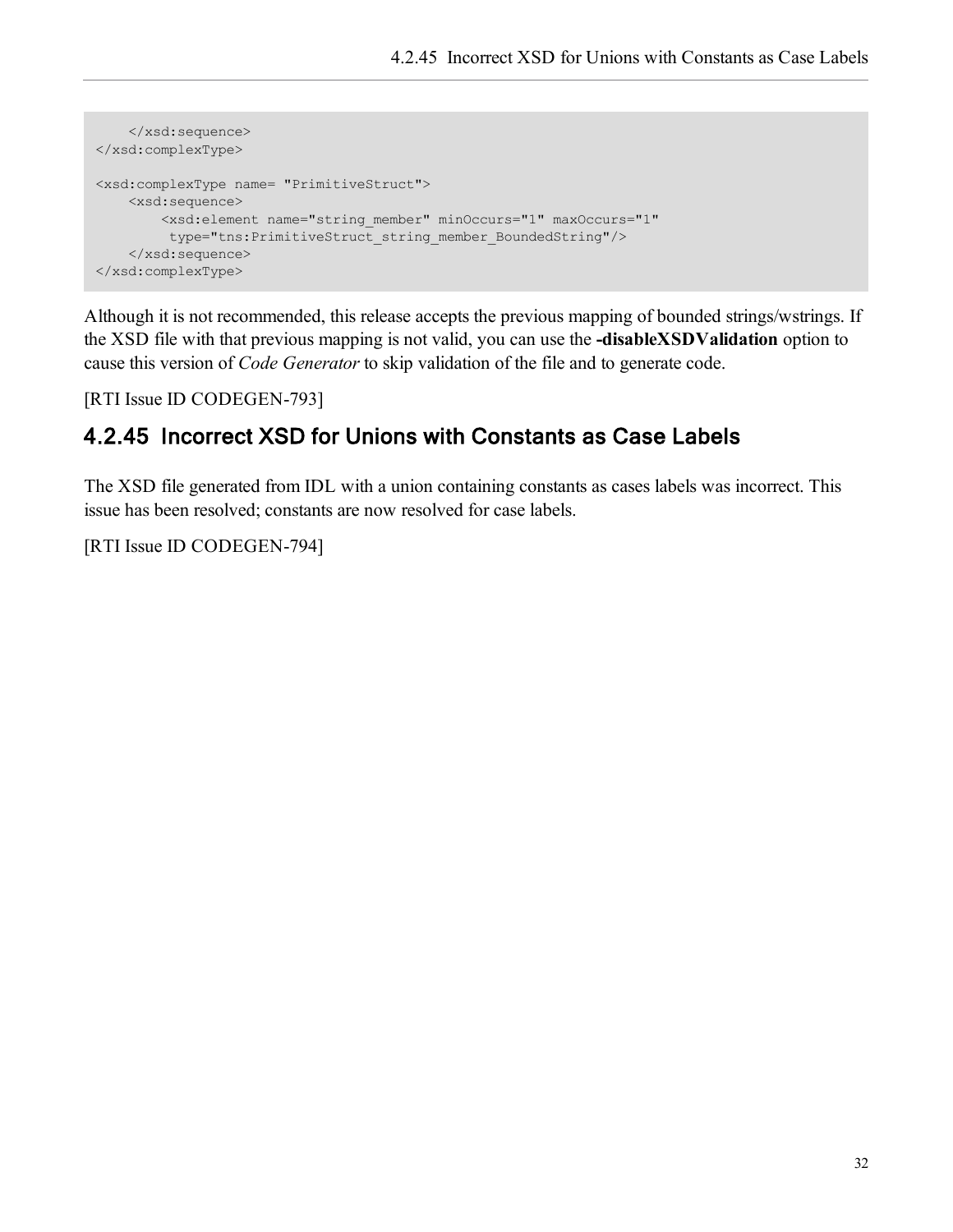## <span id="page-39-1"></span><span id="page-39-0"></span>Chapter 5 Known Issues

## 5.1 Bug in JDK 1.7.0\_76 Affects XSD Files with Several maxOccurs or minOccurs

When generating code for an XSD file in which a member contains several **maxOccurs** or **minOccurs** as seen below, Code Generator might throw a java.lang.OutOfMemoryError: Java heap space error.

```
<xsd:complexType name= "XTypeMutable_needExtendedMemberId_SequenceOflong" >
   < xsd:sequence>
       < xsd:element name= "item" minOccurs = "0"
         maxOccurs= "70000" type ="xsd:int" />
   </ xsd:sequence>
</xsd:complexType >
```
This error occurs during the validation of the XSD file when using jdk/jre version 1.7.0\_76. To avoid this error, run *rtiddsgen* with the option **-disableXSDValidation** to skip that validation step.

<span id="page-39-2"></span>[RTI Issue ID CODEGENII-489]

## 5.2 Classes and Types Defined in Some .NET Namespaces Cannot be used to Define User Data Types

The name of the classes and types defined in the following .NET namespaces cannot be used to define user data types:

- System
- System::Collections
- $\cdot$  DDS

For example, if you try to define the following enumeration in IDL: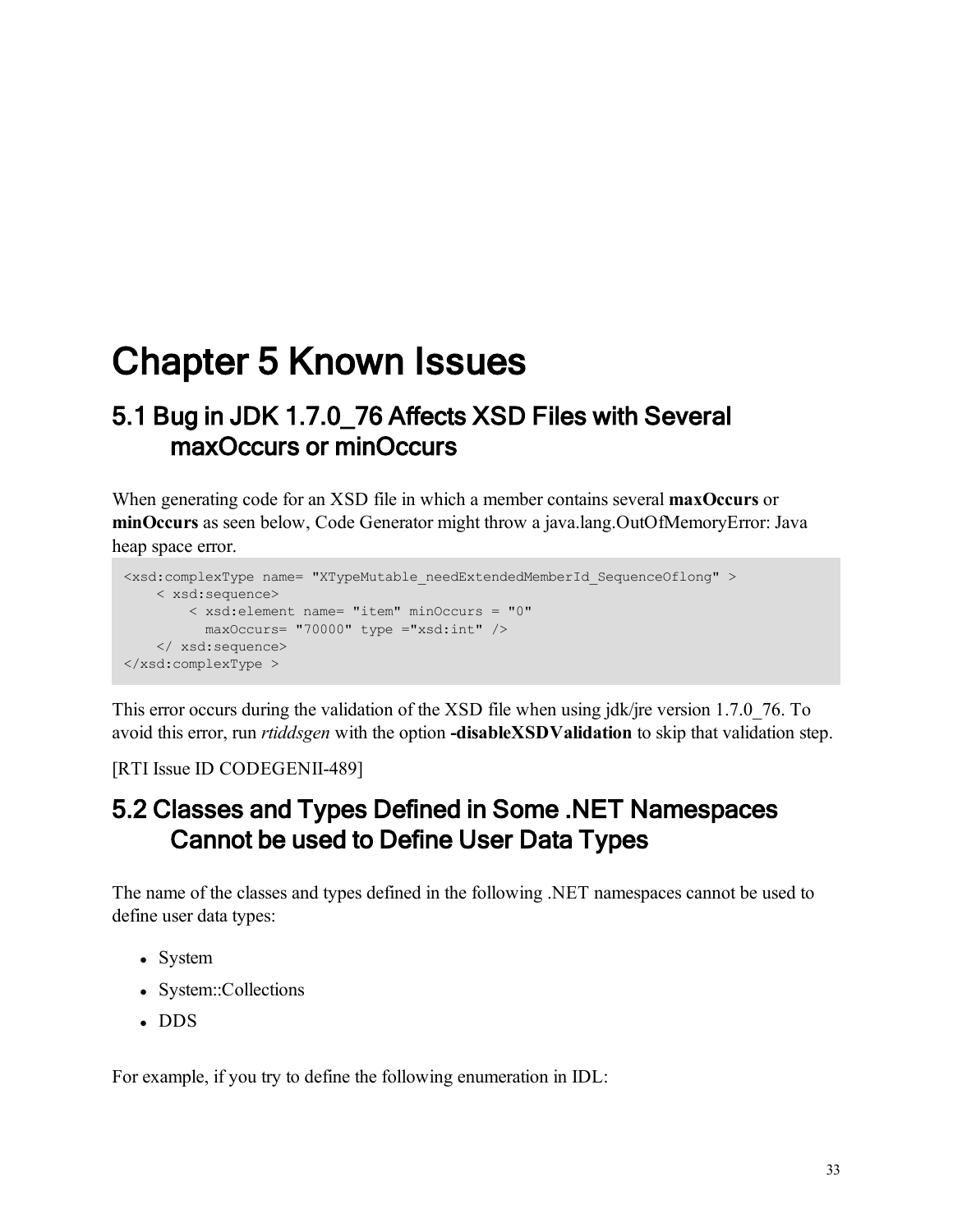```
enum StatusKind{
 TSK_Unknown,
   TSK_Auto
};
```
The compilation of the generated CPP/CLI code will fail with the following error message:

error C2872: 'StatusKind' : ambiguous symbol

The reason for this error message is that the enumeration StatusKind is also defined in the DDS namespace and the generated code includes this namespace using the "using" directive:

```
using namespace DDS;
```
The rational behind using the "using" directive was to make the generated code shorter and more readable.

<span id="page-40-0"></span>[RTI Issue ID CODEGEN-547]

## 5.3 Code Generation for Inline Nested Structures, Unions, and Valuetypes not Supported

Code generation for inline nested structures, unions, and valuetypes is not supported. For example, Code Generator will produce erroneous code for these structures:

#### **IDL:**

```
struct Outer { 
  short outer short;
   struct Inner { 
      char inner char;
      short inner short;
   } outer nested inner;
};
```
#### **XML:**

```
<struct name="Outer">
   <member name="outer_short" type="short"/>
   <struct name="Inner">
       <member name="inner_char" type="char"/>
       <member name="inner_short" type="short"/>
   </struct>
</struct>
```
[RTI Issue ID CODEGEN-54]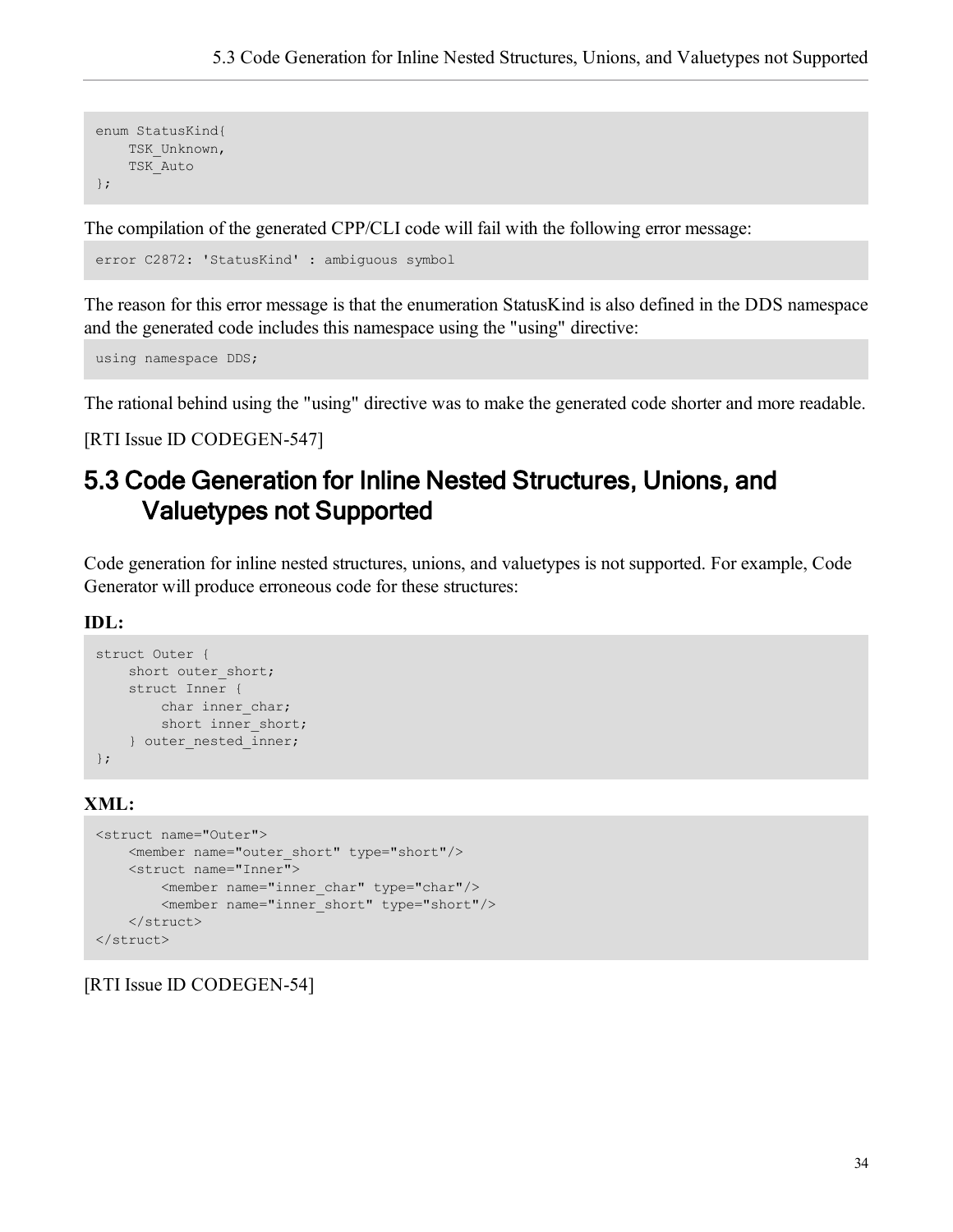## <span id="page-41-0"></span>5.4 .NET Code Generation for Multi-dimensional Arrays of Sequences not Supported

The .NET code generated by Code Generator for multi-dimensional arrays of sequences is not correct and will not compile.

For example:

```
struct MyStruct {
    sequence<short, 4> m1[3][2];
};
```
<span id="page-41-1"></span>[RTI Issue IDs CODEGENII-317, CODEGEN-376]

## 5.5 Request and Reply Topics Must be Created with Types Generated by Code Generator—C API Only

When using the C API to create Request and Reply Topics, these topics must use data types that have been generated by Code Generator*.* Other APIs support using built-in types and DynamicData types.

<span id="page-41-2"></span>[RTI Issue ID BIGPINE-537]

## 5.6 Issues Running Java Applications using Mac OS X 10.11

The Mac OS X 10.11 operating system includes a security feature called System Integrity Protection (SIP). Among other things, this feature empties the DYLD\_LIBRARY\_PATH environment variable, which is used to point to the path containing the RTI libraries so they can be loaded. This causes issues when running Java applications using Connext DDS.

To provide a better user experience, the makefiles generated by *rtiddsgen* will copy the RTI libraries into the project's folder. If you want to keep the RTI libraries in another directory, you can disable the SIP feature.

<span id="page-41-3"></span>[RTI Issue ID CORE-7070]

## 5.7 To Declare Arrays as Optional in C/C++, They Must be Aliased

When generating C or C<sup>++</sup> code, arrays cannot be declared as optional unless they are aliased.

<span id="page-41-4"></span>[RTI Issue ID CODEGEN-604]

## 5.8 Unable to Detect if Optional Member is Inside Aggregated Key **Member**

Code Generator cannot detect if an optional member is inside an aggregated key member.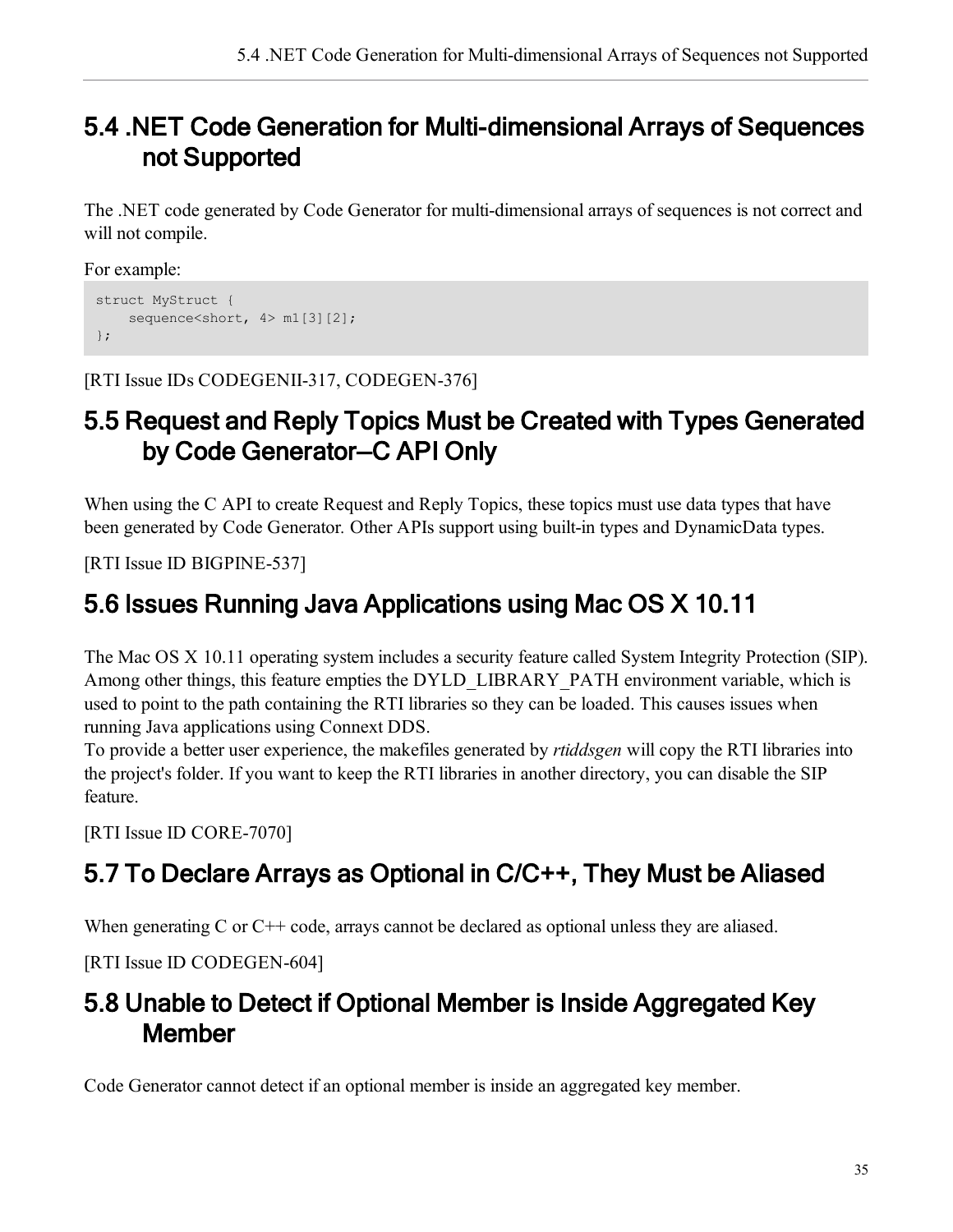[RTI Issue ID CODEGEN-605]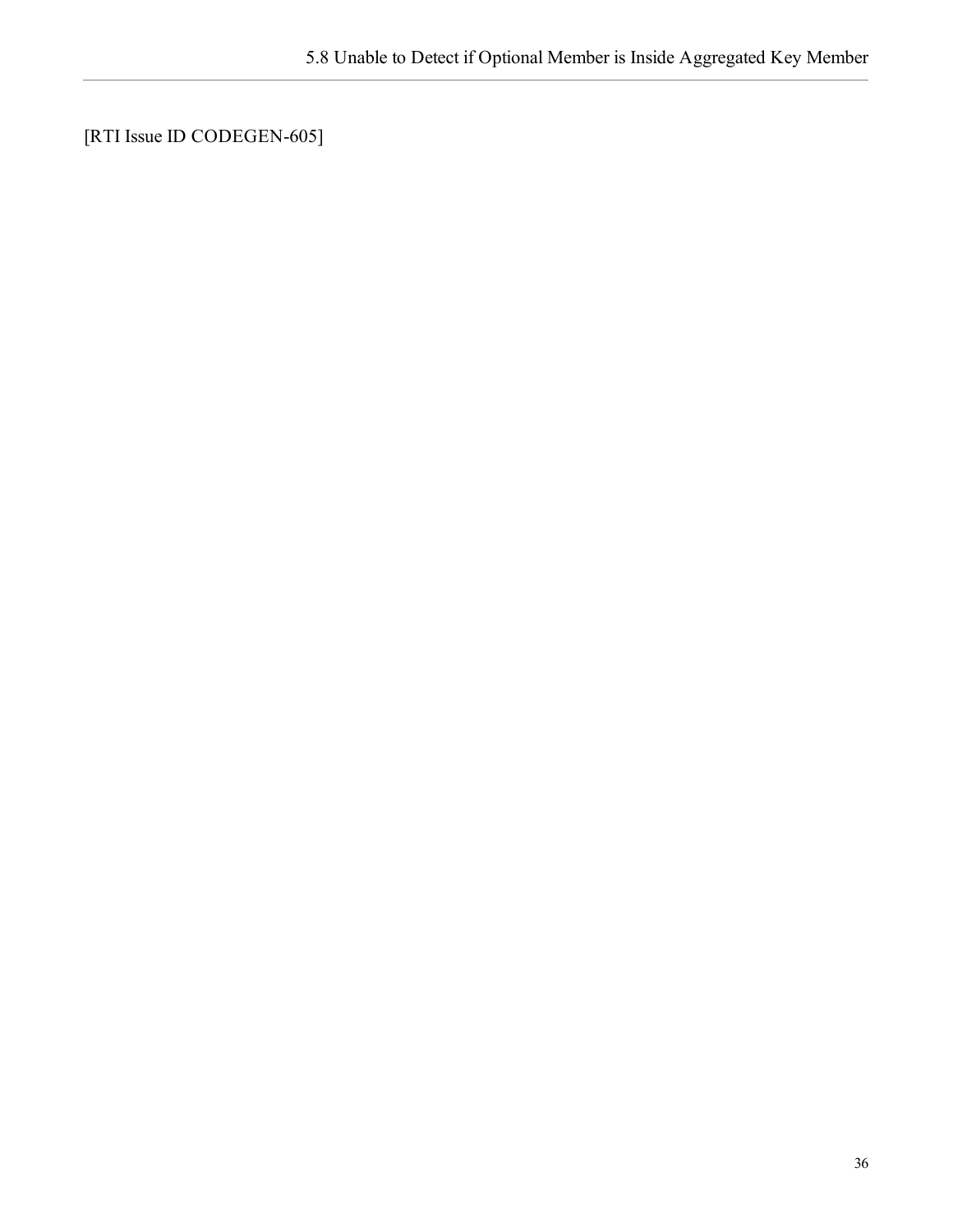## <span id="page-43-1"></span><span id="page-43-0"></span>Chapter 6 Limitations

### 6.1 XSD Limitation: Struct with Inheritance can't have Member with Same Name as a Member in Parent

In an IDL file, it is possible for a struct with inheritance to have a member with the same name as a member of its parent, for example:

```
struct MutableV1Struct {
   string m2; //@key
}; //@Extensibility MUTABLE_EXTENSIBILITY
struct MutableV3Struct : MutableV1Struct {
   long m2;
}; //@Extensibility MUTABLE_EXTENSIBILITY
```
The translation of that to XSD would generate invalid XSD because it does not allow having two members with the same name. You would see the following error mesage:

"Elements with the same name and same scope must have same type"

Example invalid XSD:

```
<xsd:complexType name="XTypes.MutableV1Struct">
   <xsd:sequence>
       <xsd:element name="m2" minOccurs="1" maxOccurs="1"
        type="xsd:string"/>
       \langle!-- @key true -->
   </xsd:sequence>
</xsd:complexType>
<!-- @extensibility MUTABLE_EXTENSIBILITY -->
<xsd:complexType name="XTypes.MutableV3Struct">
   <xsd:complexContent>
       <xsd:extension base="tns:XTypes.MutableV1Struct">
           <xsd:sequence>
                <xsd:element name="m2" minOccurs="1"
                maxOccurs="1" type="xsd:int"/>
            </xsd:sequence>
```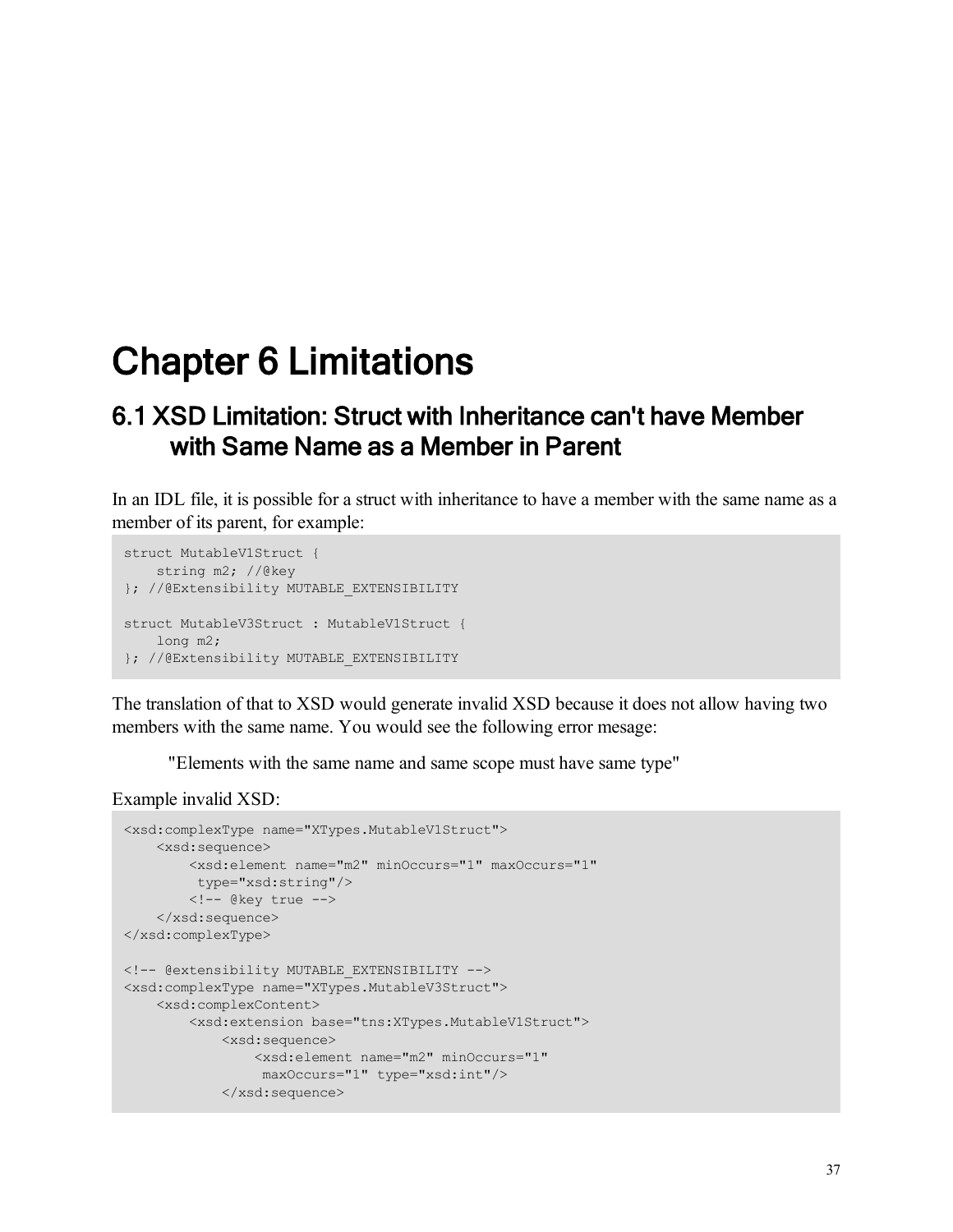```
</xsd:extension>
   </xsd:complexContent>
</xsd:complexType>
```
If you need to generate code from invalid XSD such as seen above, you can run *rtiddsgen* with the  **disableXSDValidation** option to skip the validation step.

[RTI Issue ID CODEGENII-490]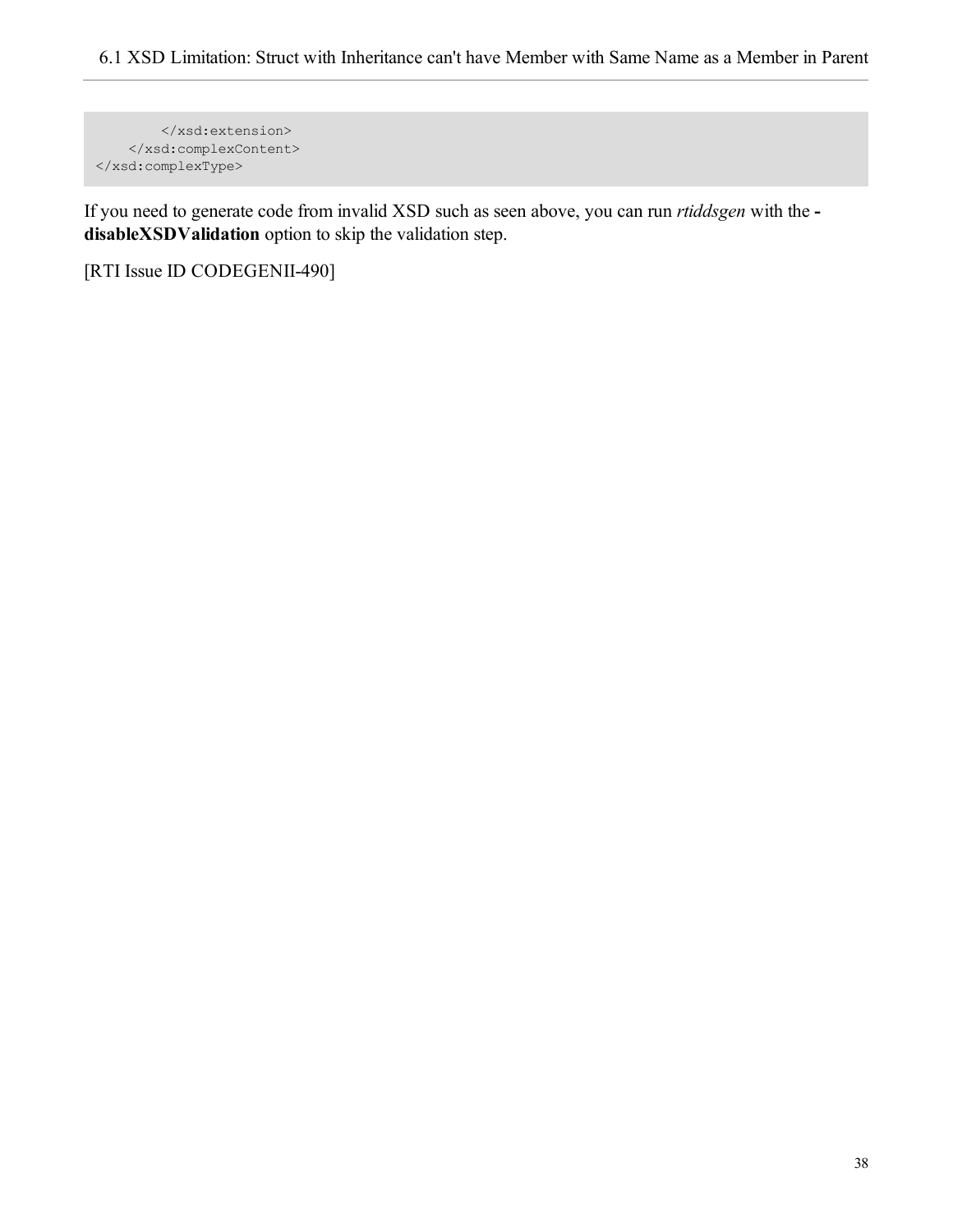## <span id="page-45-0"></span>Chapter 7 Third-Party Licenses

Portions of *RTI* Code Generator were developed using:

- Apache  $\log 4$ <sup>TM</sup> from the Apache Software [Foundation](http://logging.apache.org/log4j/) (http://logging.apache.org/log4j/)
- Apache Velocity™ from the Apache Software Foundation [\(http://velocity.apache.org/](http://velocity.apache.org/))
- ANTLR v3 ( $\frac{http://www.antlr3.org/}{http://www.antlr3.org/)}$

## <span id="page-45-1"></span>7.1 Apache Software License Version 2.0

Apache License

Version 2.0, January 2004

http://www.apache.org/licenses/

#### TERMS AND CONDITIONS FOR USE, REPRODUCTION, AND DISTRIBUTION

1. Definitions.

"License" shall mean the terms and conditions for use, reproduction, and distribution as defined by Sections 1 through 9 of this document. "Licensor" shall mean the copyright owner or entity authorized by the copyright owner that is granting the License.

"Legal Entity" shall mean the union of the acting entity and all other entities that control, are controlled by, or are under common control with that entity. For the purposes of this definition, "control" means (i) the power, direct or indirect, to cause the direction or management of such entity, whether by contract or otherwise, or (ii) ownership of fifty percent (50%) or more of the outstanding shares, or (iii) beneficial ownership of such entity.

"You" (or "Your") shall mean an individual or Legal Entity exercising permissions granted by this License.

"Source" form shall mean the preferred form for making modifications, including but not limited to software source code, documentation source, and configuration files.

"Object" form shall mean any form resulting from mechanical transformation or translation of a Source form, including but not limited to compiled object code, generated documentation, and conversions to other media types.

"Work" shall mean the work of authorship, whether in Source or Object form, made available under the License, as indicated by a copyright notice that is included in or attached to the work (an example is provided in the Appendix below).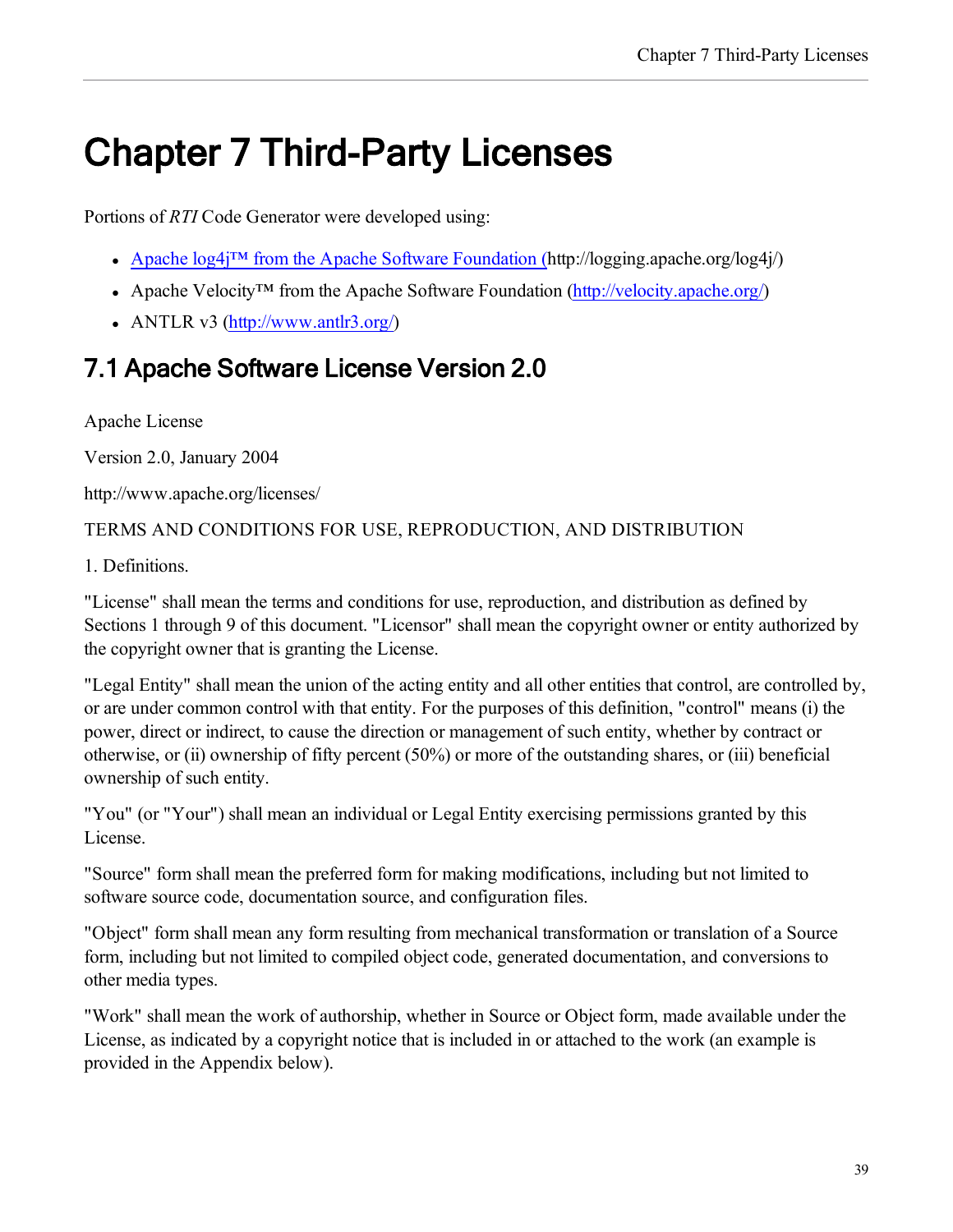"Derivative Works" shall mean any work, whether in Source or Object form, that is based on (or derived from) the Work and for which the editorial revisions, annotations, elaborations, or other modifications represent, as a whole, an original work of authorship. For the purposes of this License, Derivative Works shall not include works that remain separable from, or merely link (or bind by name) to the interfaces of, the Work and Derivative Works thereof.

"Contribution" shall mean any work of authorship, including the original version of the Work and any modifications or additions to that Work or Derivative Works thereof, that is intentionally submitted to Licensor for inclusion in the Work by the copyright owner or by an individual or Legal Entity authorized to submit on behalf of the copyright owner. For the purposes of this definition, "submitted" means any form of electronic, verbal, or written communication sent to the Licensor or its representatives, including but not limited to communication on electronic mailing lists, source code control systems, and issue tracking systems that are managed by, or on behalf of, the Licensor for the purpose of discussing and improving the Work, but excluding communication that is conspicuously marked or otherwise designated in writing by the copyright owner as "Not a Contribution."

"Contributor" shall mean Licensor and any individual or Legal Entity on behalf of whom a Contribution has been received by Licensor and subsequently incorporated within the Work.

2. Grant of Copyright License. Subject to the terms and conditions of this License, each Contributor hereby grants to You a perpetual, worldwide, non-exclusive, no-charge, royalty-free, irrevocable copyright license to reproduce, prepare Derivative Works of, publicly display, publicly perform, sublicense, and distribute the Work and such Derivative Works in Source or Object form.

3. Grant of Patent License. Subject to the terms and conditions of this License, each Contributor hereby grants to You a perpetual, worldwide, non-exclusive, no-charge, royalty-free, irrevocable (except as stated in this section) patent license to make, have made, use, offer to sell, sell, import, and otherwise transfer the Work, where such license applies only to those patent claims licensable by such Contributor that are necessarily infringed by their Contribution(s) alone or by combination of their Contribution(s) with the Work to which such Contribution(s) was submitted. If You institute patent litigation against any entity (including a cross-claim or counterclaim in a lawsuit) alleging that the Work or a Contribution incorporated within the Work constitutes direct or contributory patent infringement, then any patent licenses granted to You under this License for that Work shall terminate as of the date such litigation is filed.

4. Redistribution. You may reproduce and distribute copies of the Work or Derivative Works thereof in any medium, with or without modifications, and in Source or Object form, provided that You meet the following conditions:

(a) You must give any other recipients of the Work or Derivative Works a copy of this License; and

(b) You must cause any modified files to carry prominent notices stating that You changed the files; and

(c) You must retain, in the Source form of any Derivative Works that You distribute, all copyright, patent, trademark, and attribution notices from the Source form of the Work, excluding those notices that do not pertain to any part of the Derivative Works; and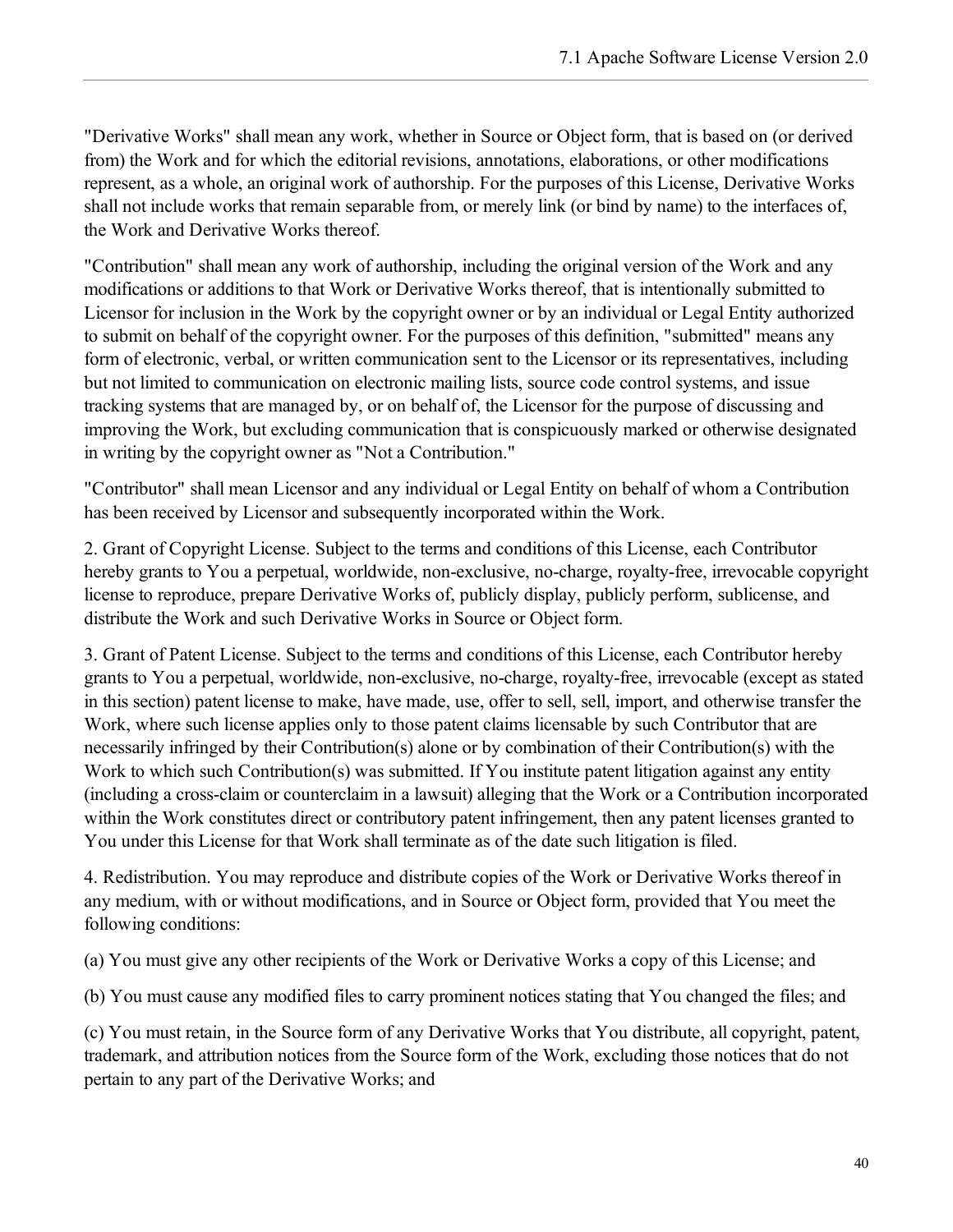(d) If the Work includes a "NOTICE" text file as part of its distribution, then any Derivative Works that You distribute must include a readable copy of the attribution notices contained within such NOTICE file, excluding those notices that do not pertain to any part of the Derivative Works, in at least one of the following places: within a NOTICE text file distributed as part of the Derivative Works; within the Source form or documentation, if provided along with the Derivative Works; or, within a display generated by the Derivative Works, if and wherever such third-party notices normally appear. The contents of the NOTICE file are for informational purposes only and do not modify the License. You may add Your own attribution notices within Derivative Works that You distribute, alongside or as an addendum to the NOTICE text from the Work, provided that such additional attribution notices cannot be construed as modifying the License.

You may add Your own copyright statement to Your modifications and may provide additional or different license terms and conditions for use, reproduction, or distribution of Your modifications, or for any such Derivative Works as a whole, provided Your use, reproduction, and distribution of the Work otherwise complies with the conditions stated in this License.

5. Submission of Contributions. Unless You explicitly state otherwise, any Contribution intentionally submitted for inclusion in the Work by You to the Licensor shall be under the terms and conditions of this License, without any additional terms or conditions. Notwithstanding the above, nothing herein shall supersede or modify the terms of any separate license agreement you may have executed with Licensor regarding such Contributions.

6. Trademarks. This License does not grant permission to use the trade names, trademarks, service marks, or product names of the Licensor, except as required for reasonable and customary use in describing the origin of the Work and reproducing the content of the NOTICE file.

7. Disclaimer of Warranty. Unless required by applicable law or agreed to in writing, Licensor provides the Work (and each Contributor provides its Contributions) on an "AS IS" BASIS, WITHOUT WARRANTIES OR CONDITIONS OF ANY KIND, either express or implied, including, without limitation, any warranties or conditions of TITLE, NON-INFRINGEMENT, MERCHANTABILITY, or FITNESS FOR A PARTICULAR PURPOSE. You are solely responsible for determining the appropriateness of using or redistributing the Work and assume any risks associated with Your exercise of permissions under this License.

8. Limitation of Liability. In no event and under no legal theory, whether in tort (including negligence), contract, or otherwise, unless required by applicable law (such as deliberate and grossly negligent acts) or agreed to in writing, shall any Contributor be liable to You for damages, including any direct, indirect, special, incidental, or consequential damages of any character arising as a result of this License or out of the use or inability to use the Work (including but not limited to damages for loss of goodwill, work stoppage, computer failure or malfunction, or any and all other commercial damages or losses), even if such Contributor has been advised of the possibility of such damages.

9. Accepting Warranty or Additional Liability. While redistributing the Work or Derivative Works thereof, You may choose to offer, and charge a fee for, acceptance of support, warranty, indemnity, or other liability obligations and/or rights consistent with this License. However, in accepting such obligations,